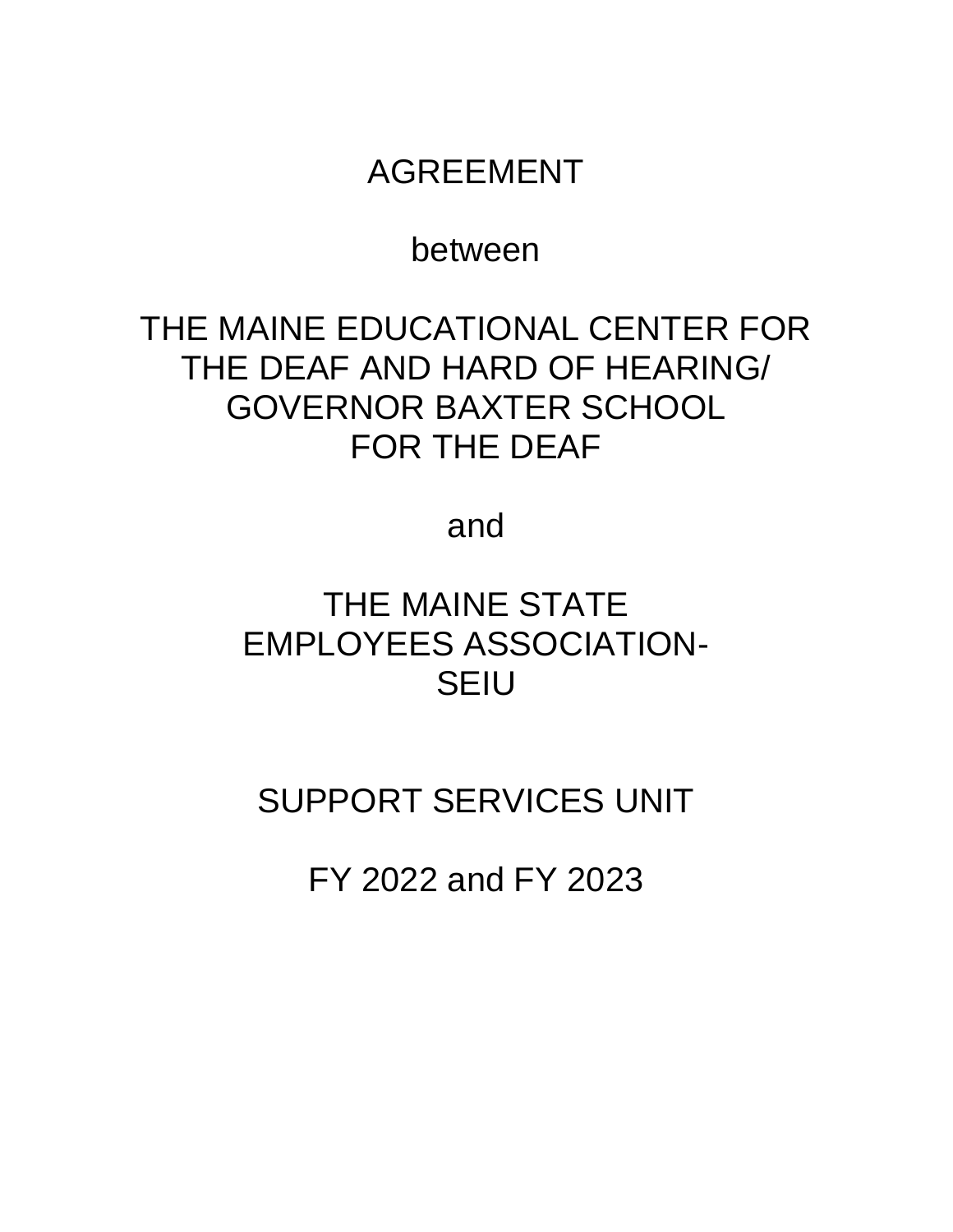# **Table of Contents**

| ARTICLE 5. CHILDBIRTH, ADOPTION, AND LONG TERM FOSTER CARE LEAVE 6 |  |
|--------------------------------------------------------------------|--|
|                                                                    |  |
|                                                                    |  |
|                                                                    |  |
|                                                                    |  |
|                                                                    |  |
|                                                                    |  |
|                                                                    |  |
|                                                                    |  |
|                                                                    |  |
|                                                                    |  |
| ARTICLE 16. WELLNESS AND EMPLOYEE ASSISTANCE PROGRAM 14            |  |
|                                                                    |  |
|                                                                    |  |
|                                                                    |  |
|                                                                    |  |
| ARTICLE 21. EXTRACURRICULAR ACTIVITIES POSITIONS 19                |  |
|                                                                    |  |
|                                                                    |  |
|                                                                    |  |
|                                                                    |  |
|                                                                    |  |
|                                                                    |  |
|                                                                    |  |
|                                                                    |  |
|                                                                    |  |
|                                                                    |  |
| ARTICLE 32. MILITARY LEAVE                                         |  |
|                                                                    |  |
|                                                                    |  |
|                                                                    |  |
|                                                                    |  |
|                                                                    |  |
|                                                                    |  |
|                                                                    |  |
|                                                                    |  |
|                                                                    |  |
|                                                                    |  |
|                                                                    |  |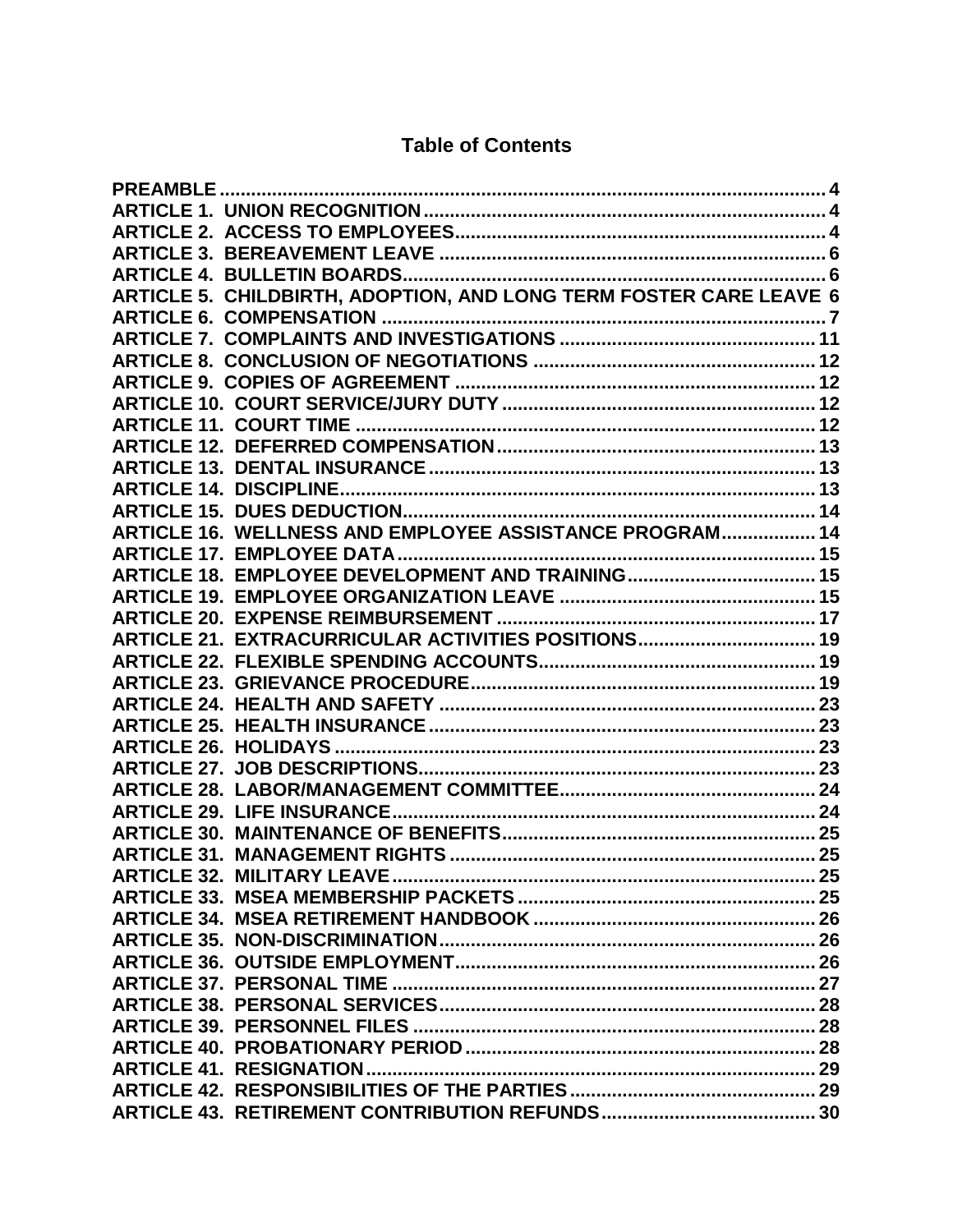|                                                             | 30 |
|-------------------------------------------------------------|----|
|                                                             |    |
| ARTICLE 46. SENIORITY, REDUCTION IN FORCE AND VACANCIES  30 |    |
| <b>ARTICLE 47. SEVERABILITY</b>                             |    |
|                                                             |    |
|                                                             |    |
| ARTICLE 50. UNION MEMBERSHIP AND DUES DEDUCTION37           |    |
|                                                             |    |
|                                                             |    |
|                                                             |    |
|                                                             |    |
|                                                             |    |
|                                                             |    |
|                                                             |    |
|                                                             |    |
|                                                             |    |
|                                                             |    |
|                                                             |    |
|                                                             |    |
|                                                             |    |
|                                                             |    |
|                                                             |    |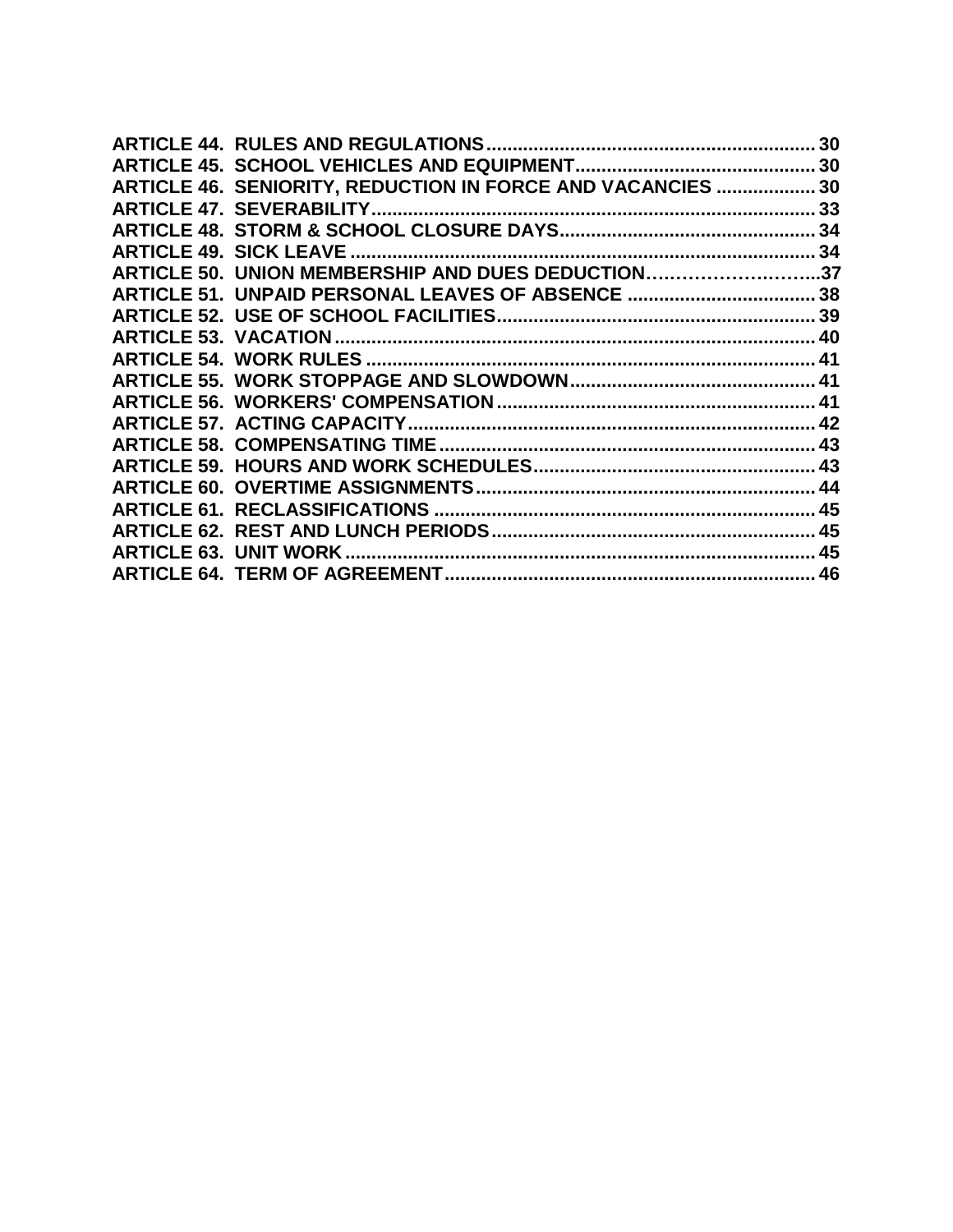#### <span id="page-3-0"></span>**PREAMBLE**

Whereas, the Maine Educational Center for the Deaf and Hard of Hearing/Governor Baxter School for the Deaf Board (hereinafter referred to as "the Board" or "School") and the Maine State Employees Association (hereinafter referred to as "MSEA" or "the Union") desire to establish a constructive, cooperative and harmonious relationship; to avoid any interruption or interference with the operations of the employer; to promote effective service and quality of work life towards the accomplishment of the educational mission of the Board; and to establish an equitable and peaceful procedure for the resolution of differences; this Agreement is entered into by the parties.

#### <span id="page-3-1"></span>**ARTICLE 1. UNION RECOGNITION**

The Board recognizes the MSEA as the sole and exclusive representative for the purpose of representation and negotiations with respect to wages, hours of work and other conditions of employment for all employees included in the Support Services Bargaining Unit, including Accountants III, Account Support Technicians, Administrative Assistants, Ed Techs II, Ed Techs III, Human Resources Generalists, Human Resources Specialist, Maintenance Mechanics, and Maintenance Supervisors. In the event of a dispute between the parties as to future inclusions or exclusions from the unit resulting from the establishment of new or changed classifications or titles, either party to this Agreement may apply to the Maine Labor Relations Board for resolution of the dispute.

Employees will be covered by the provisions of this Agreement after completion of six (6) months of service except for the provision for dismissal for just cause. The just cause provision for dismissal shall apply after completion of 2,080 compensated hours exclusive of overtime hours. All benefits provided to part-time employees shall be prorated to the extent required by School policy. The provisions of Article 14 (Discipline) shall apply after the employee's probationary period of 2,080 compensated hours exclusive of overtime hours has been completed.

#### <span id="page-3-2"></span>**ARTICLE 2. ACCESS TO EMPLOYEES**

1. MSEA shall have access to employees covered by this Agreement to carry out its legal responsibilities as a bargaining agent as provided for in this Article. MSEA's representatives will be granted reasonable access to employees during employees' working hours for the purpose of investigating and processing grievances and for the purposes of administering this Agreement. Such access will be subject to the representative providing the Executive Director or his/her designee notice of the visit. Such access will not disrupt School operations, the educational program or violate MECDHH/GBSD security procedures. If access needs to be temporarily delayed for special reasons, those reasons shall be explained to the MSEA representative.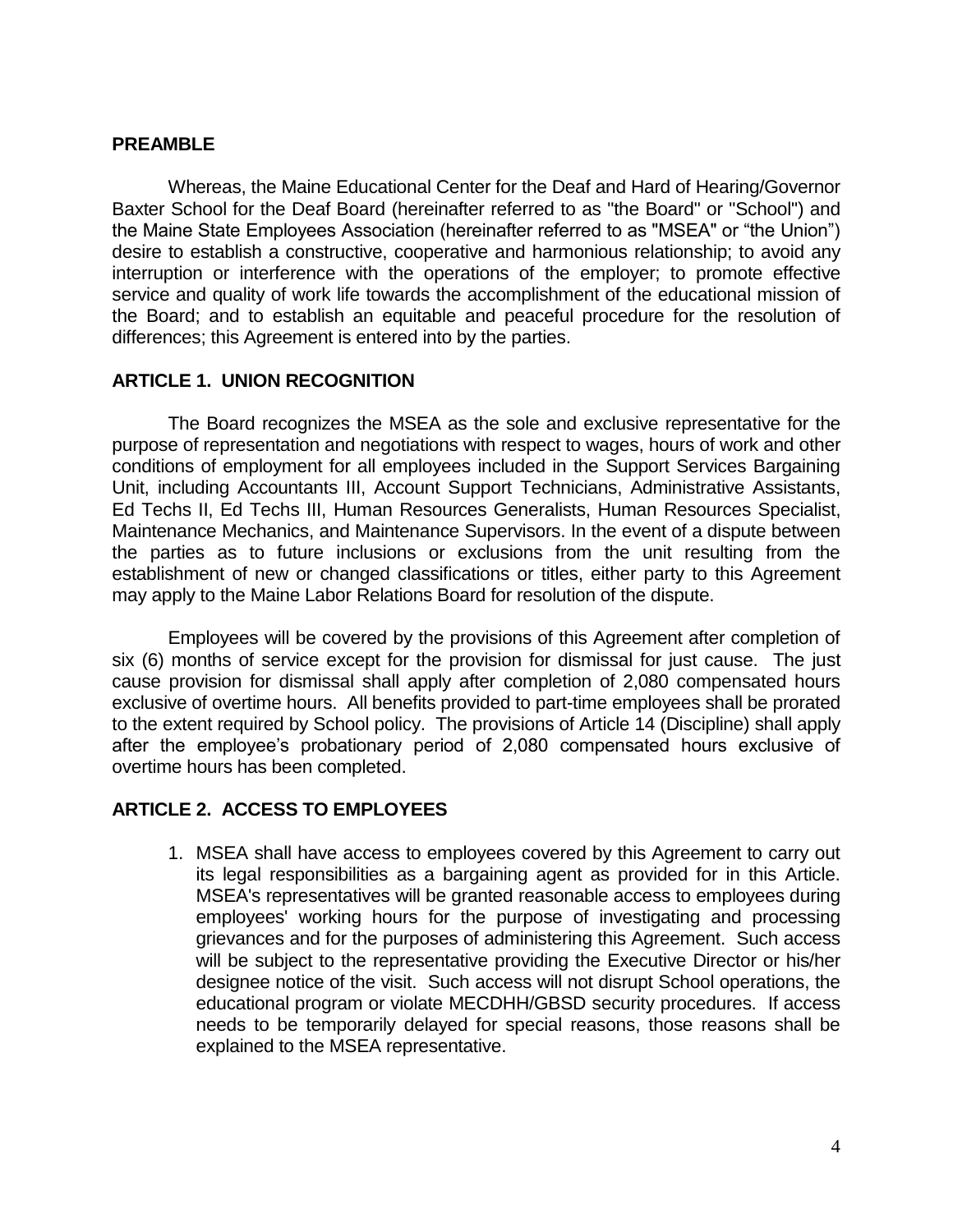- 2. Yearly Staff Meeting Access: MSEA, once, during each year of this contract, will be given access to all current staff for the purpose of explaining the benefits provided to and for members. This access will be on the clock, for up to thirty (30) minutes, preferably at an all-day staff meeting
- 3. General Unpaid Access: Any MSEA representative may have access to employees in this unit for the purpose of explaining MSEA programs and benefits during employees' non-working time, e.g., breaks, lunch periods and after hours, provided such access does not interfere with School operations or the educational program. During the work day such access shall be limited to non-work areas.
- 4. New Employees: MECDHH will inform MSEA-SEIU of their new employee hires within thirty (30) days of the hire date. MECDHH will provide MSEA-SEIU with the new hire's name, address, position, work email and work phone number. Each new employee, including employees who are new to an MSEA-SEIU bargaining unit, shall be allowed 30 minutes of paid work time within thirty (30) calendar days of the hire date to meet with a representative of MSEA SEIU for the purpose of explaining MSEA-SEIU programs and benefits.

The Union may conduct workplace meetings during lunch and other breaks, and before and after the work day, on the public employer's premises to discuss workplace issues, collective bargaining, negotiations, the administration of the collective bargaining agreements and other matters related to the duties of a bargaining agent and internal bargaining agent matters involving the governance or the business of the bargaining agent.

The Union has the right to use government buildings and other facilities that are owned or leased by government entities to conduct meetings with bargaining unit members regarding bargaining negotiations, the administration of collective bargaining agreements, the investigation of grievances and other workplace related complaints and issues and internal matters involving the governance or business of the bargaining agent, as long as that use does not interfere with governmental operations. A bargaining agent conducting a meeting in a government building or facility may be charged for maintenance, security and other costs related to the use of the government building or facility that would not otherwise be incurred by the government entity.

Notice shall be given to the executive Director in advance of any meeting to be conducted at the employer's workplace, to include date, time, location and estimated number of attendees, by following the organizations procedure for events.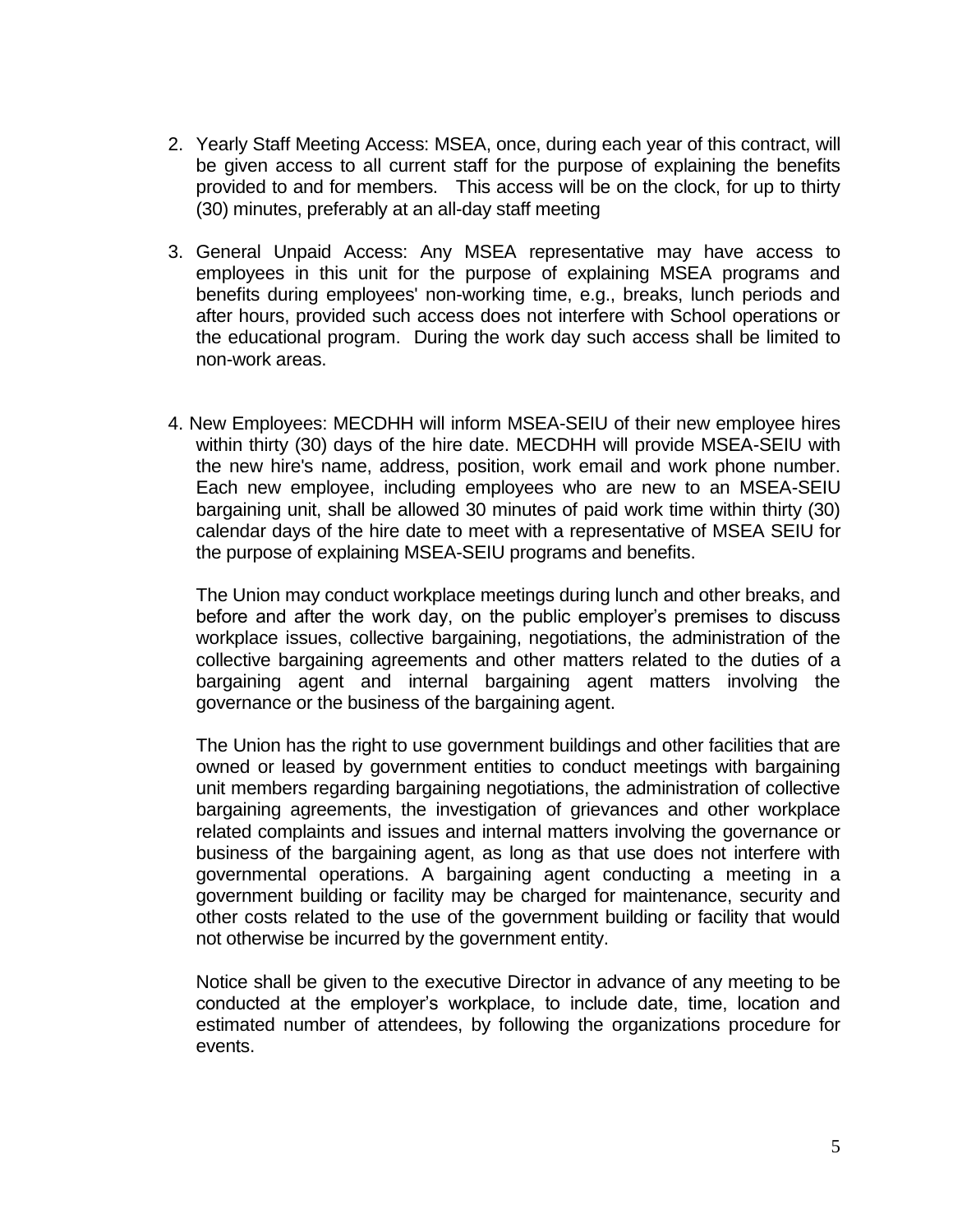#### <span id="page-5-0"></span>**ARTICLE 3. BEREAVEMENT LEAVE**

Each employee covered by this Agreement shall be allowed up to forty (40) hours leave with pay, for absence resulting from the death of a spouse or partner, child, stepchild, parent or stepparent and up to twenty-four (24) hours of leave with full pay for absences resulting from the death of other members of the employee's immediate family. The employee will also be allowed up to twenty-four (24) hours of leave with full pay to attend the funeral of an aunt, uncle, niece, or nephew with the approval of the Executive Director.

"Other members of the employee's immediate family" shall mean the parents of the spouse or partner, quardian, brothers, brother-in-law, stepbrothers, sisters, sister-inlaw, stepsisters, wards, grandparents and grandchildren of the employee.

"Partner" means that a relationship exists between two people, neither of whom is married, that is intended to remain indefinitely and where there is joint responsibility for each other's common welfare, there are significant shared financial obligations, and there is a shared primary residence. This relationship must have existed for at least one (1) continuous year before benefits under this Article may be provided.

#### <span id="page-5-1"></span>**ARTICLE 4. BULLETIN BOARDS**

The Board shall continue to provide present bulletin board space for the use of MSEA at each work location where bulletin boards are presently provided for the purpose of posting bulletins, notices and other materials in conformance with this Article. The posting of any MSEA materials shall be restricted to such bulletin board space only except that, in each work location where bulletin board space is not provided for MSEA, the Executive Director or his/her designee shall designate an appropriate alternative space where such materials may be posted in consultation with the Union steward.

In no instance may MSEA post any material which is profane, obscene or defamatory to the Board, its representatives or any individual, or which constitutes campaign material between competing employee organizations if it is determined that the posting of such material would violate any obligation of the Board for neutrality. MSEA is solely responsible for the accuracy and ethical standards of any material posted pursuant to this Article. The Executive Director or his/her designee retains the right to remove any materials in violation of this Article.

All posted MSEA materials shall be signed by an authorized representative of the Association or stamped with an official MSEA logo.

# <span id="page-5-2"></span>**ARTICLE 5. CHILDBIRTH, ADOPTION, AND LONG-TERM FOSTER CARE LEAVE**

1. For employees who have worked for MECDHH for the previous twelve months paid parental leave of two weeks (ten work days) for the birth of a child or adoption will be granted to an employee for their regularly scheduled hours on the days,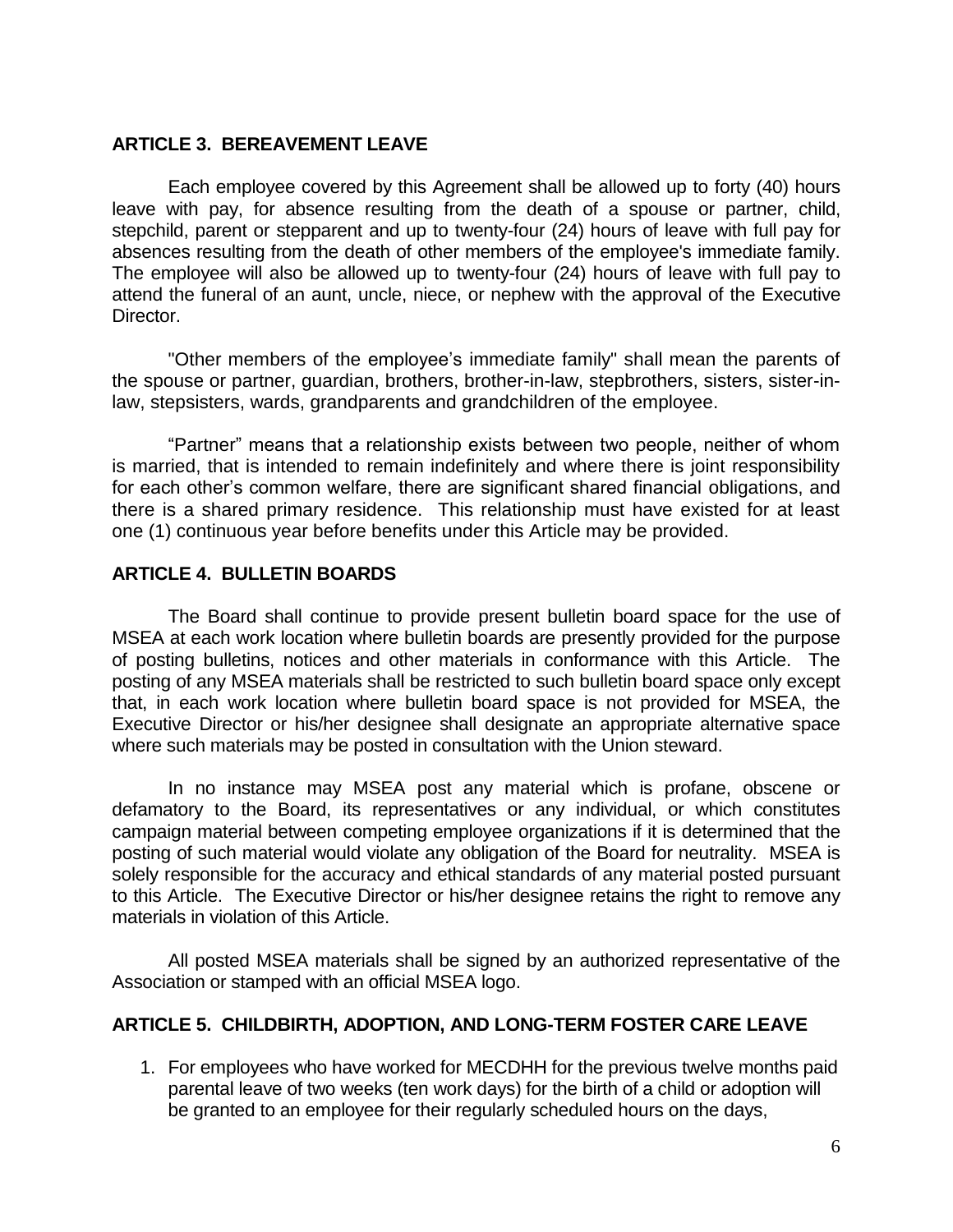beginning on and directly following the birth or adoption of a child or children. This benefit may be used once each academic year. These two weeks will run concurrent with FMLA.

- 2. Additional childbirth, adoption or long-term foster care leave may be granted to an employee without salary for a period not to exceed one (1) school year. Any childbirth, adoption, or long-term foster care leave that also qualifies for federal or state family and medical leave must be taken concurrent with FMLA leave and will be paid to the extent that the employee has accrued paid leave. The balance of the childbirth, adoption, or long-term foster care leave will be unpaid. Employees taking childbirth, adoption or long-term foster care leave for non-FMLA qualifying purposes have the option of utilizing any accrued paid leave, with the balance being unpaid. Employees shall be allowed to retain insurance benefits during such leave. Except during any period covered by the use of paid and/or federal FMLA leave, retention of insurance benefits shall be at the employee's expense.
- *3.* The employee must apply to the Executive Director in writing as soon as possible, but no later than thirty (30) days prior to the date requested to begin the leave. The Executive Director has the discretion to deny such leave should an appropriate replacement not be available. Such leave is only available to employees who have primary responsibility for a biological or adopted child under the age of two, or in the case of a child adopted after the age of two, under the age of six.
- 4. Employees on such leave must notify the Executive Director by March 1 (or other specific date as determined by the Executive Director) of their intent to return to employment or forfeit their right to return. To minimize disruption to the educational process, employees at the Center School with direct student contact must agree to return at the beginning of an academic quarter or another date specified in advance by the Executive Director. In the case of employees in the Outreach Program with direct student contact, the return date will be determined with consideration for the employee's particular caseload.
- 5. Employees will be returned to their previous position or, if said position is not available, to a comparable position.

# <span id="page-6-0"></span>**ARTICLE 6. COMPENSATION**

- A. The wage scales for the term of this contract are attached as Appendix A.
	- a. Ed Tech III Salary Scale: Drop Step 4.
	- b. Steps 2, 3, and 4 will be amended accordingly

| Step 2  | Step 3 | Step 4  | Step 5  |
|---------|--------|---------|---------|
| \$15.76 | 16.40  | \$17.08 | \$17.96 |

c. No support Staff employee will be placed lower than Step 2 on the perspective scale. (Ed Tech III Pay scale will start on Step 2)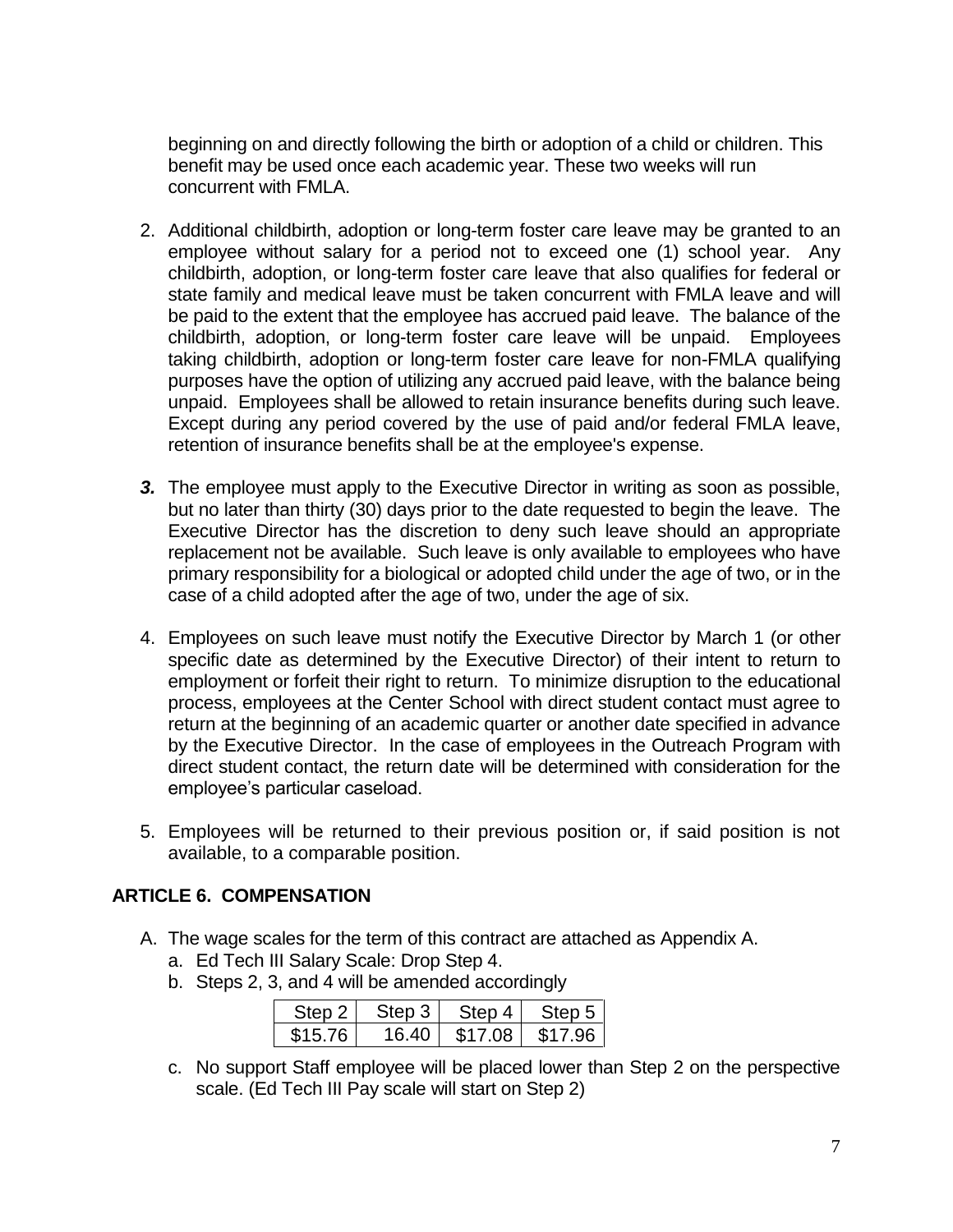d. The following employees will move a step as a result of revising the Pay Scale.

| Employee                                         | <b>Position</b> | <b>Current</b><br><b>Step</b> | <b>New</b><br><b>Step</b> |
|--------------------------------------------------|-----------------|-------------------------------|---------------------------|
| <b>BUCKLIN,</b><br><b>KATHLEEN C</b>             | ED TECH III     | Step 3                        | Step 4                    |
| <b>KNOWLTON-</b><br>RANDALL, KELLY R ED TECH III |                 | Step 1                        | Step 2                    |

- 2. Effective July  $1^{st}$  2021 1.65% increase to the salary scale (Appendix A)
- 3. Effective July 1<sup>st</sup> 2022 1.65% increase to the salary scale (Appendix A)
- 4. A maintenance mechanic or maintenance supervisor will receive an additional amount added to their base pay as stated below for each license held.

HVAC Technician - \$2 per hour Plumber Journeyman -\$2 per hour Electrician Journeyman - \$2 per hour Electrical Master - \$3 per hour Plumber Master - \$3 per hour

### B. **Salary Schedule Progression**

Employees shall progress from step to step in salary grade on the basis of satisfactory job performance, effective on the anniversary of their date of hire or promotion.

#### C. **Overtime**

Employees shall be paid one and one half time (1.5) the hourly rate of pay after forty (40) hours of actual work in any week. For the purposes of this article, hours worked includes holidays, but no other time on paid or unpaid leave.

In lieu of overtime pay, employees may choose to take compensating time at the rate of one and half (1.5) hours for each hour of overtime worked.

Employees may not work overtime without the pre-approval of their supervisor.

# D. **Educational Technicians I, II, III Overtime**

Employees shall be paid one and one half time (1.5) the hourly rate of pay after forty (40) hours of actual work in any week. For the purposes of this article, hours worked includes holidays, but no other time on paid or unpaid leave.

In lieu of overtime pay, employees may choose to take compensating time at the rate of one and half (1.5) hours for each hour of overtime worked.

Employees may not work overtime without the pre-approval of their supervisor.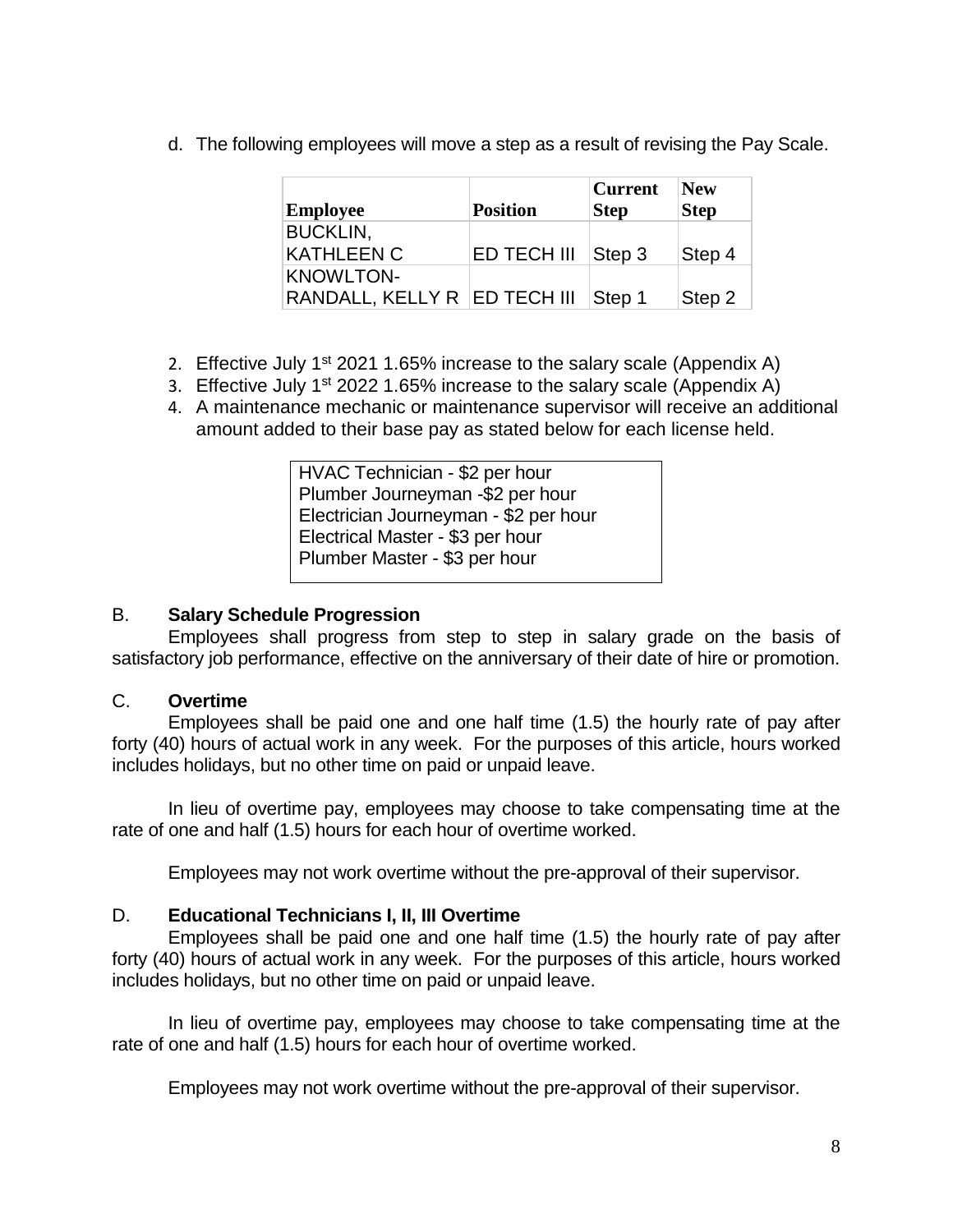# E. **Call Out**

Any employee who is eligible for overtime who is called into work unexpectedly outside of and not continuous with his/her regular hours will be paid a minimum of four (4) hours of the employee's regular rate of pay or hours actually worked at the appropriate rate, whichever is greater. This section shall not apply to an employee who is called in four (4) hours or less prior to the start of his/her workday or shift and who continues to work that day or shift or to an employee held over at the end of their regular workday.

# F. **Shift Differentials**

A shift differential of thirty-five cents (\$.35) per hour shall be paid for all hours worked between 2:00 p.m. and 10:59 p.m. when the majority of the employees shift falls within this time period. A shift differential of forty-five cents (\$.45) per hour shall be paid for all hours worked between 11:00 p.m. and 6:59 a.m. when the majority of the employees shift falls within this time period. The differential provided herein shall be part of base pay for overtime pay purposes*,* but shall not be applied to any hours paid when the employee is not actually working (sick leave, etc.)..

# G. **Weekend Differentials**

Employees shall be eligible for a weekend differential of fifty (\$.50) cents per hour to the base for all hours worked between 11:00 p.m. Friday and10:59 p.m. Sunday.

# H. **Standby**

1. Any employee eligible for overtime pay who is specifically directed to stand by in a specific location or locations, and who is available for immediate recall duty, shall be paid at sixteen percent (16%) of his/her regular hourly rate for each hour he/she remains in standby status. Such standby pay shall not be paid for any period during the time not available when called.

2. Employees in classifications who now receive standby pay shall not lose it as a result of this provision.

# I. **Longevity**

Employees with ten (10), fifteen (15), twenty (20) and twenty five (25) years of continuous service shall be eligible for a longevity differential for all regular hours worked. This differential shall be twenty five (\$.25) cents per hour upon ten (10) years of continuous service, fifty (\$.50) cents per hour upon fifteen (15) years of continuous service, seventy-five (\$.75) cents per hour upon twenty (20) years of continuous service and one dollar (\$1.00) per hour upon twenty-five (25) years of continuous service.

For purposes of longevity ten (10), fifteen (15), twenty (20) and twenty five (25) years of continuous service is defined as continuous employment with MECDHH/GBSD, including all authorized leaves of absence except leaves taken under the unpaid personal leave of absence article.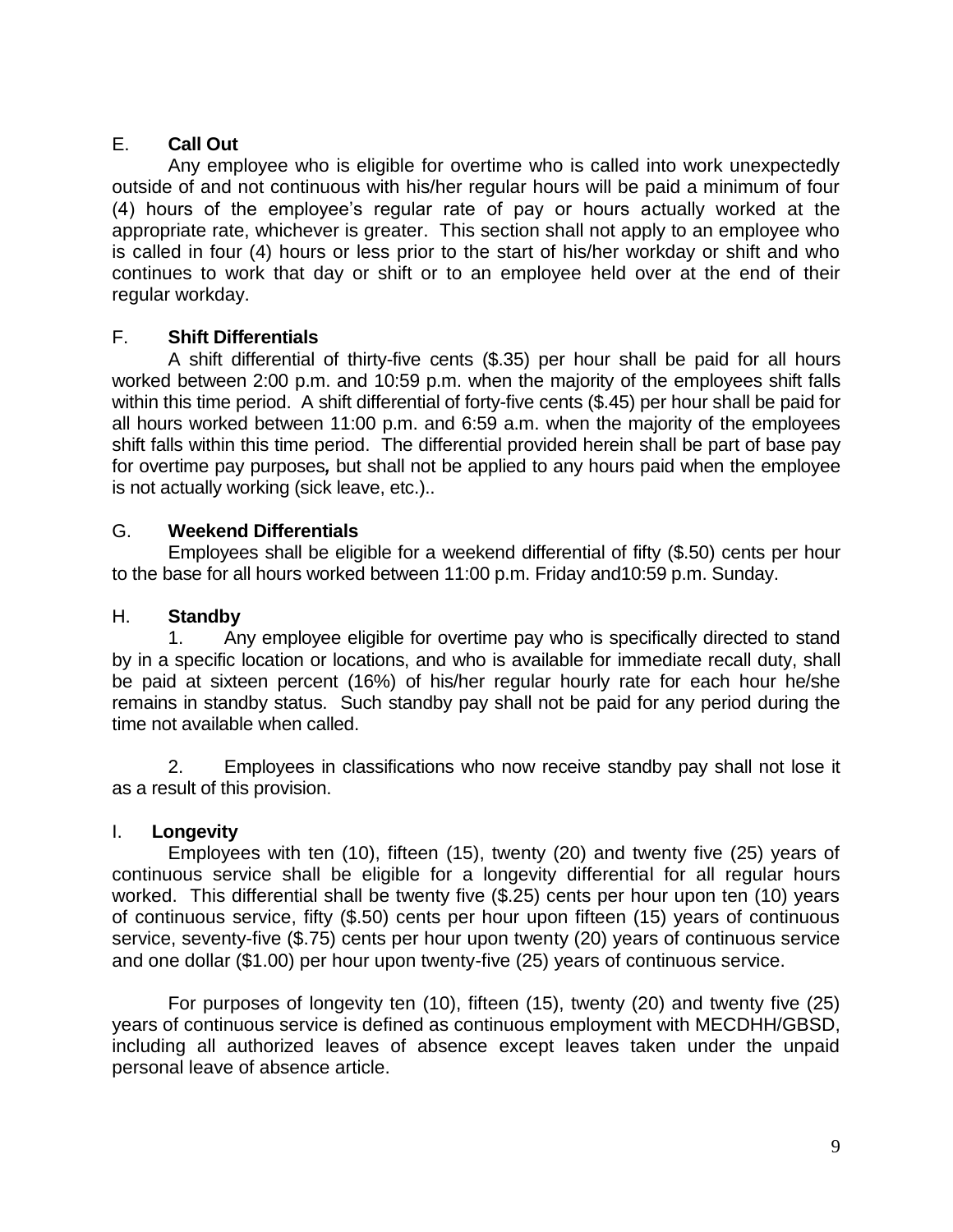Those employees who were working for the State of Maine and transferred to GBSD while it was still part of the Executive Branch shall be able to count all of their years in State service as continuous employment with MECDHH/GBSD for the purposes of computing longevity. In the event such an employee had a break in service while working for the State of Maine, all service following the break counts as continuous employment with MECDHH/GBSD.

#### J. **Educational Technician III Substitute Pay**

1. When an Educational Technician III is asked by their supervisor to substitute for the classroom teacher, the Educational Technician III will receive \$25 for eight (8) hours or \$12.50 for four (4) hours that day in addition to their regular wage.

#### **K.. Snow Removal Crew**

At the beginning of the season, maintenance, custodial and laborer staff will be allowed to add their name to the Snow Removal Crew list, which will be rotated based on seniority. If an insufficient number of maintenance, custodial and laborer staff sign up for the Snow Removal Crew list, each member of this group will be rotated evenly by inverse order of seniority to allow for sufficient snow removal.

- 1) In the event that in person classes are cancelled at Mackworth Island due to hazardous weather conditions, members of the support services bargaining unit will not be required to work in person except for the snow removal crew.
- 2) Snow Removal Crew shall be entitled to one and one-half times their hourly rate for time worked when required to report to work during hazardous weather conditions. The Director of Operations in consultation with the Maintenance Supervisor will determine the duration of the hazardous weather conditions. If there are any disagreements the Executive Director will make the final determination after reviewing the circumstances and provide those reasons to the Maintenance Supervisor in writing.
- 3) In lieu of premium pay, employees may instead choose to earn compensating time at the same premium rate.
- 4) A food cabinet will be maintained, in the maintenance garage area, for maintenance employees that work overnight during a storm and/or because of hazardous weather conditions.
- 5) The maintenance food cabinet will be supplied through a credit card maintained by the school Business Office, limited to five hundred dollars (\$500.00) per year. Receipts shall be required and returned, signed by the purchaser, to the Business Office.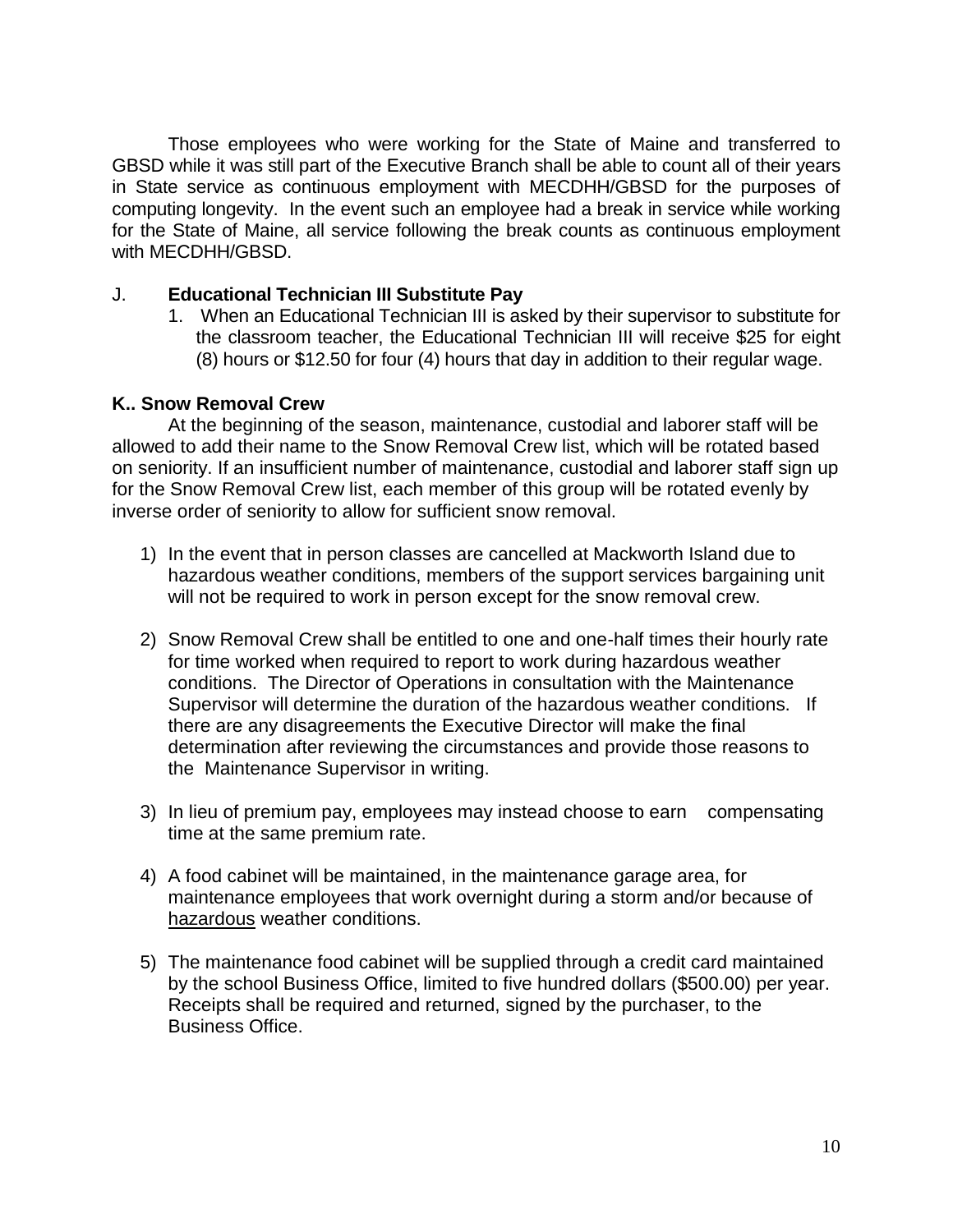# <span id="page-10-0"></span>**ARTICLE 7. COMPLAINTS AND INVESTIGATIONS**

1. This article applies to complaints or allegations made externally and not from normal supervisory activities. In cases of alleged abuse or neglect of students by employees, the Complaints and Investigation Protocol of Abuse and Neglect Investigations or Standards Violations adopted by the Board shall be followed. In such cases, should there be any procedural inconsistencies between the protocol and this article, the protocol shall apply.

2. Any other type of complaint concerning an employee shall be addressed as follows:

a. The Executive Director/designee shall be responsible for insuring that all complaints against an employee on which any action is to be taken or a record is to be made shall be investigated.

b. The Executive Director/designee may interview the complainant prior to notifying the employee.

c. In order to determine whether there is a basis to conduct an investigation, the Executive Director/designee may, at his/her discretion, conduct an informal interview with the employee about whom a complaint has been made. The interview shall be conducted at a reasonable time and, when practicable, on the School premises when the employee is on duty. A union representative may be present to advise the employee during the interview.

d. If the Executive Director/designee determines that there is no basis to further investigate the complaint, the employee shall be informed in writing that a complaint was made against him or her but was unsubstantiated.

e. If the Executive Director/designee determines that there is a basis for further investigation, he/she shall inform the employee in writing.

f. If an employee is to be interviewed as a witness only and in the course of the interview it becomes apparent that the employee witness may be subject to discipline as a result of conduct which is the subject of the interview, the interview shall be postponed for a reasonable time to enable the employee to consult with a union representative.

g. The employee shall be informed in writing of the results of the investigation and any determinations made.

h. The investigation report and supporting documents will be retained permanently by the Executive Director.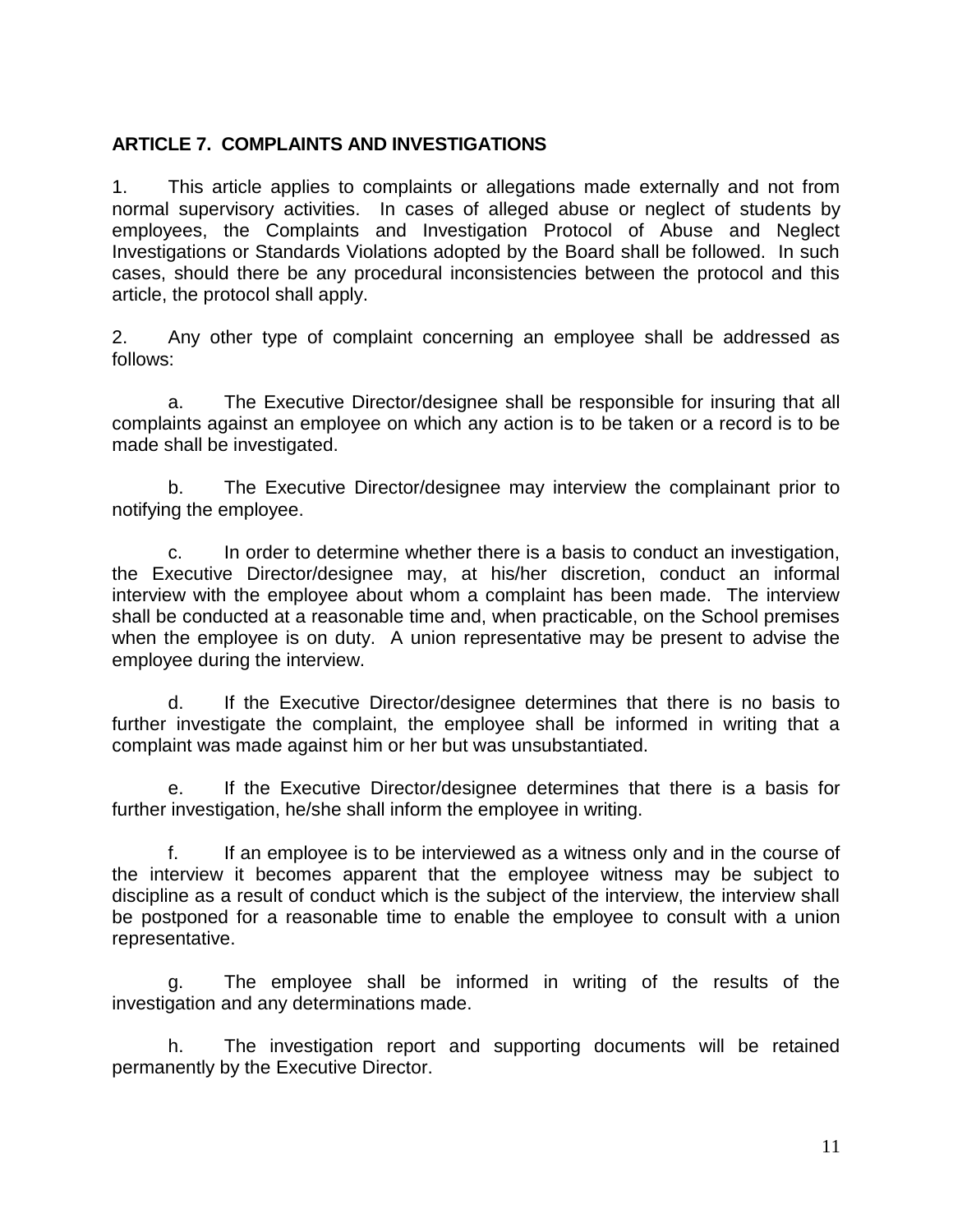#### <span id="page-11-0"></span>**ARTICLE 8. CONCLUSION OF NEGOTIATIONS**

A. The Board and MSEA agree that this Agreement is the entire Agreement, terminates all prior Agreements or understandings and concludes all collective negotiations during its term. Neither party will during the term of this Agreement seek to unilaterally modify its terms through legislation or other means which may be available to them.

B. Each party agrees that it shall not attempt to compel negotiations during the term of this Agreement on matters that could have been or were raised during the negotiations that preceded this Agreement, or matters that are specifically addressed in this Agreement.

### <span id="page-11-1"></span>**ARTICLE 9. COPIES OF AGREEMENT**

The parties shall jointly arrange for printing copies of this Agreement. Each party shall pay for the copies it requires for distribution. The board will post the contracts on the MECDHH website and will notify new employees of the location of the contract.

### <span id="page-11-2"></span>**ARTICLE 10. COURT SERVICE/JURY DUTY**

If an employee is required to appear in court or pursuant to a subpoena or other order of a court or body or to perform jury service, and such appearance or service results in his/her absence from work, he/she shall be granted court service leave for the period of time necessary to fulfill such requirement. Any employee who makes an appearance and whose service is not required shall return to work as soon as practicable after release.

An employee on court service leave for a full day shall receive the difference between the payments received for such court service, excluding any travel allowance, and his/her regular pay.

Any employee returning to work from court service leave shall be paid by the School for his/her actual hours worked or a minimum of the difference between payment received from the court, excluding any travel allowance, and his/her regular pay, whichever is greater.

The provisions of this Article shall not apply to an employee summoned to or appearing before a court or body as a party to any private legal action or in connection with any legal proceeding arising out of the employee's unprofessional or dishonorable conduct; any action brought by the employee against the School; or involving any breach of this Agreement by the employee or MSEA.

# <span id="page-11-3"></span>**ARTICLE 11. COURT TIME**

An employee who is called to appear as a witness in his/her official capacity by a court, including administrative court, on a scheduled day off, a scheduled vacation day or other approved day off shall be paid for the hours so spent, including actual, necessary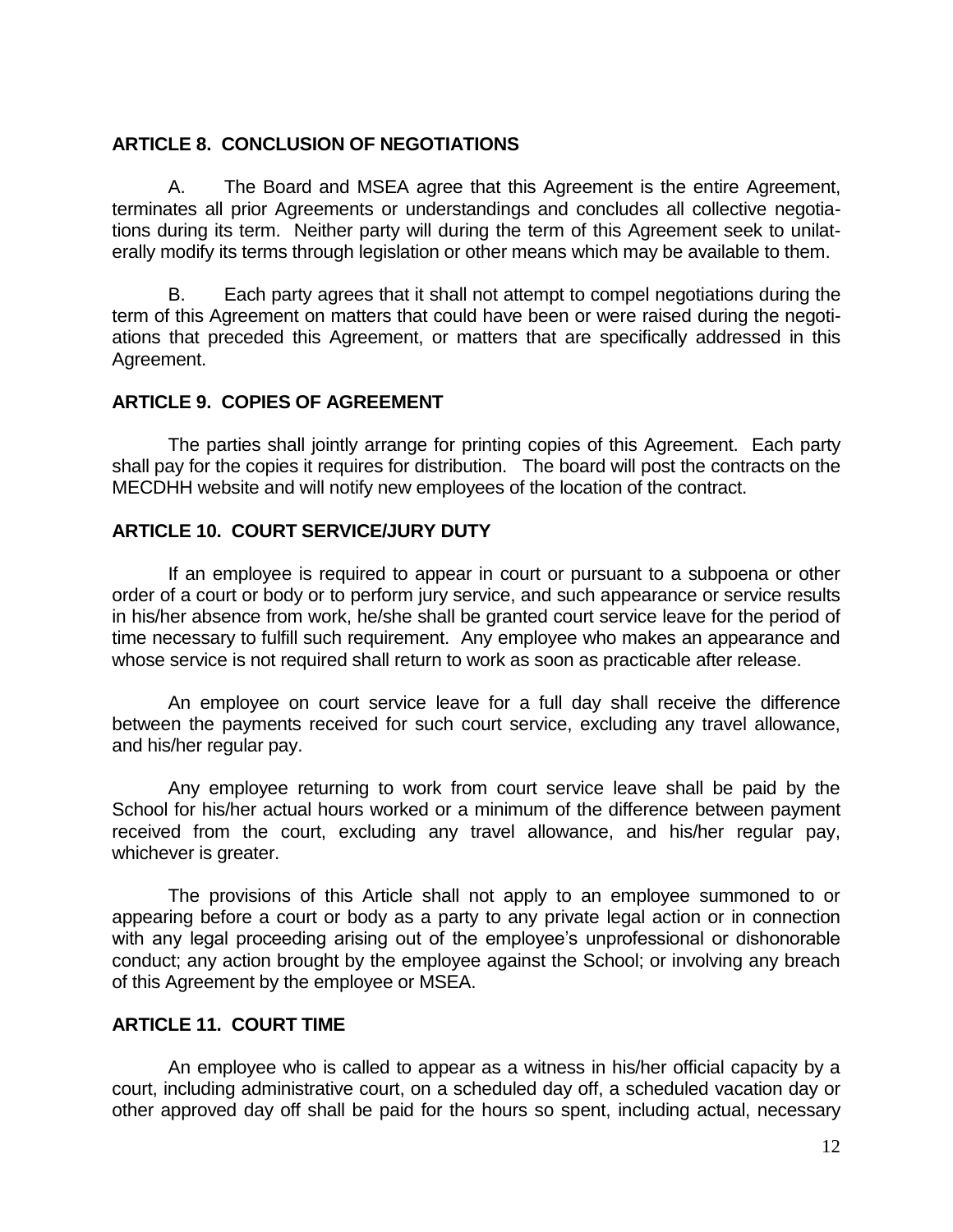travel time, at his/her regular hourly rate. Payment under this Article shall be the total payment for such court time from all sources other than regular pay for the scheduled day off.

### <span id="page-12-0"></span>**ARTICLE 12. DEFERRED COMPENSATION**

The School agrees to submit deductions of the employees who participate in the Deferred Compensation program by payroll deduction as soon as practicable but no later than ten (10) workdays after such deductions are made.

### <span id="page-12-1"></span>**ARTICLE 13. DENTAL INSURANCE**

The School agrees to pay one hundred percent (100%) of the employee premium of a dental insurance program for full-time employees for the contract term. The School agrees to provide payroll deduction for dental insurance, provided such arrangements are agreed to by the insurance carrier. Dependent coverage will be available provided there is sufficient employee participation in the dental insurance program. Dependent coverage will be at the employee's expense. Part-time employees are eligible for pro-rated benefits.

### <span id="page-12-2"></span>**ARTICLE 14. DISCIPLINE**

1. After the probationary period, no employee shall be disciplined by the School without just cause. Notwithstanding the foregoing, probationary employees may be dismissed without cause.

Disciplinary action requiring just cause shall be limited to the following: oral reprimand, written reprimand, suspension, demotion and dismissal. The principles of progressive discipline shall be followed.

2. No employee covered by this Agreement shall be suspended without pay, demoted or dismissed without first having been given notice in writing of the disciplinary action to be taken. The conduct for which disciplinary action is being imposed and the action to be taken shall be specified in a written notice. Any employee receiving a notice of suspension, demotion, or dismissal will be afforded an opportunity to meet with the Executive Director prior to the action proposed. The employee will be entitled to have a Union representative or steward present. At that meeting the Executive Director will give the employee an explanation of the employer's evidence against the employee (if that has not already been provided) and offer the employee an opportunity to respond. Employees are on notice that a finding of having abused a student is excluded from progressive discipline and may result in termination on first offense.

Any employee suspended without pay, demoted or dismissed, may appeal such disciplinary action to the Board in writing within fifteen (15) workdays after the employee becomes aware of such disciplinary action. The Board's decision may be appealed through the grievance procedure.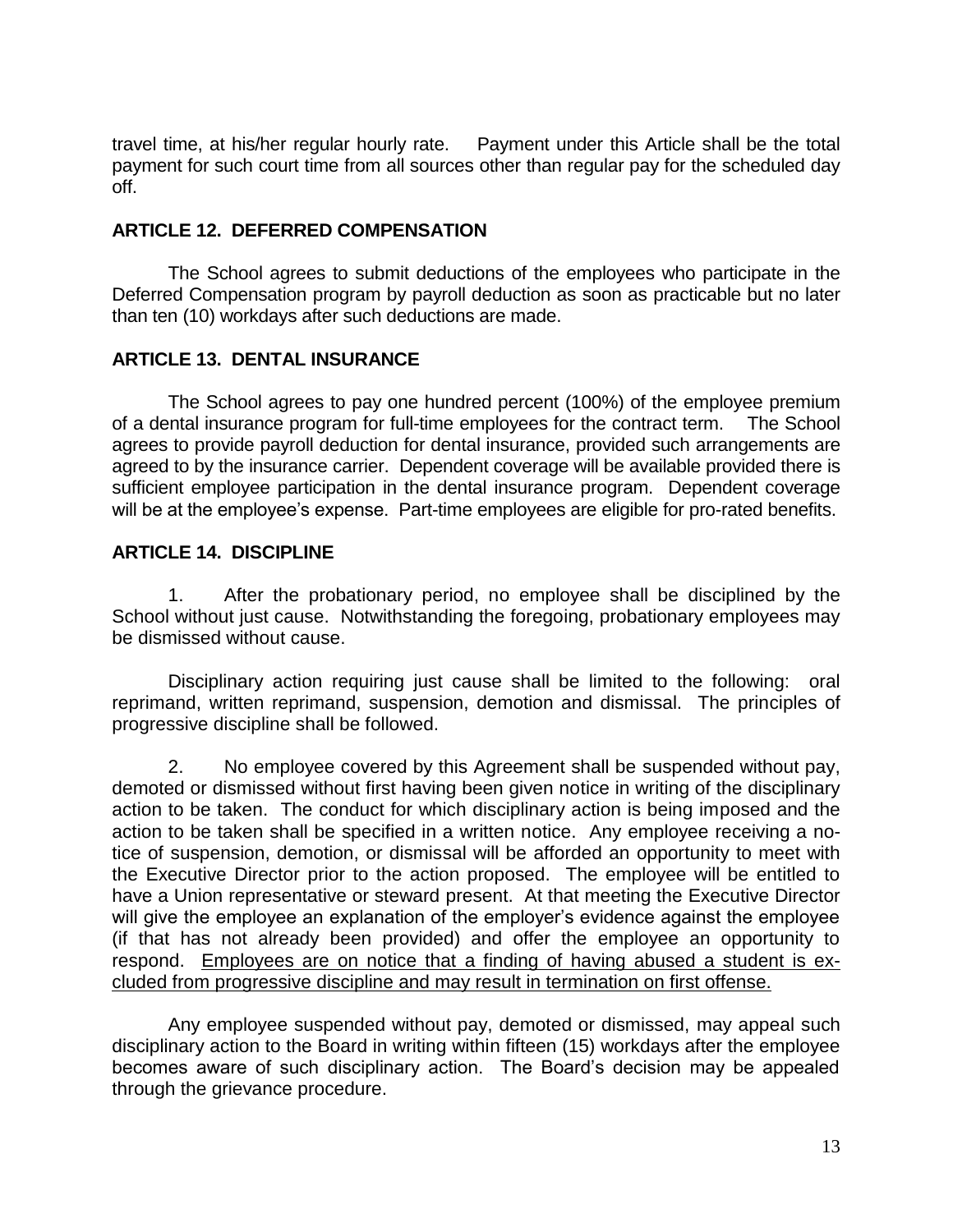# <span id="page-13-0"></span>**ARTICLE 15. DUES DEDUCTION**

1. MSEA shall have exclusive rights to payroll deduction of membership dues, service fees and premiums for current MSEA sponsored insurance programs. Deductions for other programs may be mutually agreed to by the parties.

2. The School agrees to deduct MSEA membership dues, service fees and insurance premiums from the pay of those employees who individually request in writing that such deductions be made. Employees who have already authorized such deductions shall not be required to submit new authorizations upon the execution of this Agreement. The employee's written authorization for payroll deductions shall contain the employee's name, social security number, and position. Such authorization shall be transmitted by an authorized representative of MSEA or the employee to the Payroll Office. When such authorization is transmitted directly from the employee to the Payroll Office, a copy of the authorization shall be sent to MSEA.

3. Any change in the amounts to be deducted shall be certified to the Payroll Office by the Treasurer of MSEA at least thirty (30) days in advance of the change. The aggregated deductions of all employees shall be submitted to MSEA together with an itemized statement as soon as practicable but no later than ten (10) workdays after such deductions are made.

4. MSEA shall indemnify and hold the Board harmless against any and all claims, suits, order or judgments brought or issued against the Board as the result of the action taken or not taken by the School under the provisions of this Article.

5. New employees eligible upon completion of six (6) months service for coverage by this Agreement may also have payroll deduction during their initial six (6) month period.

#### <span id="page-13-1"></span>**ARTICLE 16. WELLNESS AND EMPLOYEE ASSISTANCE PROGRAM**

There shall be a broad-brush comprehensive Employee Assistance Program ("EAP") to provide confidential assessment and referral services for School employees. The EAP is intended to aid School employees and their families, and retirees, in cases where personal problems of any nature are having a detrimental effect on the employee's job performance. Services provided directly by the EAP shall be at no cost.

MECDHH/GBSD is committed to forming a committee whose purpose is to promote wellness activities for all employees. This committee will meet regularly to seek out information and a variety of activities for staff to get involved in. It is also expected that this group will make recommendation to the School Board that will encourage and promote healthy living lifestyle choices for employees.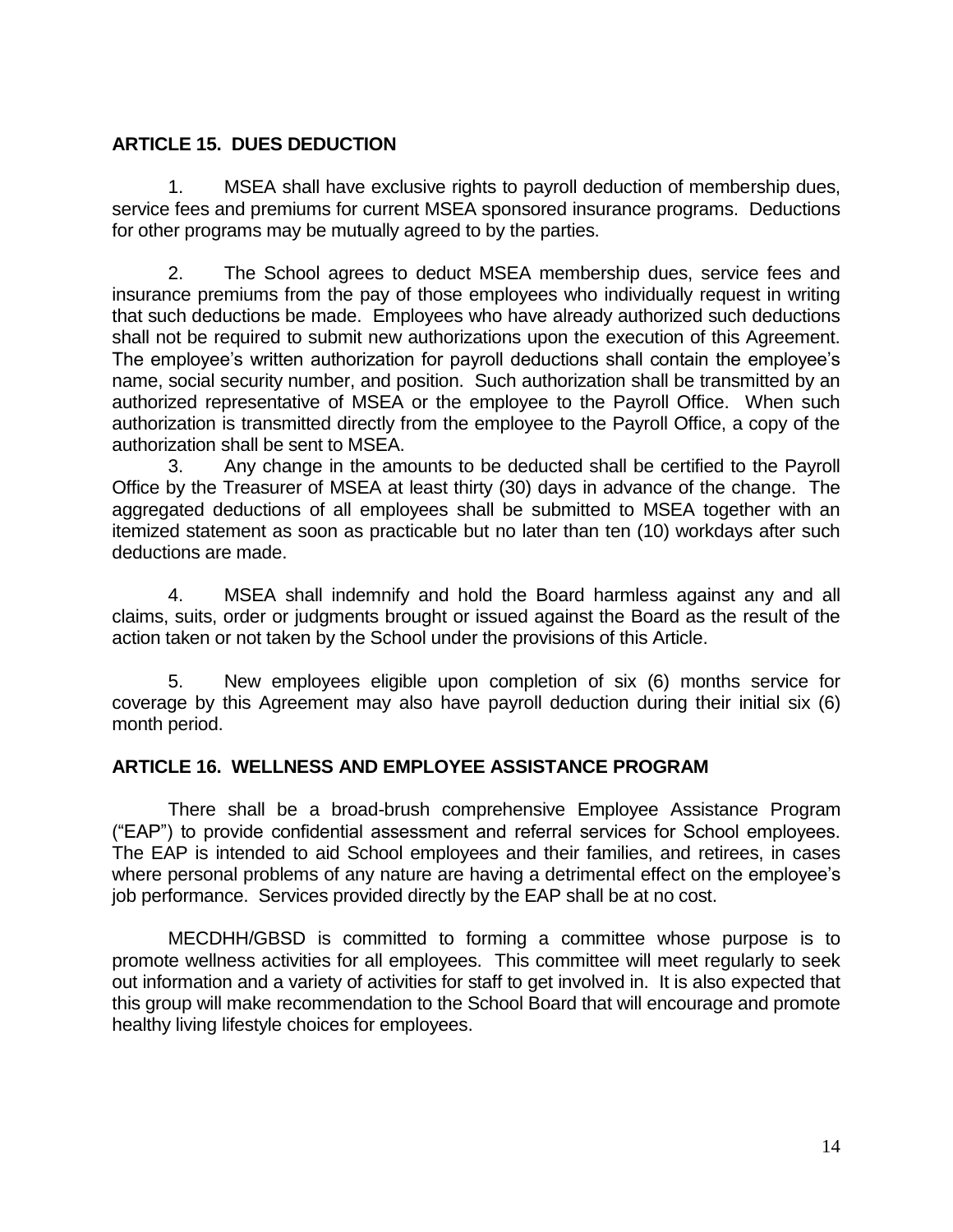# <span id="page-14-0"></span>**ARTICLE 17. EMPLOYEE DATA**

1. So long as not prohibited by law, the School shall furnish to MSEA each October, at Union expense, the name, address, classification, pay range and step, initial date of hire for each employee covered by this Agreement. An employee may request, in writing, that his/her home address not be released by the School.MSEA shall indemnify, defend and hold the Board harmless against all claims and suits which may arise as a result of the Board furnishing such listing to MSEA.

2. Upon mutual agreement, the School and MSEA will use technology available to each party for the purpose of receiving the aforementioned electronic data in the most efficient manner possible. By mutual agreement, such information transmitted to MSEA in a hard copy format will be transmitted electronically after agreement between the parties on format and content.

# <span id="page-14-1"></span>**ARTICLE 18. EMPLOYEE DEVELOPMENT AND TRAINING**

The School will provide suitable staff development and training programs for employees covered by this Agreement within budgetary constraints.

A. Mandated Training

1. Employees shall be given reasonable notice of applicable development and training programs available. Such notice shall include an explanation of the procedure for applying for the program. Participation in any training inside or outside of work hours which is required by the School as a condition of fulfilling the requirements of the employee's job, or any in-service School training which is conducted or undertaken during normally scheduled work hours will be considered as time worked.

2. The School shall pay tuition, course-related fees, other approved course required costs and for necessary travel and lodging for courses required by the Board or Executive Director.

B. Elective Training (not mandated by Administration)

Employees may apply to the Director to attend elective training that is directly related to their field. Training will be reimbursed at the sole discretion of the Executive Director. .

# <span id="page-14-2"></span>**ARTICLE 19. EMPLOYEE ORGANIZATION LEAVE**

A. Leave for MSEA Organization Activities

The School shall provide Employee Organization Leave without loss of pay or benefits for one employee who is a member and officer of the MSEA Board of Directors to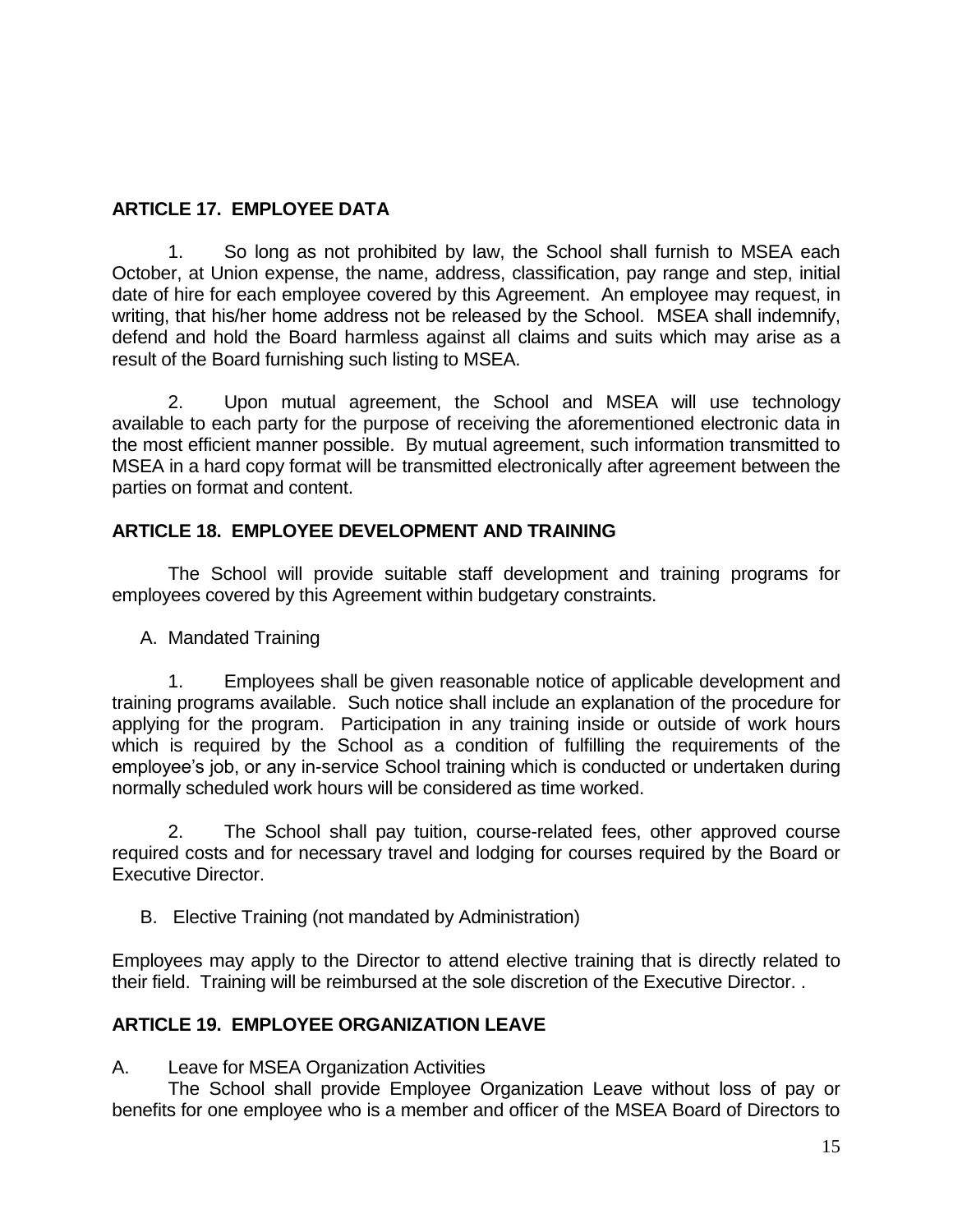attend a maximum of one (1) one-day meeting per month of the Board of Directors. For purposes of this Article, the Board of Directors shall consist of sixteen (16) members: twelve (12) from the Council, the President, Vice President, Secretary and Treasurer of MSEA. Additionally, the School shall provide one (1) day per year Employee Organization Leave with pay for one MSEA member who has an official capacity to attend the annual MSEA Council meeting. The employee shall provide the Executive Director with at least two (2) weeks' notice of the meeting and provide documentation of attendance upon their return.

#### B. Leave for Negotiations

Members of the MSEA bargaining team (whose numbers shall not exceed four (4) for each unit) shall suffer no loss in pay or benefits for participation in negotiations for a successor Agreement. No compensation shall be paid if negotiations occur outside an employee's normal work hours. Additionally, leave may be requested for other members necessary for participation on specific negotiations issues and such leave shall not be unreasonably denied. The parties recognize that negotiations that take place during the employee's work day impact on the educational program and students, and to the extent possible, negotiations will be held outside of the student day.

MSEA shall give reasonable notice to the Executive Director of the names of those bargaining team members who will be attending particular bargaining sessions. MSEA recognizes that exceptional circumstances might preclude the release of an individual on a particular day.

When an employee at a satellite site is a member of the bargaining team, he/she shall participate in negotiations via electronic communication, except when the parties mutually agree that the employee from the satellite site should attend particular negotiation sessions.

# C. Stewards

1. The Union may designate employees to act as a steward on their behalf. The names of the employees designated as stewards shall be given to the Executive Director after they complete their training with MSEA or upon reasonable request. Such steward will be allowed a reasonable amount of time away from his/her work without loss of pay to investigate and process grievances.

2. Prior to leaving his/her work to attend such business, a steward shall obtain consent of his/her supervisor. If operational considerations or workloads temporarily delay the release of a steward to attend to proper duties under this Article, he/she will be released for such purposes as soon as practicable.

3. Whenever a steward works on union business and such work extends beyond the end of his/her normal workday, such activity shall not be considered as time worked for overtime purposes. Any travel or other expenses of a steward's activities shall not be borne by the School.

4. Stewards shall be entitled to three (3) days of leave per year without loss of pay or benefits to participate in official MSEA sponsored steward training. MSEA shall provide the Executive Director with at least two (2) weeks' notice and the employee shall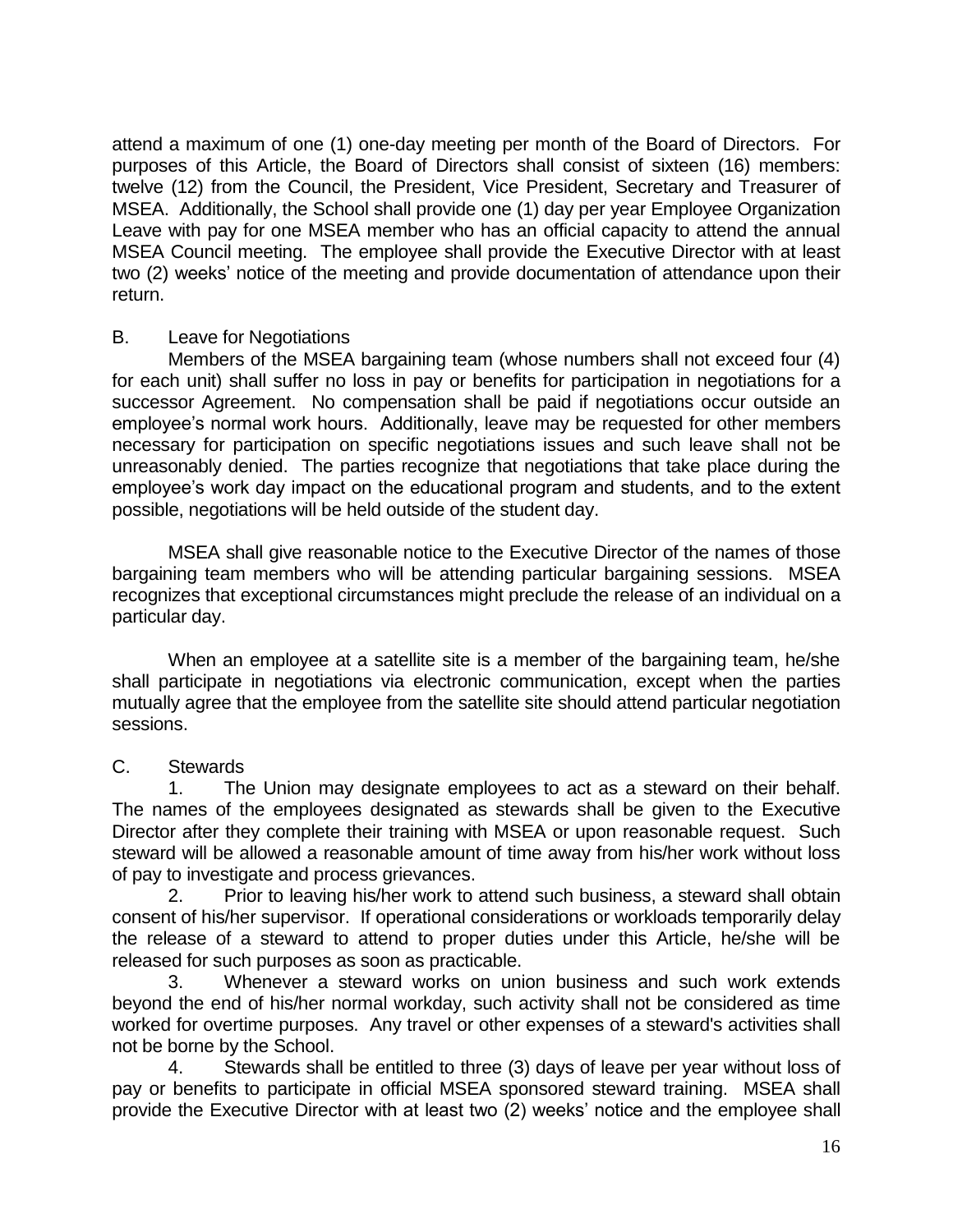provide documentation of attendance upon their return. No additional compensation shall be paid if the training extends beyond the end of the employee's normal work hours. Such leave shall not be withheld unless operational needs so require and shall not be arbitrarily denied. This leave will be capped at 13 days total and that amount will be shared between the Professional and Support Contracts.

# D. Leave for Other Organizational Business

Employees engaged in MSEA business may apply for administrative leave without pay. Such applications shall not be unreasonably denied, and if denied the reasons for the denial shall be stated to the applicant in writing. The Executive Director has the authority to deny or defer such leave if it interferes with operations and/or the educational program and to limit the amount of leave used by individual employees. The employee shall provide the Executive Director with at least two (2) weeks' notice of the MSEA business and provide documentation of attendance upon their return.

# E. Travel Time

Leave provided in paragraph B of this Article shall apply to and cover actual and necessary travel to and from such meetings required during normal working hours on the day of the meeting or negotiations.

# F. Leave to Attend Pre-Retirement Counseling Programs

Employees who will be eligible for retirement within one (1) year will be granted one (1) leave day without loss of pay to attend the MSEA pre-retirement counseling program.

# <span id="page-16-0"></span>**ARTICLE 20. EXPENSE REIMBURSEMENT**

A. Mileage Allowance

1. The mileage allowance will be the rate established by the U.S. Internal Revenue Service, and should said rate increase, the School agrees to pay the new rate effective on the date of the increase.

2. Employees with special needs and who operate their own specially equipped vehicle with adapted equipment on School business shall receive a mileage reimbursement rate of an additional thirteen cents (\$.13) per mile.

# B. Lodging and Meal Expenses

1. Employees in travel status in the performance of their duties shall be entitled to expenses of necessary lodging and/or meals.

Nothing contained in this Article shall be deemed to alter the present School policy prohibiting reimbursement for meals that are part of an organized meeting or program or overnight travel.

2. Estimated travel expenses shall be advanced to employees when reasonable and when requested. Requests for reimbursement of approved expenses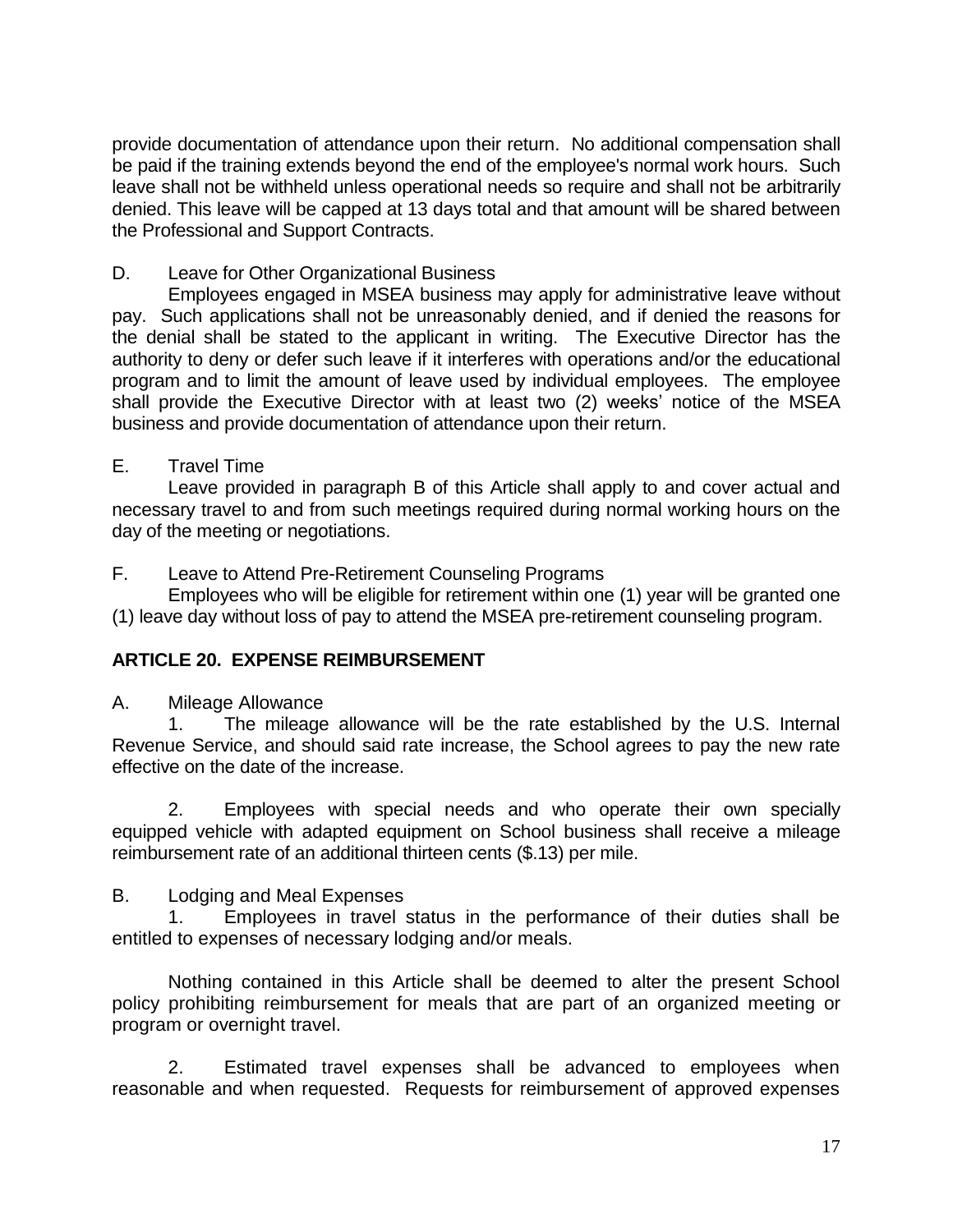must be submitted within thirty (30) days of when they are incurred and shall be paid within thirty (30) days of submission.

4. Meal reimbursements for overnight stays will have a maximum reimbursement rate of nine dollars (\$9.00) for breakfast; thirteen dollars (\$13.00) for lunch, and twenty nine dollars (\$29.00) for dinner. Charges for alcohol will not be reimbursed. Breakfast shall not be paid unless it follows an overnight stay.

#### C. Telephone Expenses

.

The School shall provide a cell phone as needed on a case-by-case basis.

### D. Reimbursement for Courses

The Board shall budget, to the best of its ability, a reasonable amount of funds each fiscal year to reimburse employees for coursework directly related to their field. The following conditions apply: 1) Courses will be reimbursed on a first come, first served basis until the pool has been depleted for the year (although no employee will be reimbursed for more than two courses per year); 2) Reimbursement will be for 85%of the credit cost of the course, based on the current undergraduate or graduate credit rate at the University of Southern Maine; 3) Employees must be currently employed at MECDHH/GBSD and obtain pre-approval from the Executive Director. The Executive Director's decision as to whether a course is reimbursable is final and non-grievable; 4) Employees must receive a "B" or better in the course to be eligible for reimbursement; and 5) Reimbursement shall only be made for courses pre-approved and taken in the current contract year.

# E. Safety Boots and Safety Sneakers

Up to one hundred dollars (\$100.00) toward the cost of safety boots or safety sneakers will be reimbursed every year for custodians and maintenance employees upon submission of appropriate documentation.

# F. Uniforms

The School shall provide (7) seven heavy weight short sleeve uniform shirts, (3) three long sleeve heavy weight uniform shirts, and (1) one winter jacket per employee as a start-up uniform in the Maintenance, and Custodial Departments. Employees from the above-mentioned areas are required to wear and maintain these uniforms.

In addition, on an annual basis, each employee shall receive up to (3) three heavy weight short sleeve uniform shirts and (1) one long sleeve heavy weight uniform shirt and one (1) long sleeve sweat shirt. Every five years, the employee shall receive (1) one new jacket. Employees may request additional items as needed.

# G. Licenses

The School will reimburse license costs for maintenance employees who receive or renew State licenses for electrician's helper or trainee plumber while employed by the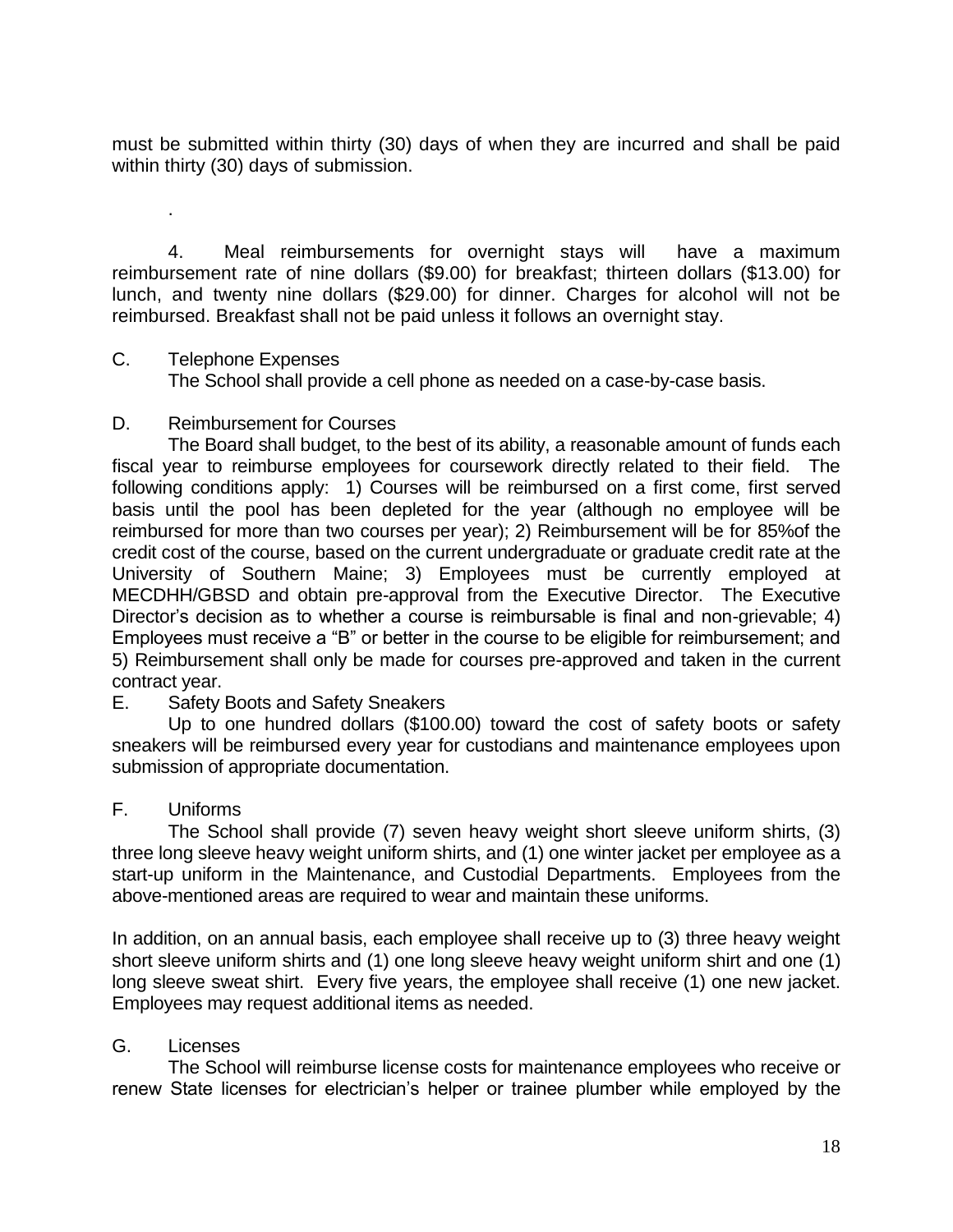School. If an employee leaves his/her employment within one year of obtaining a license or renewing a license, he/she shall reimburse the School for the cost of the license.

### H. Video Display Terminals

1. All employees who spend at least eighty percent (80%) of their work time operating "VDT"'s shall be entitled to an annual examination by an eye doctor at the expense of MECDHH/GBSD when not covered by the employee's health insurance. All costs above and beyond the insurance coverage for this annual eye exam, including a co-pay related to that eye exam, will be reimbursed by MECDHH/GBSD. Prior to reimbursement, employees must submit an itemized receipt from their eye doctor verifying the expense incurred.

2. Employees receiving such annual eye examinations shall receive up to one hundred dollars (\$100.00) toward the cost of regular corrective lenses or glasses needed by the employee as prescribed by the eye doctor. Employees who require bifocal, trifocal or progressive lenses shall receive up to one hundred twenty-five dollars (\$125.00) for the cost of such corrective lenses or glasses needed by the employee as prescribed by the eye doctor. Prior to reimbursement, employees must submit a receipt verifying the expense incurred

# <span id="page-18-0"></span>**ARTICLE 21. EXTRACURRICULAR ACTIVITIES POSITIONS**

Extracurricular activity (ECA) stipend positions will be opened and posted for applications each year and will be filled by two-year appointment. An employee's appointment or reappointment to a stipend position will require the approval of the Executive Director. It is understood between the parties that ECA positions are two-year appointments upon favorable review, not subject to just cause.

# <span id="page-18-1"></span>**ARTICLE 22. FLEXIBLE SPENDING ACCOUNTS**

The School will take appropriate action to establish two flexible spending accounts. One so that employees may have pre-tax income set aside for the payment of uncovered medical/health related expenses and the other so that employees may have pre-tax income set aside for payment of childcare expenses.

The School agrees to pay for whatever "start-up" fee may be associated with the establishment of such accounts. It is understood that if there is a monthly fee required to participate in such accounts it will be the responsibility of the employee to pay the fee(s). Participation in the flexible spending accounts is on a voluntary basis.

# <span id="page-18-2"></span>**ARTICLE 23. GRIEVANCE PROCEDURE**

1. Definitions and Scope

1.1 Employees shall have the right to present grievances in accordance with the procedures prescribed in this Article.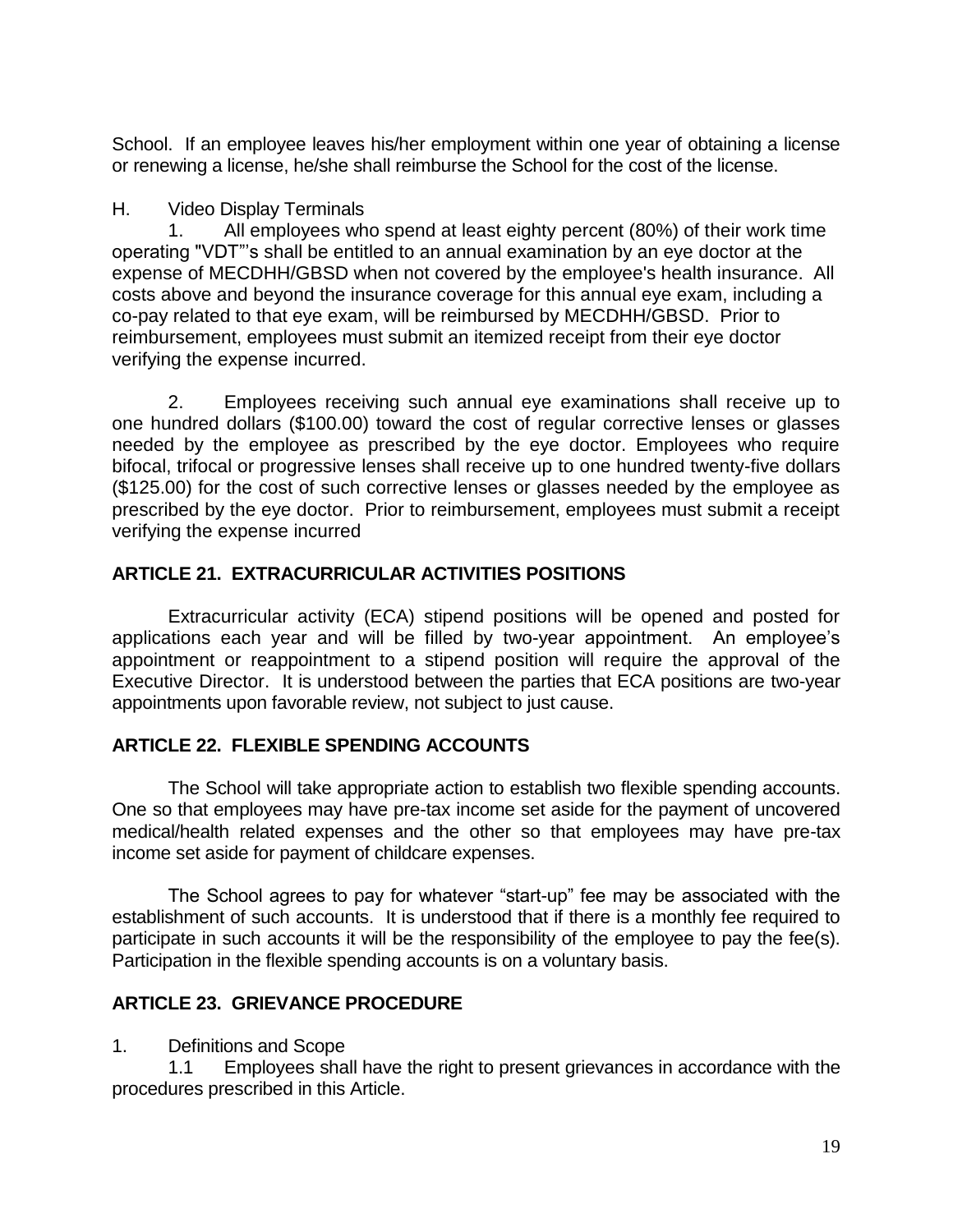1.2 For purposes of this Agreement, a grievance is a dispute concerning the interpretation or application of the terms or provisions of this Agreement except provisions expressly excluded from the grievance procedure in this Agreement.

### 2. Procedure

2.1 Step 1: Within fifteen (15) workdays after the act or omission which gives rise to the grievance or an employee becomes aware or should have reasonable become aware that he/she has a grievance, the employee and/or his/her representative shall present the grievance orally to his/her immediate supervisor. The supervisor shall be responsible for taking such steps as are advisable, including consultation with the Director of Operations/HR (HR) and Executive Director in an effort to resolve the grievance.

2.2. Step 2: If the grievance is not resolved within ten (10) work days of submission at Step 1, within ten (10) workdays thereafter the employee and/or his/her representative may present the grievance to his/her supervisor in writing, stating the nature of the grievance, the specific contract provision the employee believes has been violated, and the remedial action requested.

(a) The supervisor shall provide the employee and/or his/her representative with his/her decision in writing within ten (10) workdays of submission. If the grievance is not thereby resolved, within ten (10) workdays after the receipt of the supervisor's written decision, the employee and/or his/her representative shall submit the grievance in writing to HR.

2.3 Step 3: If the grievance is not resolved within ten (10) work days of submission at Step 2, within ten (10) workdays thereafter the employee and/or his/her representative may present the grievance to HR in writing, stating the nature of the grievance, the specific contract provision the employee believes has been violated, and the remedial action requested.

(a) HR shall provide the employee and/or his/her representative with his/her decision in writing within ten (10) workdays of submission. If the grievance is not thereby resolved, within ten (10) workdays after the receipt of HR's written decision, the employee and/or his/her representative shall submit the grievance in writing to the Executive Director.

2.4 Step 4: The Executive Director shall meet with the employee and/or his/her representative and shall provide the employee and/or his/her representative with his/her decision in writing within fifteen (15) workdays of submission.

2.5 Step 5: If the grievance is not resolved at Step 4, within ten (10) workdays after receipt of the written decision of the Executive Director, the MSEA may appeal to the Board by filing a written notice of appeal, together with copies of the written grievance and the Step 4 decision. The Board may meet with the employee and/or his/her representative no later than the next regular Board meeting. The Board shall provide the employee and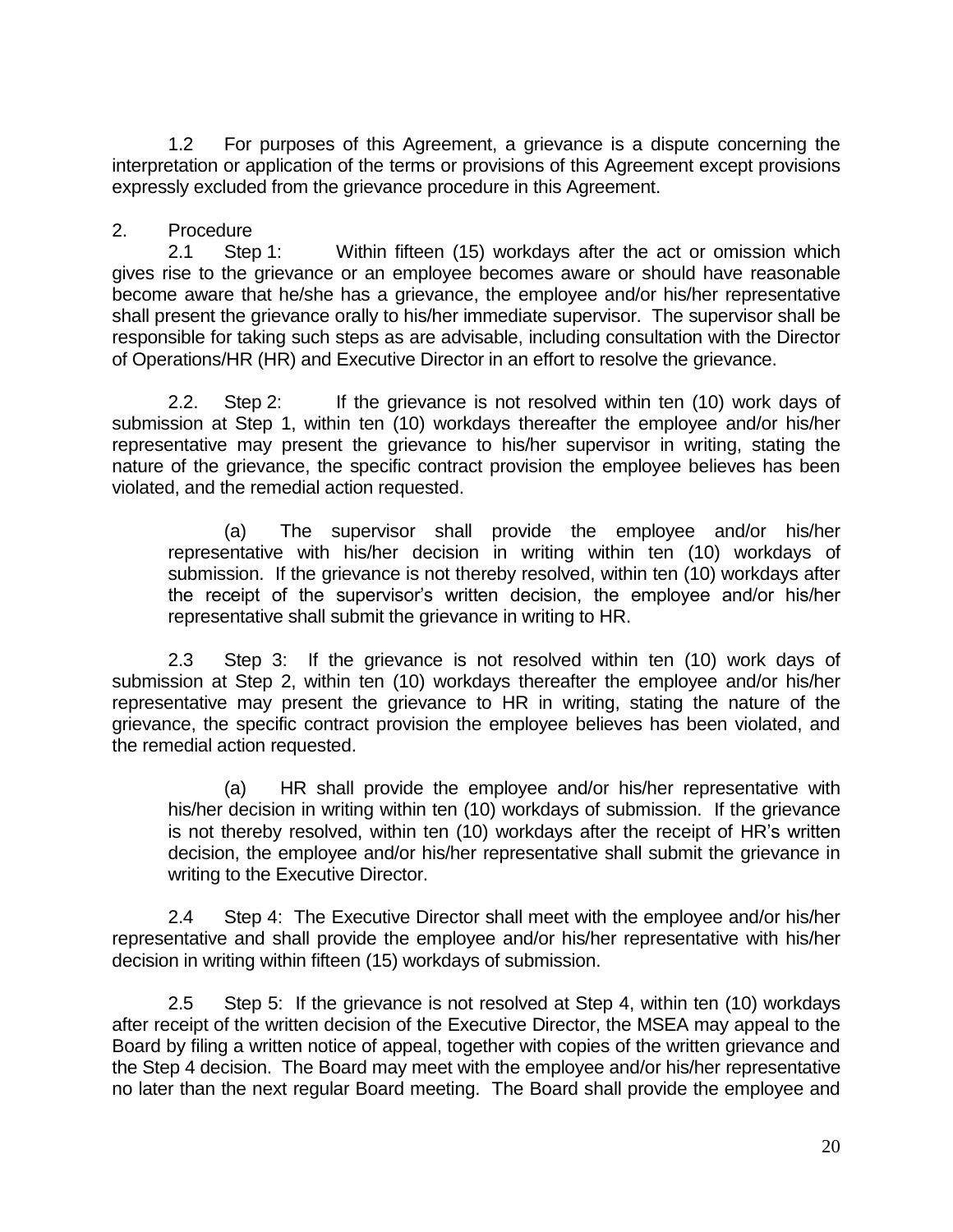the Association with a written decision within ten (10) workdays after the conclusion of such meeting.

#### 2.6 Step 6:

(a) If the grievance has not been satisfactorily resolved at Step 5, then MSEA may submit the grievance to arbitration by submitting a request for arbitration to the Executive Director as well as a statement of the grievance specifying the Article, section or clause of the contract alleged to have been violated, along with the concise statement of facts surrounding the issue and the remedial action requested. The request for arbitration shall be received by the Executive Director through personal service or by mailing by registered or certified mail within fifteen (15) workdays of the receipt of the Step 5 decision.

(b) Upon receipt by the Executive Director of a request for arbitration, the parties shall attempt to mutually agree upon an arbitrator. If unable to agree upon an arbitrator within five (5) workdays of receipt of the request for arbitration, the arbitrator shall be selected through the American Arbitration Association ("AAA") in accordance with the AAA rules then in effect.

The request for arbitration along with a request for a list of arbitrators must be received by AAA within three (3) weeks of the Executive Director's receipt of the request for arbitration, in order for the AAA administration fees to be shared equally by the parties. If such request is not received by AAA by the expiration of the three (3) weeks but is filed within six (6) weeks, MSEA shall pay the entire AAA administration fee. If a request has not been received by AAA within six (6) weeks of the Executive Director's receipt of the request for arbitration, MSEA will be deemed to have waived its right to appeal the Step 5 decision to arbitration.

(c) The decision of the arbitrator shall be final and binding consistent with applicable law and this Agreement. The arbitrator shall have no authority to add to, subtract from or modify any provisions of this Agreement. The arbitrator shall have no authority to award interest on any award. All costs of arbitration, including fees and expenses of the arbitrator, shall be divided equally between the parties, except that each party shall bear the costs of preparing and presenting its own case.

(d) The arbitrator shall fix the time and place of the hearing, taking into consideration the convenience of the parties. The arbitrator shall be requested to issue a written decision within thirty (30) days after completion of the proceedings. The arbitrator shall be bound by the rules of the AAA which are applicable to labor relations arbitrations and which are in effect at the time of the arbitration. In the event of a disagreement regarding the arbitrability of an issue, the arbitrator shall make a preliminary determination as to whether the issue is arbitrable. Once a determination is made that such a dispute is arbitrable, the arbitrator shall then proceed to determine the merits of the dispute.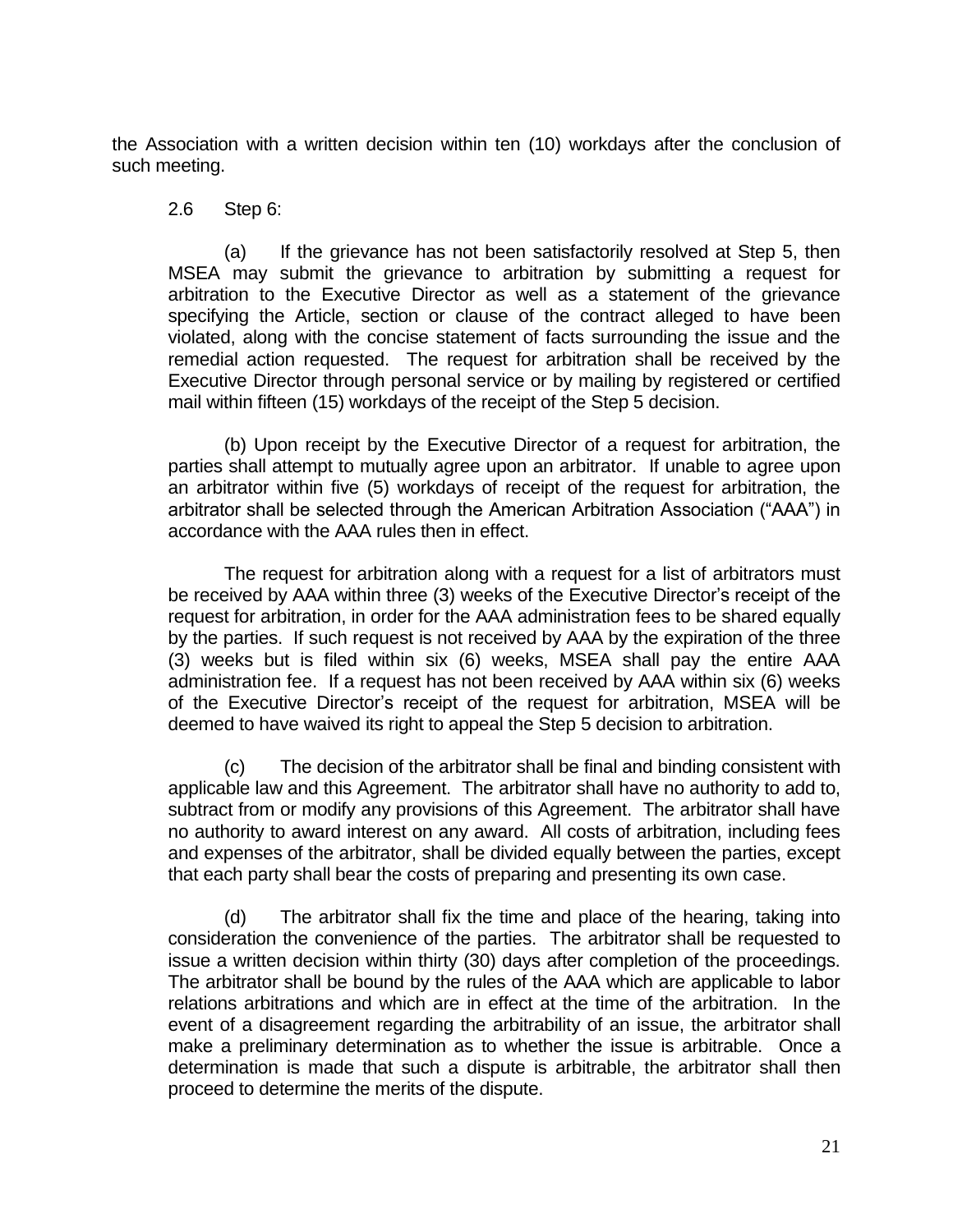(e) In grievances involving dismissal or non-renewal of a nonprobationary employee and/or discipline which has led to a dismissal, the arbitration hearing shall be held within four (4) months of the Step 3 decision. Subsequent hearing dates, if necessary, shall be held at the earliest date(s) offered by the assigned arbitrator and which is mutually acceptable to the parties. The parties agree that in the event of a conflict in the scheduling of grievance arbitrations, grievances involving dismissal and/or discipline which has led to a dismissal shall have priority over all other pending grievance arbitration matters between the parties.

#### 3. General Provisions

3.1 The School shall not deny any employee MSEA representation at any stage of the grievance procedure and MSEA shall have the exclusive right to represent employees in any grievance. When an employee elects to pursue a grievance at Steps 1, 2 or 3 without representation, MSEA shall have the right to be present at any grievance step meeting and shall receive copies of written determinations, if any, at all stages. No resolution of a grievance shall be inconsistent with the provisions of this Agreement.

3.2 All of the time limits contained in this Article may be extended by mutual agreement of the parties and such extensions shall, in order to be effective, be confirmed in writing. The parties may mutually agree to bypass steps of the grievance procedure.

3.3 In no event can a grievance be taken to the next or any succeeding step of this procedure unless the employee and/or his/her representative meets the time limits or extensions thereof. Failure of the School and its representatives to adhere to the prescribed time limits or extensions thereof shall constitute a waiver of the applicable step and the employee and/or MSEA may proceed to the next step.

3.4 Grievances resolved at Steps 1 or 2 shall not constitute a precedent unless a specific agreement to that effect is made by the Executive Director or his/her designee and MSEA.

3.5 Any grievance involving two (2) or more employees within the bargaining unit may be processed jointly.

3.6 An aggrieved employee and any employee representative as may be reasonable shall have the right to inspect and to obtain copies of any records, documents and other materials relevant to the grievance and in the possession of the School to the extent allowed by law. The School shall have the right to inspect and to obtain copies of any records, documents and other materials relevant to the grievance and in the possession of the Union.

3.7 An aggrieved employee and any employee witnesses as may be reasonable shall not suffer any loss of pay and shall not be required to charge leave credits as a result of processing grievances during such employee's or witnesses' regularly scheduled working hours, provided, however, that when such activities extend beyond such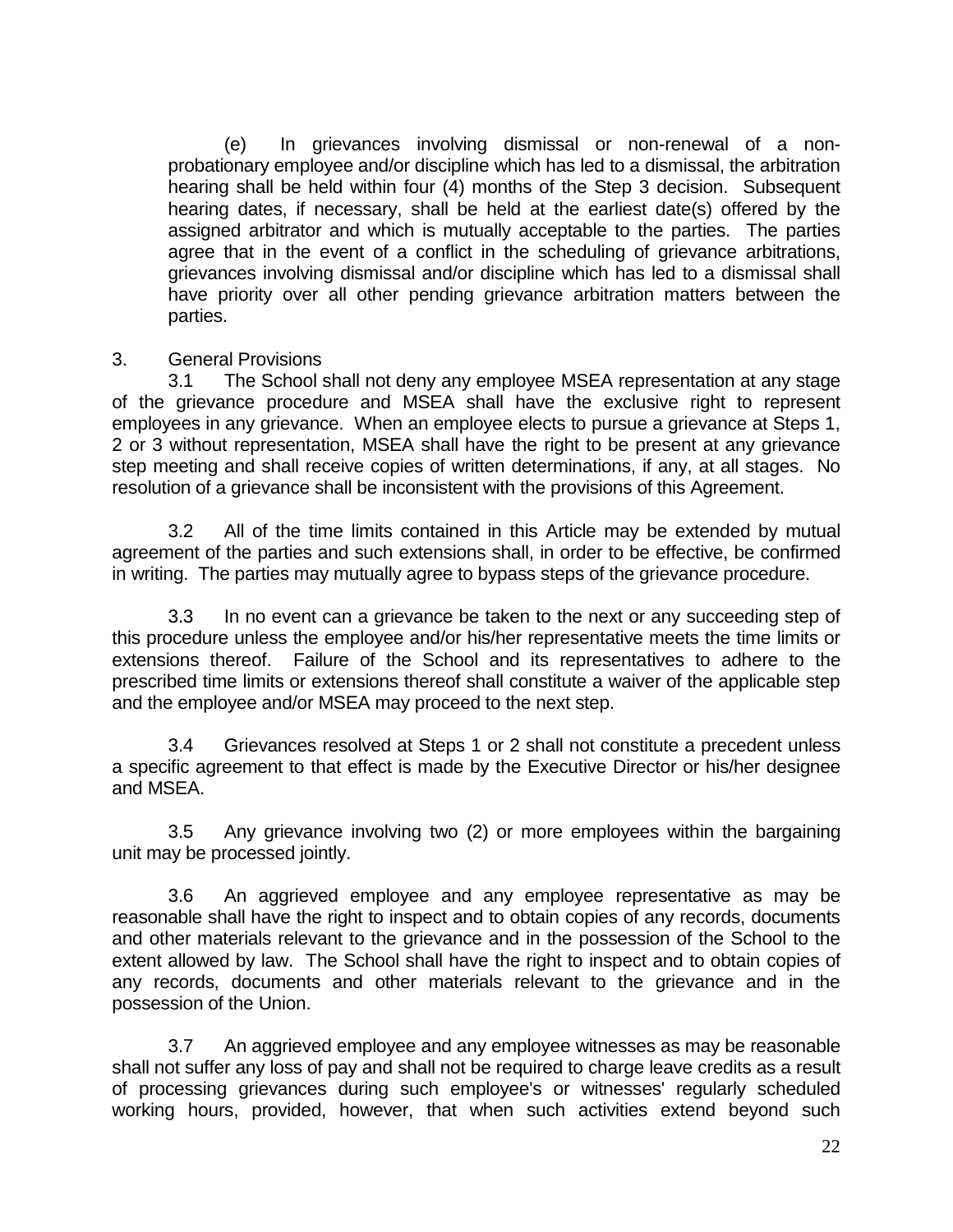employee's or witnesses' scheduled working hours such time shall not be considered as time worked. Such release time shall not be construed to include preparation of paper work, record-keeping, conferences among Association officials or preparation for representation at a grievance hearing. To the extent possible, the parties agree that, to avoid disruption of the educational program, grievances will not be processed or heard during the student day.

3.8 The settlement or an award upon a grievance may or may not be retroactive as the equities of each case demand.

#### <span id="page-22-0"></span>**ARTICLE 24. HEALTH AND SAFETY**

The School will take appropriate action to assure compliance with all applicable laws concerning the health and safety of employees in its endeavors to provide and maintain safe working conditions. MSEA agrees to support any programs required to meet the health and safety needs of employees.

An employee may request his/her supervisor to provide safety related equipment, clothing, devices or tools as may be required to maintain a safe working environment. Such requests, if denied, may be appealed to the Executive Director whose decision shall be final and binding on the parties.

#### <span id="page-22-1"></span>**ARTICLE 25. HEALTH INSURANCE**

Effective with the start of the pay week commencing closest to the signing of this contract, employees may be required to pay a portion of the Individual Premium of health insurance depending on their base annual salary as follows:

| Less than or equal to \$30,000               | በ%  |
|----------------------------------------------|-----|
| Greater than \$30,000 and less than \$80,000 | 5%  |
| \$80,000 and above                           | 10% |

The school shall pay sixty percent (60%) of the cost of dependent premium for each eligible employee who selects dependent coverage. Part-time employees are eligible for pro-rated benefits.

#### <span id="page-22-2"></span>**ARTICLE 26. HOLIDAYS**

1. All full-year employees (48 weeks or more) have the following paid holidays:

| New Year's Day         | Labor Day                         |
|------------------------|-----------------------------------|
| Martin Luther King Day | Indigenous Peoples Day            |
| Presidents' Day        | Veterans' Day                     |
| Patriot's Day          | <b>Thanksgiving Day</b>           |
| Memorial Day           | Friday following Thanksgiving Day |
| Independence Day       | Christmas Day                     |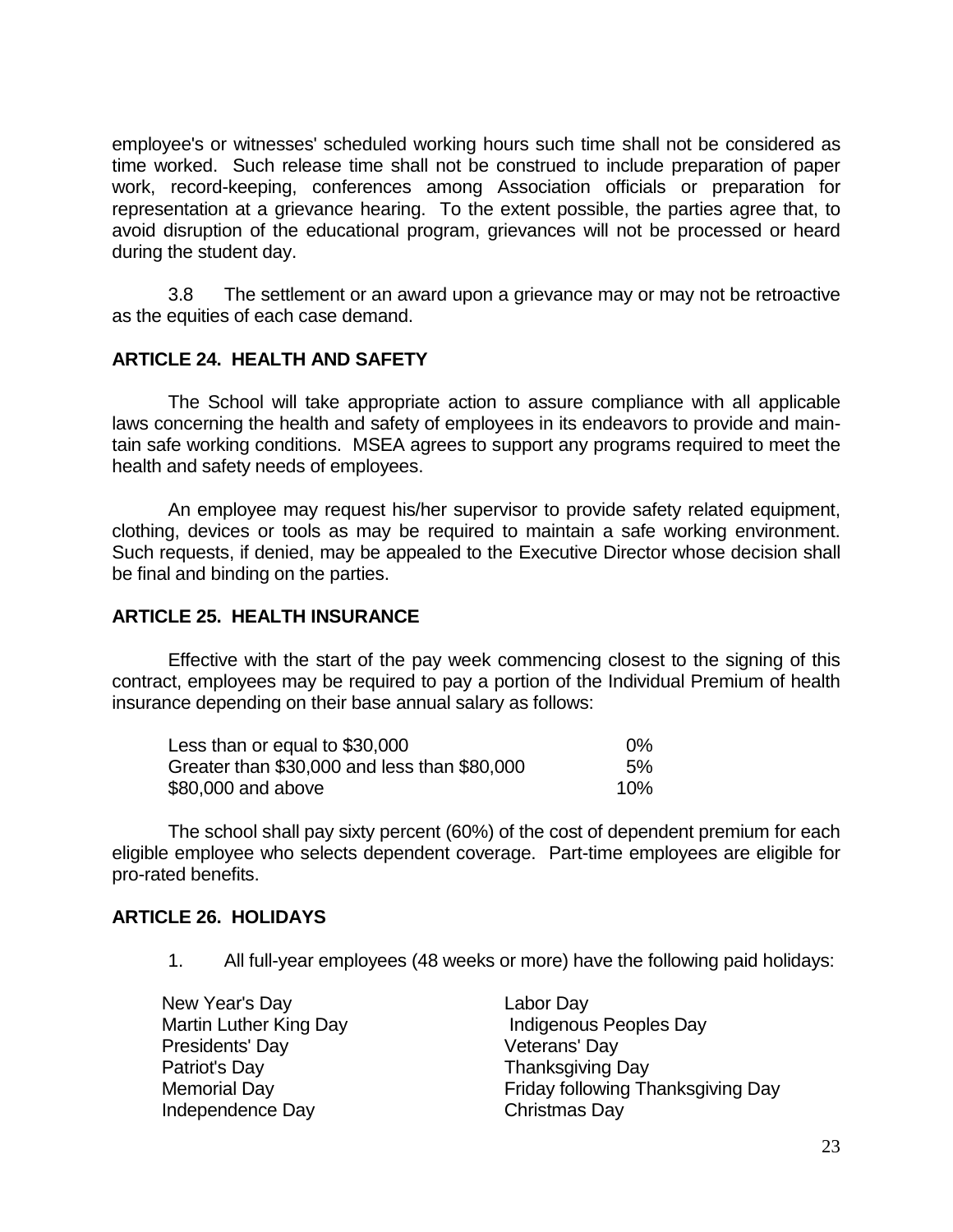Employees released from work on these holidays shall be paid for their regularly scheduled hours of work. Time during which an employee is excused from work on holidays shall be considered as time worked for the purpose of computing overtime.

2. Any holiday falling on Saturday shall be observed on the preceding Friday and any holiday falling on Sunday shall be observed on the following Monday. Employees who work the calendar date and who are off on the observed date shall be paid their regular rate of pay for the calendar date only. Employees who work both the calendar date and the observed date shall be paid their regular rate of pay for the observed date only. A reasonable attempt shall be made not to schedule an employee for both the calendar date and the observed date of a holiday. Employees who are not scheduled to work either the calendar or the observed day of the holiday shall be given either another day off within the same pay period or a day's pay at the option of the School.

3. Employees shall be eligible for holiday pay only if they were in pay status on their normal workday immediately preceding and their normal workday following the day and date on which the holiday is observed.

# **ARTICLE 27. JOB DESCRIPTIONS**

Job descriptions will be provided annually. If any significant changes in job duty are proposed during the year, the staff person must be provided with 21 days' notice, unless emergency developments preclude the possibility of such notice.

#### <span id="page-23-0"></span>**ARTICLE 28. LABOR/MANAGEMENT COMMITTEE**

MSEA, the Board, and Administration are committed to ongoing, meaningful communications; joint problem-solving and building relationships in order to create and maintain a quality working environment. Therefore a Labor/Management Committee is established for the purpose of discussing issues of concern to MSEA, the Board and the Administration. The Committee shall be comprised of one representative (and one alternate) from each MSEA bargaining unit and an equal number of representatives from the Administration. MSEA members will be appointed by the MSEA unit Stewards and the Administrative members will be appointed by the Executive Director. Appointments will be made by October 1 each school year. The Labor/Management Committee may be convened upon request of the Executive Director or unit steward/designee at a mutually agreeable time.

#### <span id="page-23-1"></span>**ARTICLE 29. LIFE INSURANCE**

The School shall make available group life insurance for employees provided there is sufficient employee interest in such a program. Any such coverage shall be at the employee's own expense.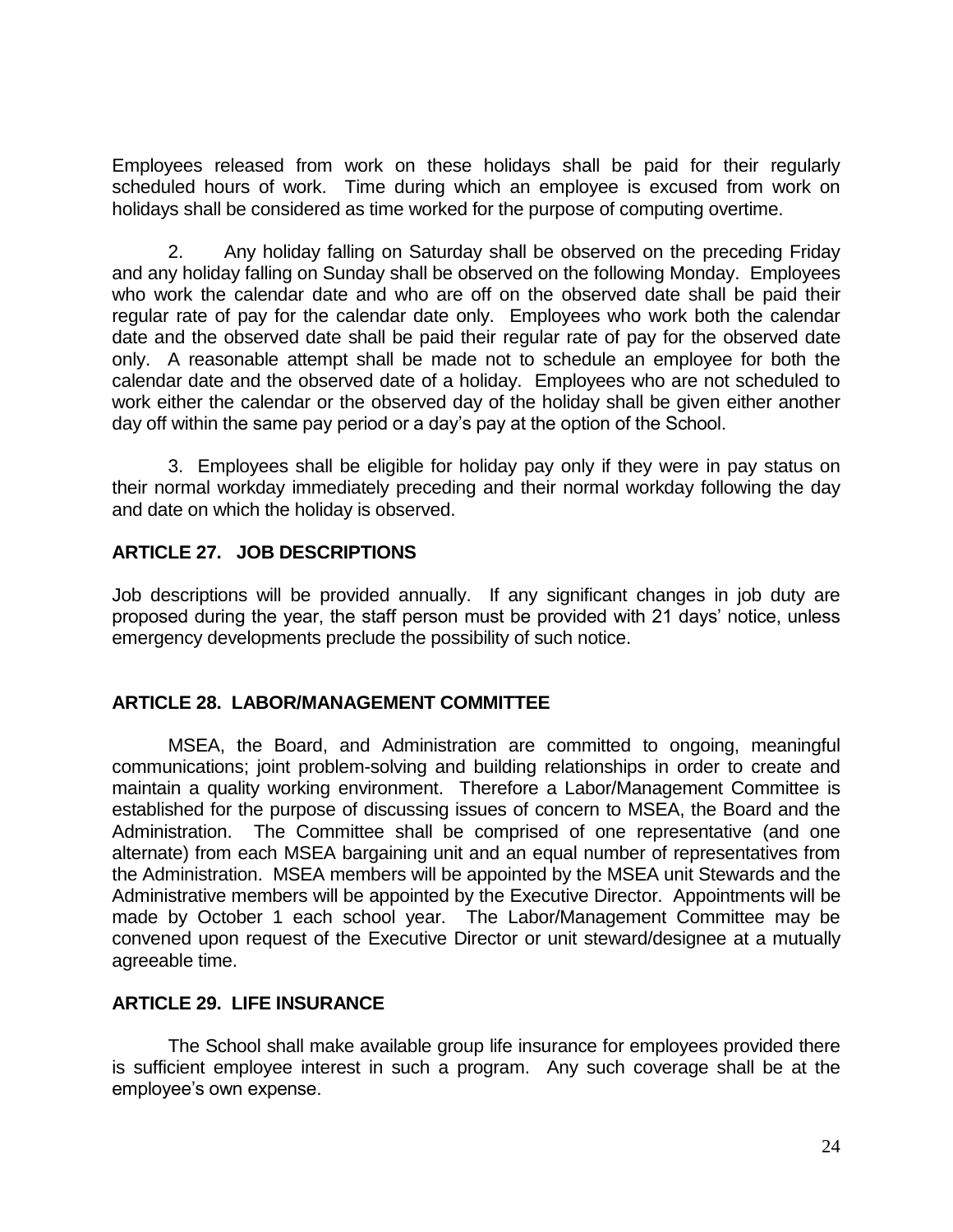#### <span id="page-24-0"></span>**ARTICLE 30. MAINTENANCE OF BENEFITS**

With respect to negotiable wages, hours and working conditions not covered by this Agreement, the School agrees to make no changes without appropriate prior consultation with the Association unless such practice was established pursuant to state law, rule, or other written directive or policy that no longer applies to MECDHH/GBSD procedures. It is understood by the parties that the Board has the authority to set educational policy, subject to a meet and consult requirement.

#### <span id="page-24-1"></span>**ARTICLE 31. MANAGEMENT RIGHTS**

The MSEA agrees that the Board has and will continue to retain the sole and exclusive right to manage its operations, determine educational policy and retains all management rights, whether exercised or not, unless specifically abridged, modified or delegated by the provisions of this Agreement. Such rights include, but are not limited to, the right to determine the mission, location and size of all facilities and programs; the right to direct its work force; to administer the evaluation system; to establish specifications for each class of positions and to classify or reclassify and to allocate or reallocate new or existing positions; to discipline and dismiss employees; to determine the size and composition of the work force; to eliminate positions; to make temporary layoffs at its discretion; to contract out for goods and services; to determine the operating budget of the School; to install new, changed or improved methods of operations; to relieve employees because of lack of work or for other legitimate reasons; to maintain the efficiency of the operations entrusted to them; and to take whatever actions may be necessary to carry out the mission of the School in situations of emergency.

#### <span id="page-24-2"></span>**ARTICLE 32. MILITARY LEAVE**

Employees who are members of the National Guard or other authorized State military or naval forces, and those employees who are members of the Army, Air Force, Marine, Coast Guard or Naval Reserve shall be entitled to a leave of absence from their respective duties, without loss of pay, and shall accrue sick and annual leave and seniority during periods of annual training not to exceed seventeen (17) calendar days in any federal fiscal year, as specified by provisions of the National Defense Act or Armed Forces Reserve Act of 1952. To the extent possible, employees are requested to schedule their annual training outside of their scheduled work year.

#### <span id="page-24-3"></span>**ARTICLE 33. MSEA MEMBERSHIP PACKETS**

Each newly hired employee eligible upon completion of six (6) months service for coverage by this Agreement shall be provided by the MSEA with a membership packet. MSEA shall be solely responsible for the material contained in such packets, which shall conform to standards contained in the Bulletin Boards Article. Any questions concerning the contents of these packets or MSEA programs shall be referred to MSEA. The School shall supply MSEA with employee data as specified in Article 19. The School shall also notify MSEA when employees come under coverage of this Agreement due to promotion,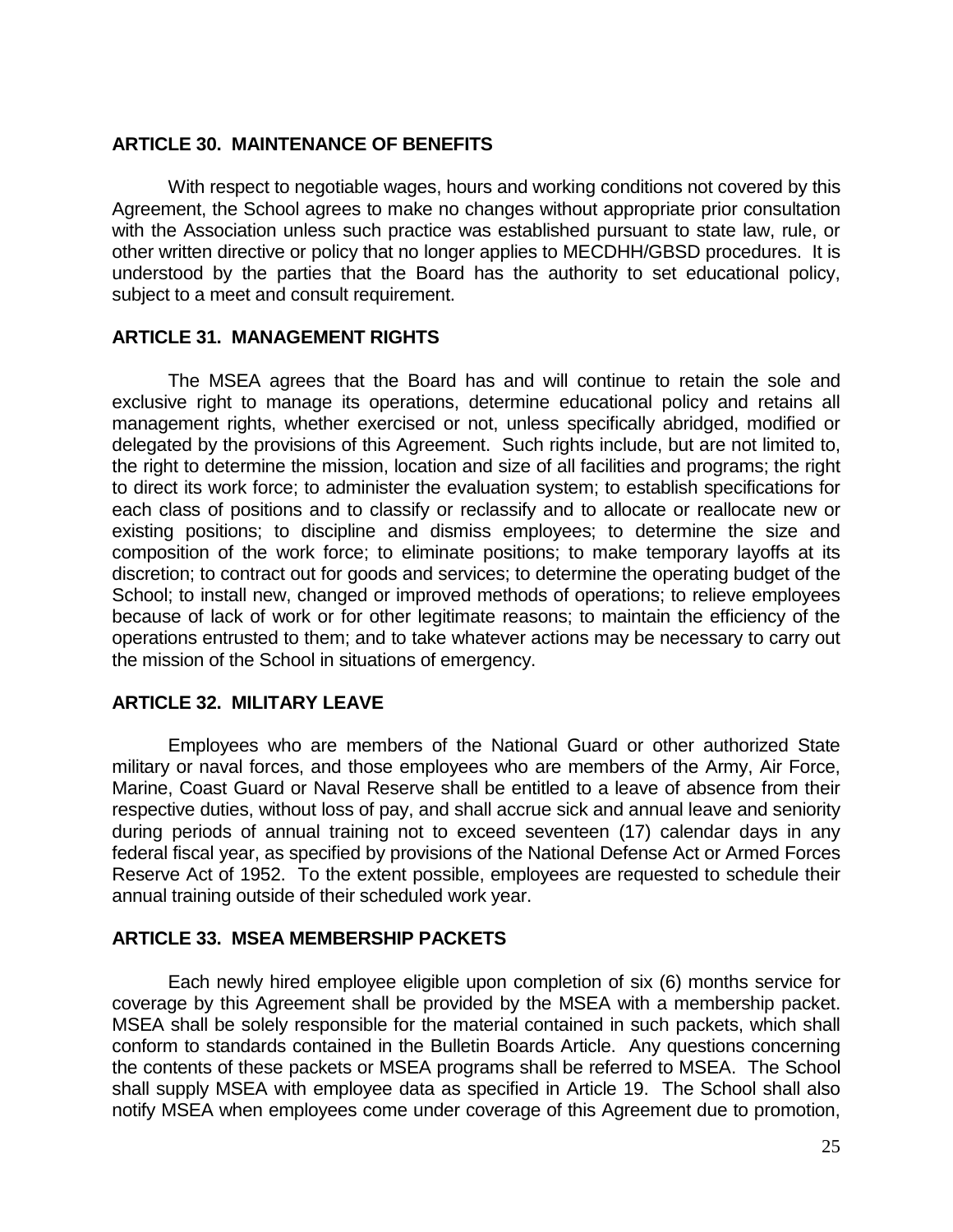demotion, reclassification, transfer or other change of status and those employees who have terminated their School service within thirty (30) days of determination of such change.

MSEA shall indemnify and hold the School harmless against any and all claims, suits, orders or judgments brought or issued against the School as the result of negligence in actions taken or not taken by the School under the provisions of this Article.

#### <span id="page-25-0"></span>**ARTICLE 34. MSEA RETIREMENT HANDBOOK**

The School shall provide MSEA with the names of employees who make application for retirement so that MSEA may forward a copy of their retirement handbook to such employees for informational purposes.

#### <span id="page-25-1"></span>**ARTICLE 35. NON-DISCRIMINATION**

The School and MSEA agree that all forms of illegal discrimination, intimidation or harassment will not be tolerated. If proven, such actions will be grounds for discipline up to and including discharge.

The School and MSEA agree that any disputes arising out of the provisions of this Article may be processed through the grievance procedure subject to the School's right to have any such grievance considered at the appropriate level by the School's Affirmative Action Officer. This provision shall not preclude other legal remedies provided by law.

- A. The provisions in this agreement are in addition to those as provided by law, regulation or statue.
- B. The School agrees it will not discriminate on the basis of sexual orientation, race, creed, color, national origin, gender, gender identity or expression, marital status, parental status, pregnancy status, age, disability, weight, veteran status, participation in a grievance and/or compliant whether formal or informal, or hearing level and/or communication modality.

#### <span id="page-25-2"></span>**ARTICLE 36. OUTSIDE EMPLOYMENT**

Employees may engage in other employment outside of their School working hours so long as the outside employment does not interfere with their work and/or involve a conflict of interest with their School employment. Whenever it appears that any such outside employment might constitute a conflict of interest, the employee is expected to consult with the Executive Director prior to engaging in such outside employment.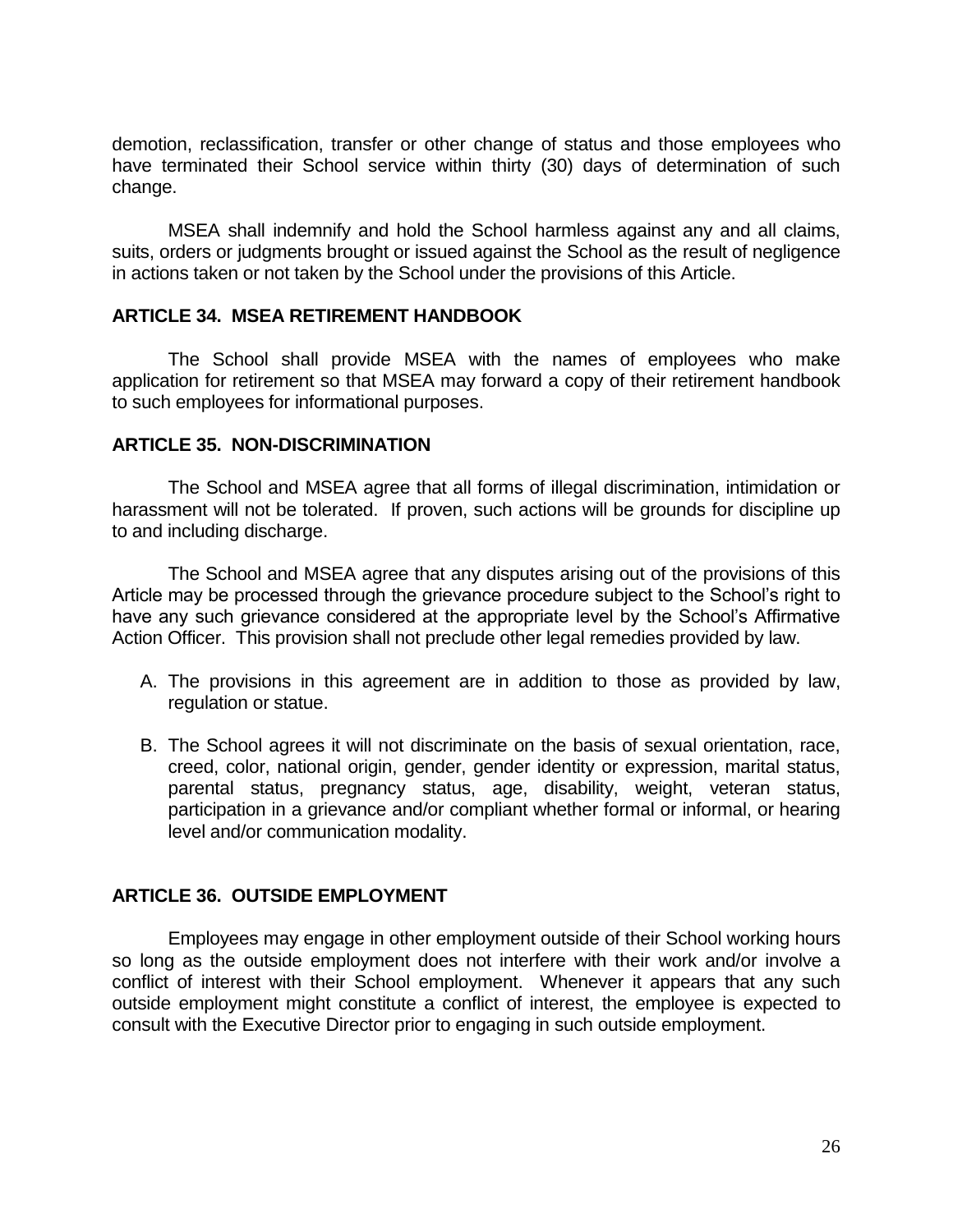### <span id="page-26-0"></span>**ARTICLE 37. PERSONAL TIME**

Full Time Year- Round and School Year Employees covered under this contract shall be entitled to forty (40) hours of personal time per fiscal year. Personal time must be used in half (1/2) hour increments and a minimum of one (1) hour must be used for each absence. Year Round and School Year part-time employees are entitled to a prorated portion of Personal Leave.

A. Allowable Uses and Notice Requirements

Personal time may be used for any purpose, but the notice requirements differ between planned and emergency purposes.

- 1. Planned Purpose: Employees shall provide at least five days advanced, written notice to their supervisor to use personal leave for a purpose that can be planned In general, planned earned paid leave should not be used for more than three (3) consecutive work days in a row
- 2. Without prior permission from the Executive Director, planned personal leave cannot be used on the days immediately before and/or after a holiday or vacation period; or on any other days determined by the supervisor to conflict with operational needs. Any request for an exception (a significant, nonrecurring event such as a wedding, high school or college graduation or taking a child to college) to the prohibition of using days before/after a vacation or holiday must be made in writing to the Executive Director at least ten (10) days in advance of the requested date. The Executive Director will give their written approval or denial of the request in writing.
- 3. Emergency Purpose: Personal leave may be used for a sudden emergency, sudden illness or injury, or other sudden necessity for which the employee does not have advance notice; is beyond the employee's control to schedule; and is otherwise unforeseeable. Examples include, but are not limited to, sudden illness or injury; car accident; unanticipated child care closure; or residential issues such as burst pipes. In such cases, the employee is required to notify their supervisor as soon as practicable in the circumstances. The supervisor may request documentation demonstrating the necessity of using personal leave if an employee request such leave for three consecutive days or more.
- 4. Requests for personal leave use will not be unreasonably denied.
- B. Personal leave days shall not be carried forward from year to year. Any personal days that an employee does not use may be converted to sick leave at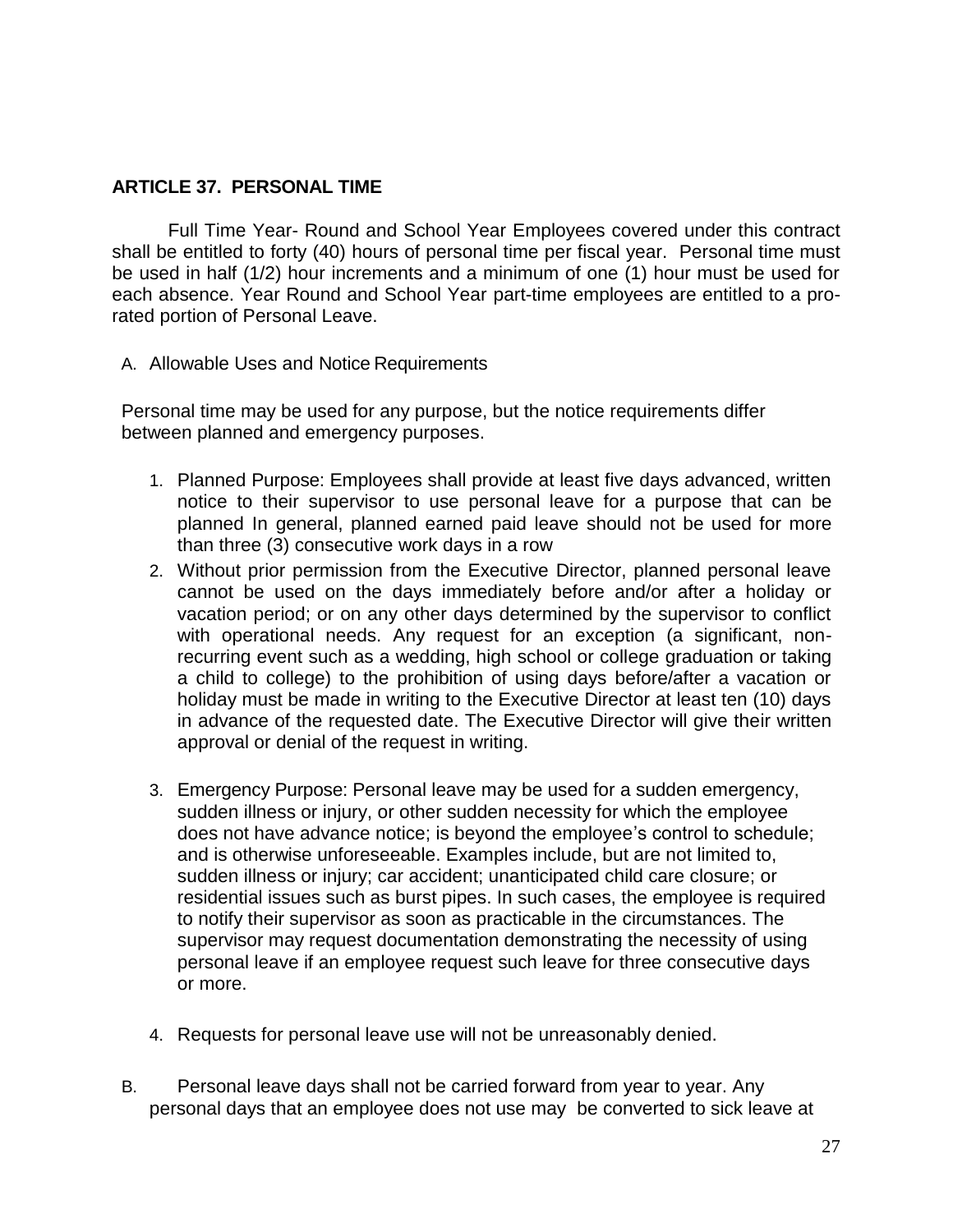the end of the year, provided the employee has not reached the maximum sick leave accumulation.

# <span id="page-27-0"></span>**ARTICLE 38. PERSONAL SERVICES**

No employee shall be required to perform services of a personal nature.

# <span id="page-27-1"></span>**ARTICLE 39. PERSONNEL FILES**

1. An employee, upon written request to or after prior arrangement with the Executive Director or Director of Operations and Administrative Services, shall be permitted to review his/her personnel files. Such review shall take place during normal office hours and shall be conducted under the supervision of Human Resources. An employee may review his/her personnel files at reasonable times during his/her regular work hours if such review does not require travel out of the normal work area. An employee shall be allowed to place in such file a response of reasonable length to anything contained therein which the employee deems to be adverse.

(a) A written follow-up by the appropriate supervisor or administrator shall occur one year or more after a written reprimand upon written request by the employee.

2. An employee's personnel file shall include, but not be limited to, all memoranda and documents relating to such employee which contain commendations, employee performance appraisals or ratings and records of training programs completed.

3. Upon request an employee shall be provided a copy of any or all materials in his/her personnel files provided that such copies shall be provided at the employee's expense. Copies of material added to the employee's personal file after the effective date of this Agreement shall be furnished at the School's expense and sent to each employee simultaneously with it being placed in his/her personnel file.

# <span id="page-27-2"></span>**ARTICLE 39. PROBATIONARY PERIOD**

- A. Each employee will serve a probationary period of one (1) year from the date of hire. (completion of 2,080 compensated hours exclusive of overtime hours or a prorated amount if the employee is part time)
- B. Educational Technicians are subject to an additional six months of probationary status.
- C. No employee's probationary period shall be extended without the employee being informed in writing thirty (30) days prior to the expiration of such period. Unless notified in writing otherwise prior to the expiration of his/her probationary period or extension thereof, the employee shall be granted regular status immediately following such probationary period. An extension of probation will include a performance improvement plan with specific corrective actions to be taken.
- D. Probation will not be extended for more than 90 work days.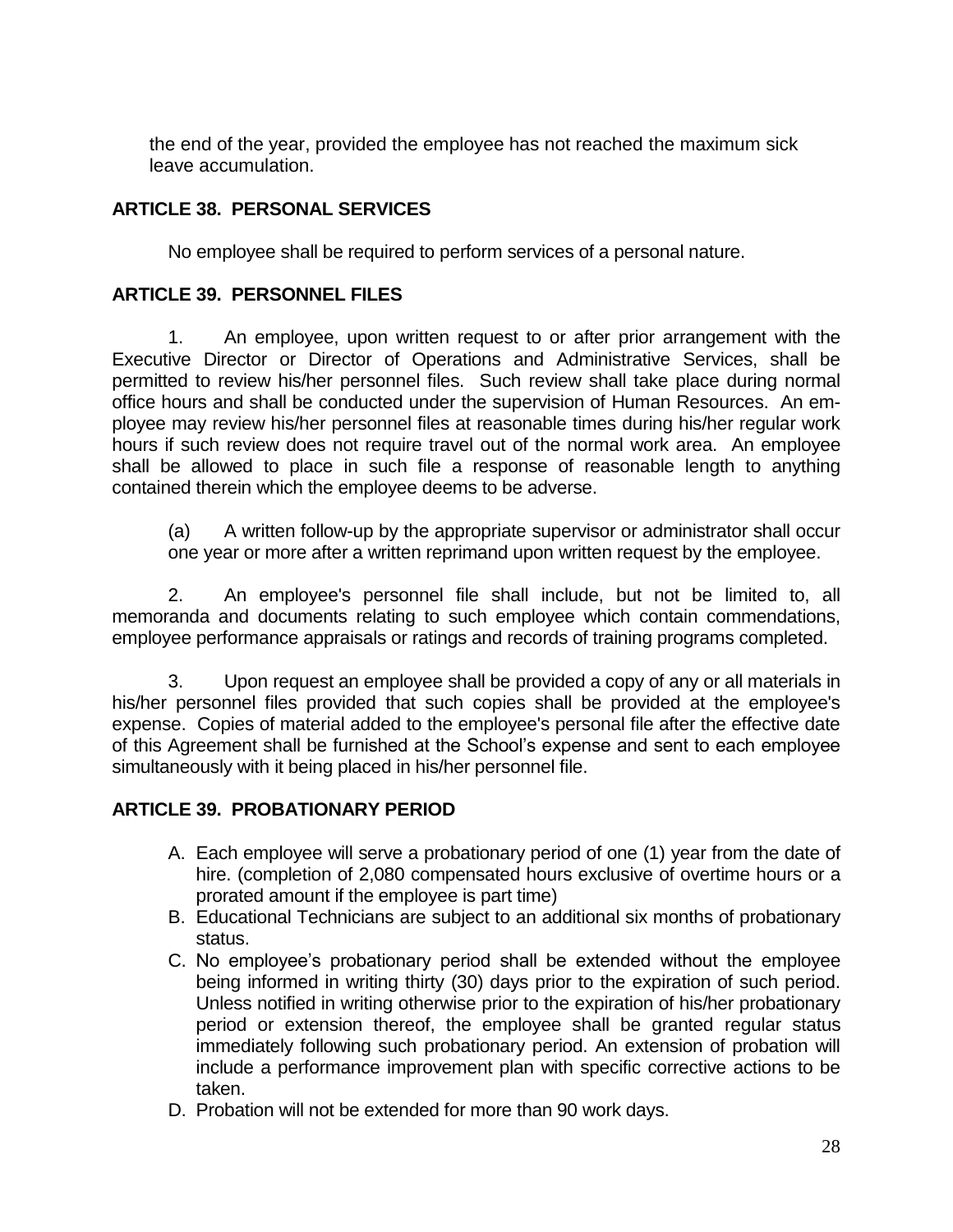#### <span id="page-28-0"></span>**ARTICLE 40. RESIGNATION**

An employee may resign in good standing by giving written notice to the Executive Director at least fourteen (14) calendar days prior to the effective date of the resignation. If less than fourteen (14) calendar days' notice is given for a resignation during the school year, the Executive Director reserves the right not to release the employee before the fourteen (14) calendar days are completed.

An employee may, at the sole discretion of the Executive Director, withdraw his/her resignation up to seven (7) calendar days after the date the resignation was submitted.

### <span id="page-28-1"></span>**ARTICLE 41. RESPONSIBILITIES OF THE PARTIES**

The School and MSEA acknowledge the rights and responsibilities of the other party and each agrees to discharge its responsibilities under this Agreement. The MSEA, its officers and representatives at all levels, and all employees are bound to observe the provisions of this Agreement. The Board and its officers and representatives at all levels are bound to observe the provisions of this Agreement.

In addition to the responsibilities that may be provided elsewhere in this Agreement, the following shall be observed:

(a) Exclusive Negotiations. The Board will not bargain collectively or meet with any employee organization other than MSEA with reference to terms and conditions of employment of employees covered by this Agreement. If any such organizations request meetings they will be advised by the Board to transmit their requests concerning terms and conditions of employment to MSEA.

(b) Employees' Rights. There shall be no interference, intimidation, restraint, coercion or discrimination by either the Board or MSEA as a result of the exercise by any employee within the bargaining unit of his/her statutory rights related to membership in MSEA or any other right granted under the Municipal Public Employees Labor Relations Act.

(c) Fair Representation. MSEA acknowledges its statutory responsibility to represent and handle grievances for all employees within the bargaining unit. The School shall not be responsible for actions taken or not taken by MSEA with respect to its responsibility to provide fair representation.

(d) Efficient Public Service. The School and MSEA acknowledge their mutual responsibility to encourage and foster efficient and economical service in all activities of the School involving employees. The parties recognize the responsibility of employees to perform the duties assigned them in an efficient and expeditious manner. The parties further recognize the responsibility of the School to promote a working environment and a quality of work life conducive to achievement of these goals.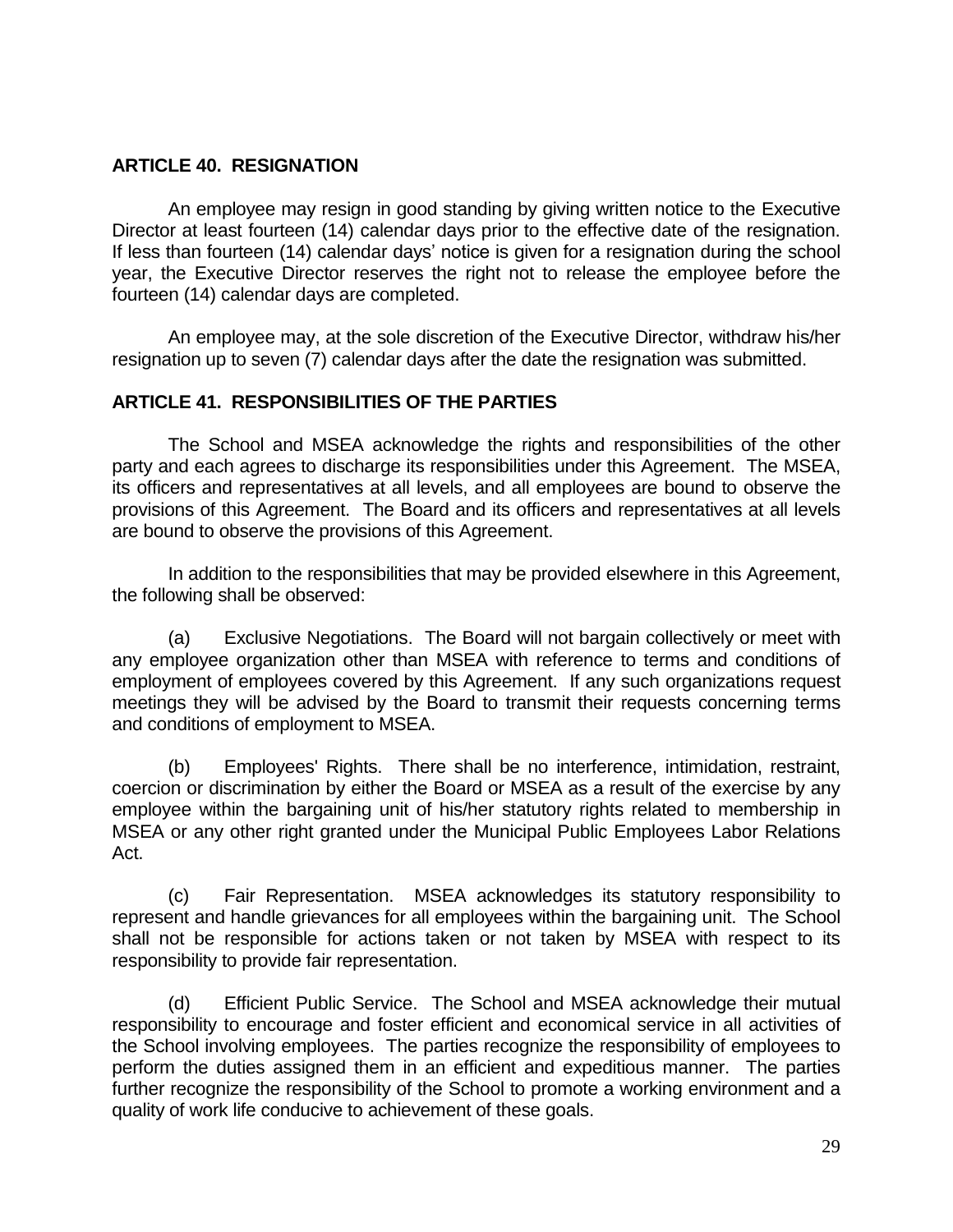(e) Settlement of Grievances. The applicable procedures of this Agreement shall be followed for the settlement of all grievances, except for provisions excluded from the grievance procedure. All grievances shall be considered carefully and processed promptly.

#### <span id="page-29-0"></span>**ARTICLE 42. RETIREMENT CONTRIBUTION REFUNDS**

Refund of all employee accumulated contributions to the Member's Contribution Fund of the Maine Public Employees Retirement System shall be made within the time frame provided by law. Currently, refunds shall be made within sixty (60) days after receipt by the System of an application for refund.

#### <span id="page-29-1"></span>**ARTICLE 43. RULES AND REGULATIONS**

In the event of a conflict between the provisions of this Agreement and Board policies or School rules as they now exist or may from time to time be amended, the provisions of this Agreement shall apply.

#### <span id="page-29-2"></span>**ARTICLE 44. SCHOOL VEHICLES AND EQUIPMENT**

1. No employee shall be required to operate any School vehicle or equipment which is unsafe. An Employee shall not be subject to any penalty or disciplinary action because of failure or refusal to operate or handle any equipment which he/she reasonably believes to be in unsafe condition. In any such circumstance an employee shall call the matter to the attention of his/her supervisor for proper action.

- 2. Other than motor vehicles, and except where employees have traditionally supplied their own tools, all employees shall be provided such equipment and tools as are reasonably necessary for their jobs.
- 3. The School will ensure that all MECDHH owned or leased passenger vehicles will be equipped with studded Snow/Winter Tires by or on Nov. 1<sup>st</sup> of each year.

#### <span id="page-29-3"></span>**ARTICLE 45. SENIORITY, REDUCTION IN FORCE AND VACANCIES**

#### A. Definition

1. (a) Seniority for the purposes described herein is defined as continuous employment, since the last date of hire. Employees shall attain seniority upon completion of their probationary period retroactive to the date of initial hire. When two or more employees have the same length of continuous employment, the employee with the greater total length of employment in the bargaining unit shall be deemed to have the greater seniority. When two or more employees have the same length of total employment in the unit, the employee with the greater total teaching and/or relevant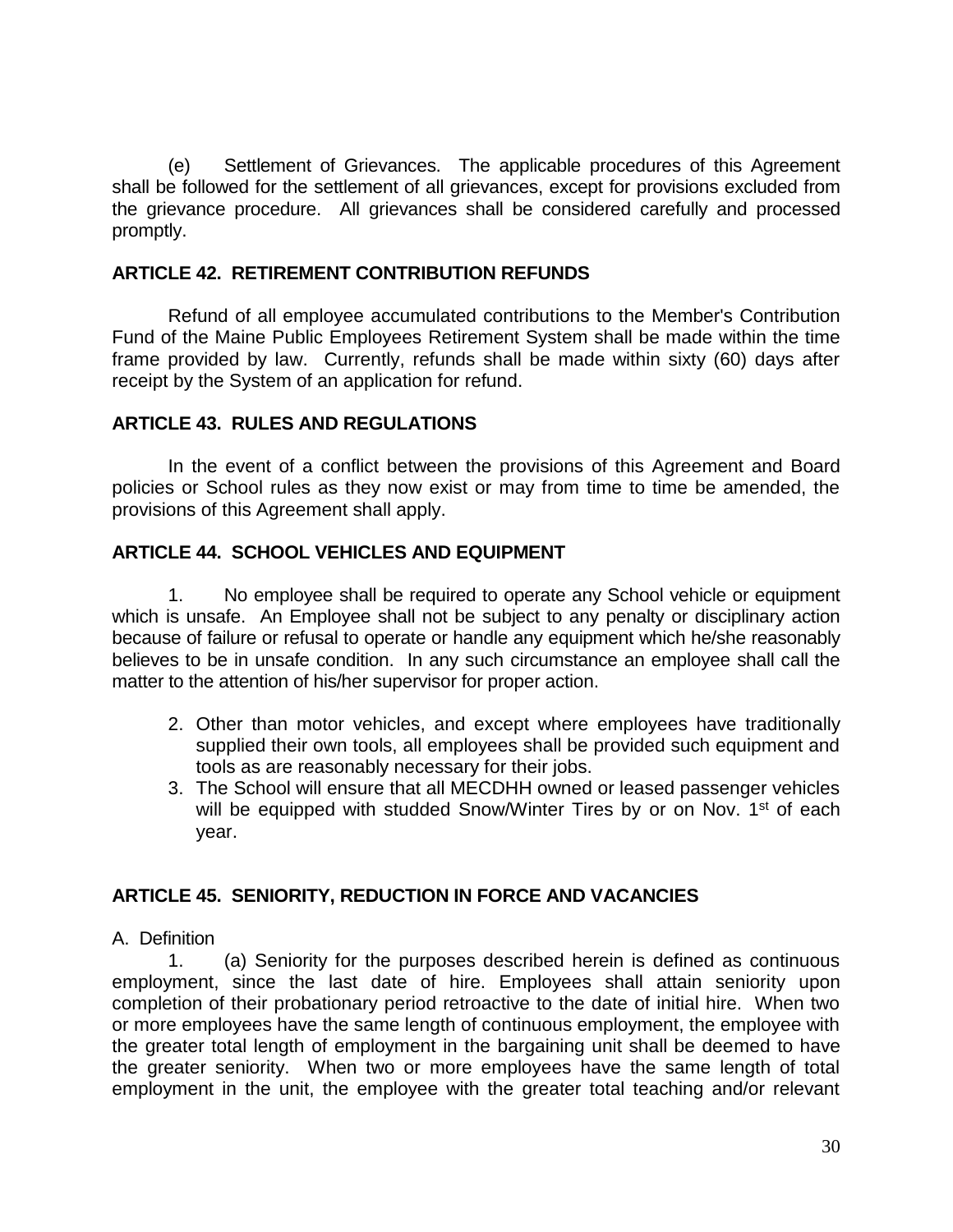employment experience (used in placement on the salary scale) shall be deemed to have the greater seniority.

(b) When calculating seniority, a part-time employee's years of service will be pro-rated based on full-time equivalent (FTE) status.

2. Seniority shall be broken only as provided in paragraph 4 of this Section. An employee shall continue to accrue seniority during any period while he/she is on layoff and subject to the recall provisions of this Article, during military leave, leaves occasioned by incapacity from work and during any period of an authorized leave of absence except those pursuant to the Unpaid Personal Leaves of Absence Article.

3. A list will be prepared showing employees in their current category (group of related job classifications, i.e., Ed Techs) and then by seniority within their job classification. Lists of employees by seniority in their current classifications and impact area shall be posted on the appropriate School bulletin boards by October 1<sup>st</sup> each year and shall be provided to MSEA simultaneously. MSEA must notify the Executive Director within 30 calendar days of any disagreements with the list. Any changes to the list, other than those changes resulting from the disposition of disagreements reported during the review period will be made with the approval of the Executive Director.

- 4. An employee shall lose his/her seniority if he/she:
	- (a) Voluntarily resigns;
	- (b) Is dismissed for just cause;
	- (c) Is laid off and not recalled for work within two (2) years from the date of layoff;
	- (d) Fails to return to work or supply a satisfactory reason for not reporting within five (5) workdays of being recalled to work from layoff. Written notice of recall shall be sent by regular mail to the employee's last known address.
	- (e) Fails to return after a leave of absence;
	- (f) Is a probationary employee who is terminated.

5. Layoffs and recalls to work for a period of three (3) working days or less are temporary and not subject to the provisions of this Article.

B. Categories and Job Classifications (job classifications are listed from highest to lowest)

Educational Technician Category Educational Technician III Educational Technician II

Clerk/Administrative Category Accountant III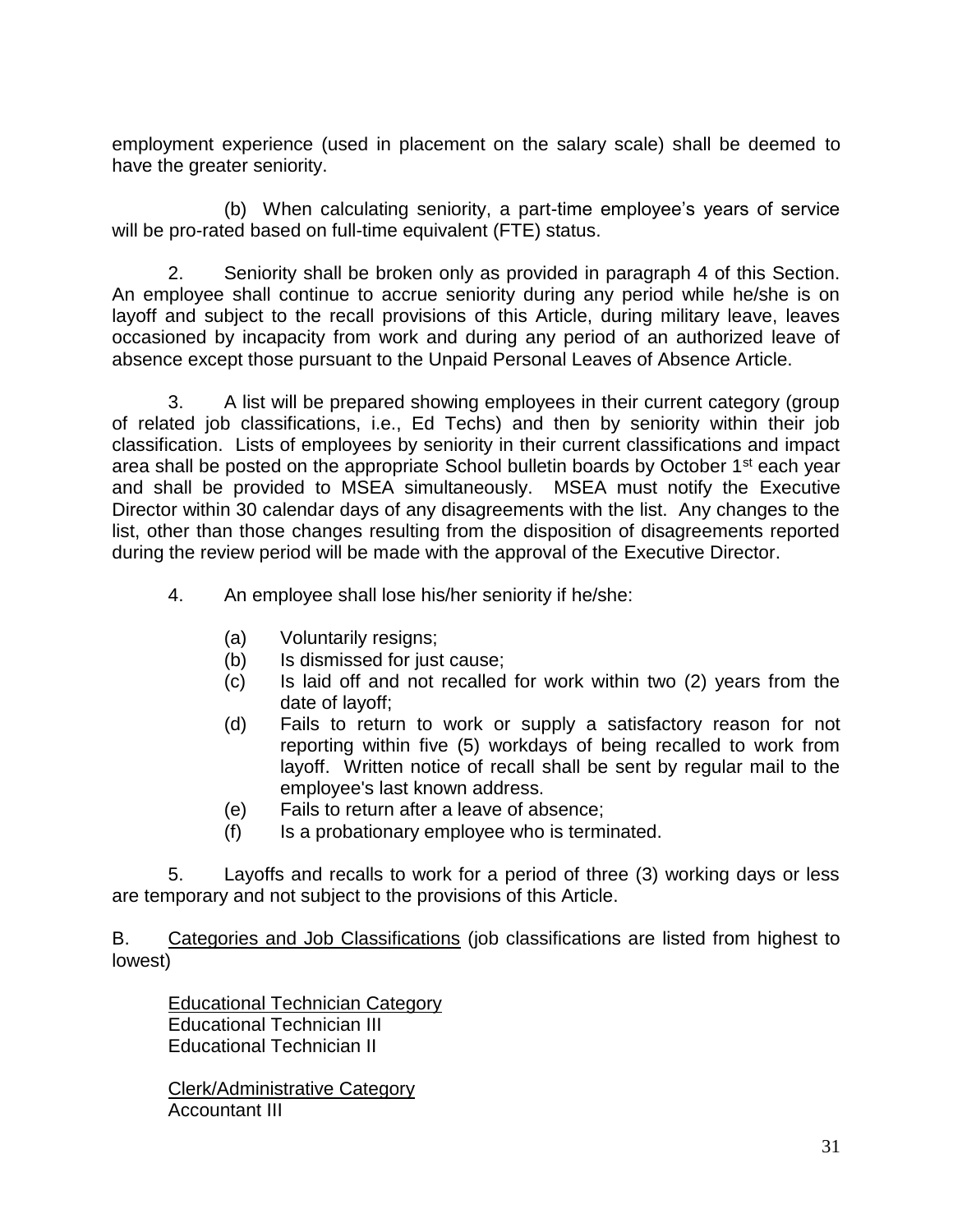Administrative Assistant Human Resources Generalist Accounting Support Technician

Building/Maintenance Category Maintenance Supervisor Maintenance Mechanic

The Board has the right to establish and add a new category and classifications for any new program which does not fit into an existing area.

### C. Layoffs

When the Board determines that a reduction in force is necessary, implementation of that reduction in force will proceed as follows:

(1) If the Board is contemplating the elimination of any bargaining unit positions, the MSEA will be notified. The Board will meet and consult with the MSEA upon request prior to a decision to eliminate any bargaining unit position(s).

(2) The Board determines from which categories and classifications positions are to be abolished or funding eliminated.

(3) The least senior employee in each classification shall be laid off except as modified hereafter. The least senior employee in a classification may be retained and a more senior employee laid off when the least senior employee has more qualifications and ability than a more senior employee relative to the programs and services to be offered. Such comparison shall be made in inverse order of seniority. In such instance, the first employee who has fewer qualifications and abilities than the least senior employee shall be the employee laid off. The application of qualifications and abilities in this article shall be determined by the Board and shall not be subject to review except for arbitrary and capricious action.

a. Qualifications and abilities referred to above shall be determined by certifications, training (courses, workshops, etc.), licensure, which meet the program/service needs in the impact area, advanced degrees related to program/service needs, experience (within or outside the School); and contributions to the School.

(4) More senior employees who occupy positions that are abolished or for which funding is eliminated will be offered reassignment to any vacant position in a lower classification in their category, in order of seniority, provided they are qualified and able to perform the duties of the position they select.

(5) If no vacant positions are available in a lower classification, in lieu of layoff a more senior employee may displace, in order of seniority, the least senior employee in a lower classification in his/her category, provided they are qualified and able to perform the duties of the position.

(6) A part-time employee cannot displace a full time employee

#### D. Notice of Layoff

Employees to be affected by pending layoff shall be given written notice as soon as practicable but at least ten (10) calendar days before the effective date of the layoff.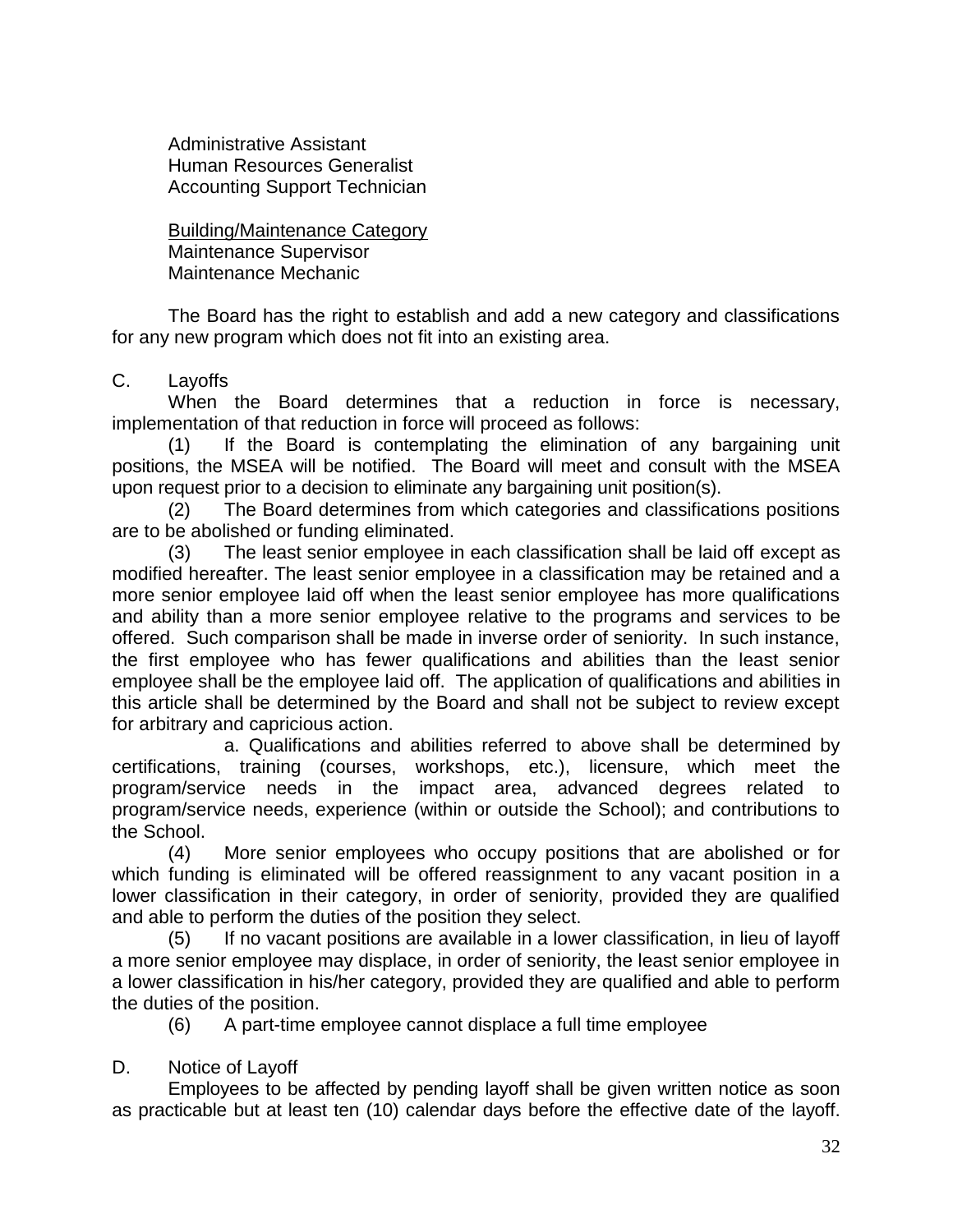Copies of any notices from the School to employees under this provision shall be given simultaneously to MSEA.

### E. Recalls

A recall register shall be established for each category and classification from which any employee has been laid off. An employee who is notified of layoff will be placed on the recall register for his/her category and classification. Any vacancy occurring in that classification and category shall be offered first to the employees on the recall register. Recalls to work shall be made to the most senior employee in the category who possesses the qualifications and ability to perform the duties of the position.

Employees who refuse recall shall be removed from the recall register.

### F. Filling Vacancies

The Board agrees to give notice of vacancies in the bargaining unit and to consider the applications of internal candidates from the bargaining unit for vacant positions as follows:

- (1) All vacancies shall be posted for ten (10) workdays. Postings will be made at all School locations, on the School website and on the employee portal. Notice of vacancies shall include a description of the job, pay rate, required qualifications and abilities, and application deadline and requirements.
- (2) Any employee wishing to be considered for the vacancy shall comply with the applicable application deadline and requirements.
- (3) All qualified employees within the bargaining unit who apply for a vacancy shall be given the opportunity for an interview.
- (4) The Executive Director's decision as to who shall fill a vacancy shall be final.

#### G. Health Insurance Coverage for Laid off Employees

Employees who have been laid off shall be eligible to participate at their cost in group health insurance as allowed by the health insurance contract and/or law at that time. Employees who desire to maintain group health insurance in accordance with this Article must so notify the Director of Operations/HR in writing as provided by the law in effect at the time of the layoff. Failure to make payments as required shall result in cancellation of insurance.

# <span id="page-32-0"></span>**ARTICLE 46. SEVERABILITY**

In the event that any Article, section or portion of this Agreement is found to be invalid or unenforceable by final decision of a tribunal of competent jurisdiction, or shall have the effect of a loss to the School of funds or property or services made available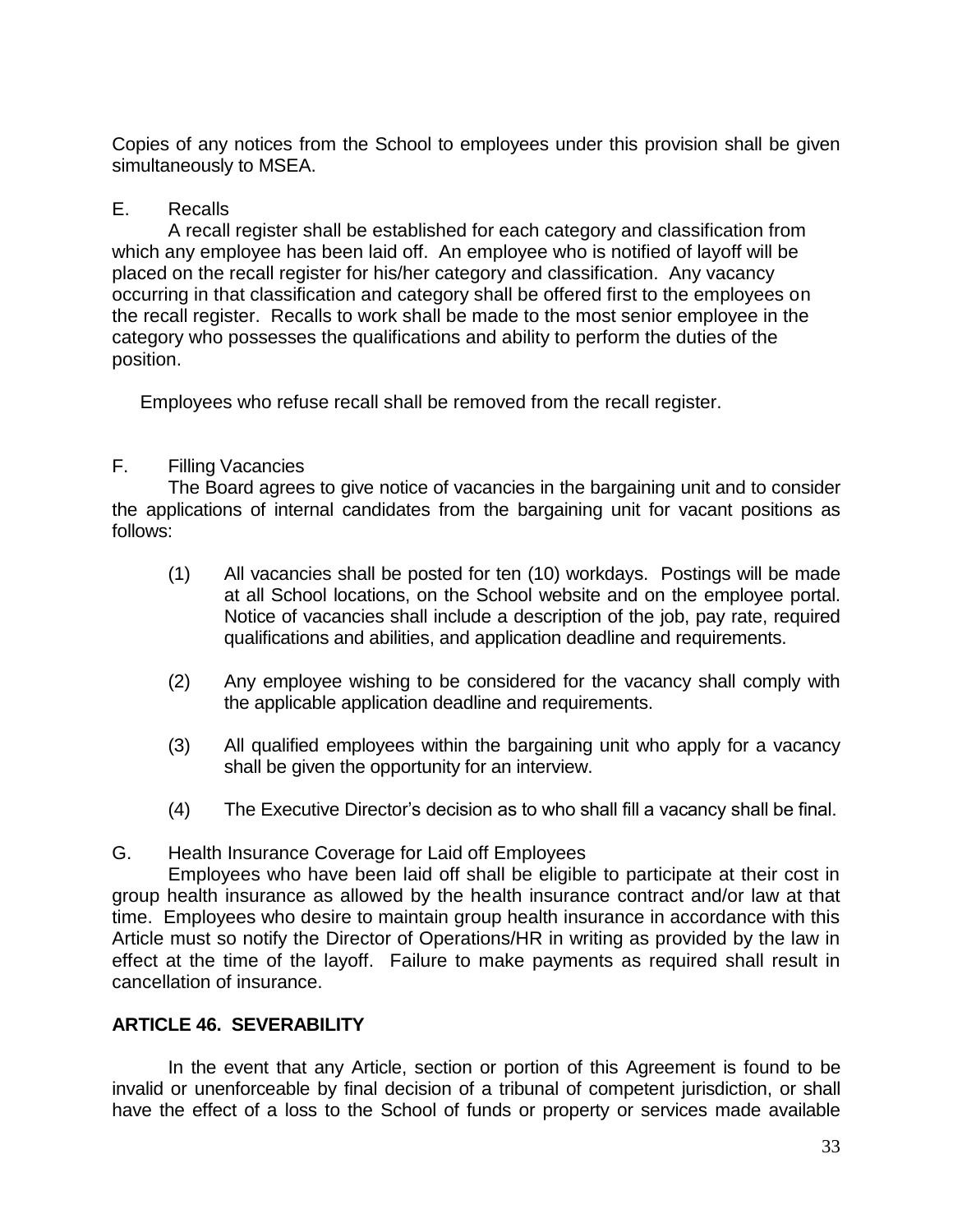through federal law, then such specific Article, section or portion specified in such decision or which is in such conflict or having such effect, shall be of no force and effect. Upon the issuance of such decision, if either party requests, the parties shall negotiate a substitute for such specific Article, section or portion thereof, provided that the remainder of this Agreement shall continue in full force and effect. The parties agree to use their best efforts to contest any such loss of federal funds which may be threatened.

# **ARTICLE 47. STORM AND SCHOOL CLOSURE DAYS**

The Parties agree that employee safety is a top priority and the intent of this aticle is to ensure that employees should not be required to travel in unsafe driving conditions.

# **1. Year-Round Employees**

When Mackworth Island pre-school is closed due to hazardous weather conditions, year-round employees (other than the snow removal crew) will be allowed to work remotely while the hazardous traveling conditions exist.

If there are bona fide reasons that prevent a year-round employee from working remotely on a hazardous weather closure day (such as child care issues) the employee may utilize available personal days, accrued comp time, or vacation days. In such circumstances, the employee shall notify his/her supervisor of his/her absence in a timely fashion and shall designate her/her election on his/her time card.

In extreme hazardous weather conditions, the Executive Director may direct employees not to report to work and not to work remotely, and employees shall be paid their regular compensation for the day.

# **2. School Year Employees**

Program/School affiliated employees will follow the closing procedures in place at the school/office at which they are assigned.

# <span id="page-33-0"></span>**ARTICLE 48. SICK LEAVE**

#### Section A. Sick Leave

1. Sick leave credit shall be earned at the rate of eight (8) hours per calendar month of service. Sick leave shall be earned from the employee's first date of work. Sick leave credit shall be earned for any month in which the employee has been in pay status for ten (10) or more workdays. A part-time employee shall earn sick leave in the same proportion as his/her part-time service bears to full-time service. For new hires only, they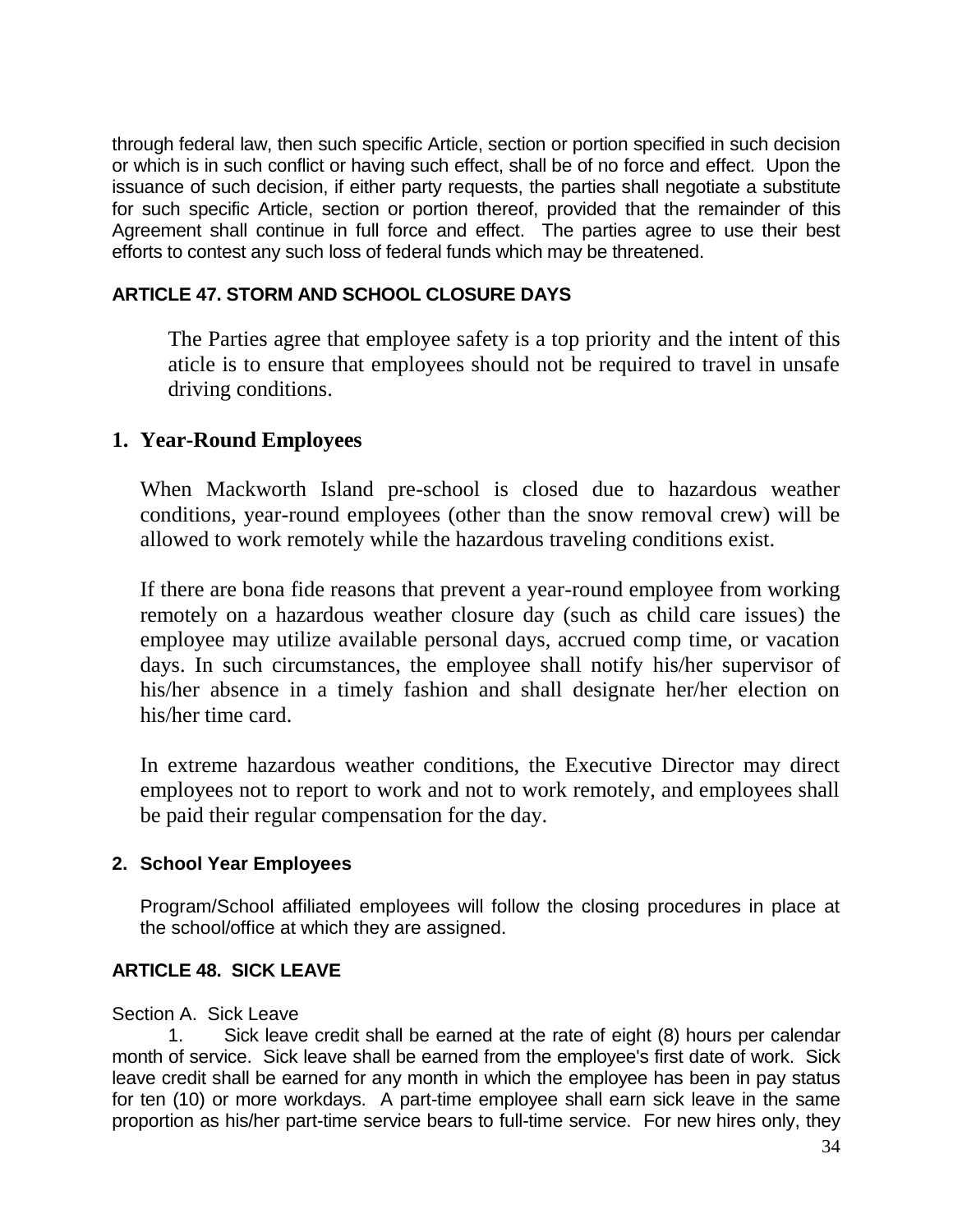shall receive sixteen (16) hours of sick credit leave upon hire. These days are to be considered "front-loaded" or issued in advance. Upon reaching their third month of employment and having been in pay status for ten (10) or more workdays in that third month they shall again be eligible to earn sick leave credit. An employee may accumulate unused sick leave up to a maximum of one thousand forty (1,040) hours**.** However, the amount of unused sick leave accruals which can be credited towards School service for retirement purposes shall be seven hundred twenty (720) hours. When the maximum limitation has been accumulated, days that would normally thereafter be earned shall lapse but shall be recorded by the Human Resources Office. Any employee who has such lapsed sick leave to his/her credit may apply to the Executive Director to have up to one hundred sixty (160) hours of the sick leave restored in the event of an extended illness. The Executive Director at his/her discretion may authorize restoration of such lapsed sick leave after thorough investigation, including complete medical reports of the illness requiring the continued absence of the employee.The Executive Director's decision regarding the use of lapsed sick leave shall be final.

2. Sick leave may be used for illness, necessary medical or dental care that cannot be scheduled during non-work hours, or other disability of the employee. Sick leave must be used in half (1/2) hour increments and a minimum of one (1) hour must be used for each absence. Eighty (80) hours of sick leave per year may be used for a member of the employee's immediate family which requires the attention or presence of the employee. Immediate family as used in this Article shall mean the employee's spouse or partner, the parents of the spouse, the parents, stepparents, guardian, children, stepchildren, brothers, stepbrothers, sisters, stepsisters, wards, grandparents and grandchildren of the employee.For the purposes of this Article, "partner" means that a relationship exists between two people, neither of whom is married, that is intended to remain indefinitely and where there is joint responsibility for each other's common welfare, there are significant shared financial obligations, and there is a shared primary residence. This relationship must have existed for at least one (1) continuous year before benefits under this Article may be provided.

Employees shall consult with Human Resources to determine if they are eligible for benefits available under the federal or state family medical leave statutes. A medical examination or doctor's certificate may be required on account of use of sick leave for five (5) or more consecutive workdays, or because of repeated absences on days preceding or days following a holiday or weekend. When a medical examination or doctor's certificate is required on account of use of sick leave in excess of five (5) consecutive workdays, the School shall pay the difference between the cost of obtaining such certificate and the amount covered by insurance.

3. Notifications of absence under the provisions of this Article shall be given as soon as possible on the first day of absence or as soon thereafter as circumstances permit.

4. Any employee returning from layoff shall have the unused sick leave accrued as of the time of layoff restored upon his/her reinstatement.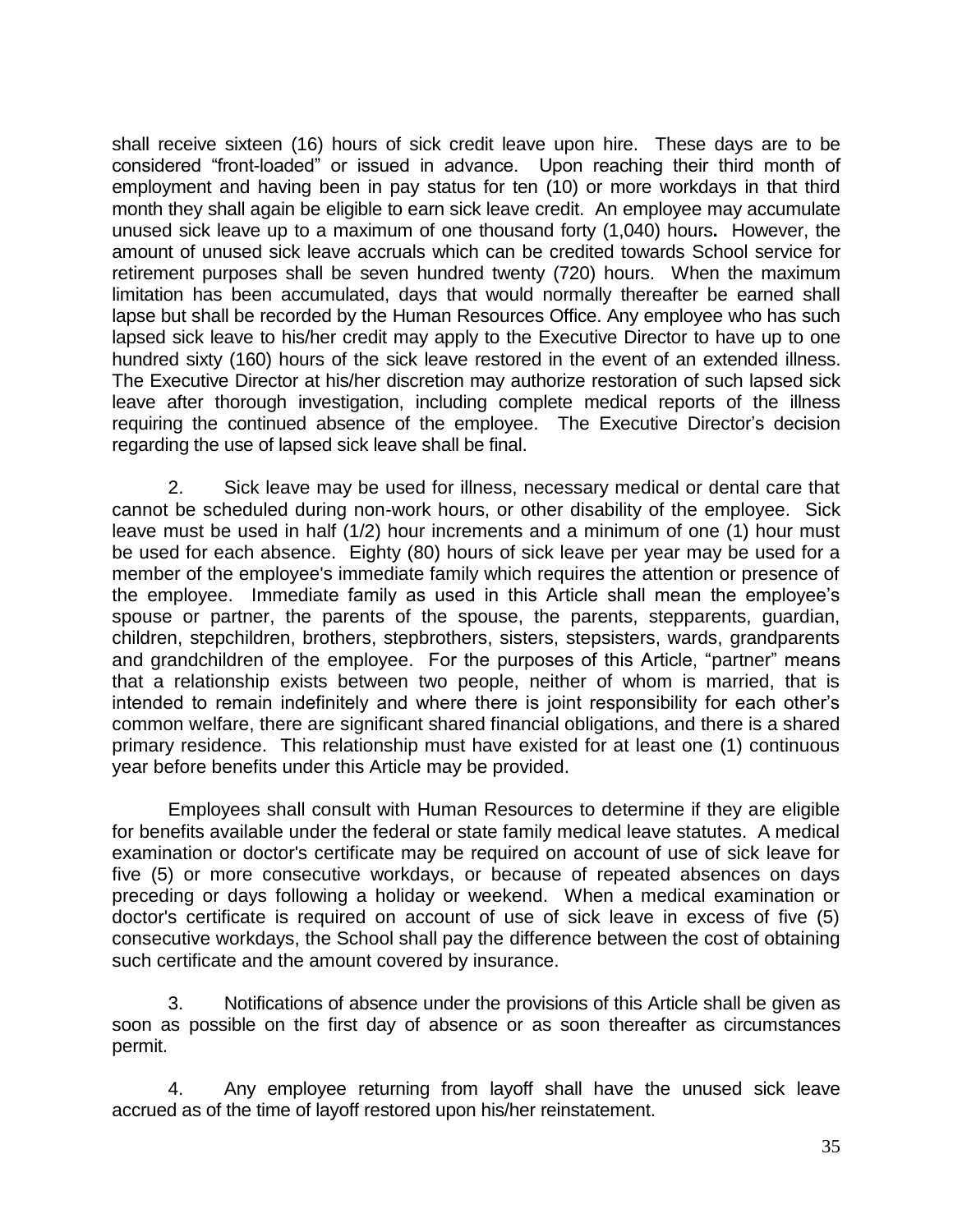#### Section B. Sick Leave Bank

The purpose of the sick leave bank is to provide potential additional sick time for members who, because of serious prolonged illness or unexpected necessary medical care have (or will as a result of their medical condition) exhausted their accumulated sick leave. The intent of the sick leave bank is not for use of common colds, flu, or elective surgery. Similarly, sick leave bank days will not be used for maternity leave, barring extenuating medical complications.

The bank will be administered by a committee composed of two representatives from Management and two representatives designated by MSEA. A majority vote of the committee shall be required for any days to be granted. The committee shall report to the School Board, the Association and the employees annually, indicating the use of the sick leave bank. The committee may submit recommendations for modification to the operation of the sick leave bank to the School Board and the Association. If the recommendations are ratified by the Board and the Association, the recommendations shall be implemented.

In order to participate in the sick bank one must be covered by a collective bargaining agreement or be a confidential employee. Participation is voluntary; however, one must initially donate eight (8) hours of sick leave to the bank to join. Open enrollment is from September 1st to October 1st of each year. New hires can join the bank within 30 days of becoming eligible to earn sick time.

Employees will continue to donate on a rotating basis, alphabetically, until the bank is built up to a minimum of three hundred and twenty (320) hours. After donating the minimum of eight (8) hours an employee can pass and the rotation will continue until the bank reaches the minimum of three hundred and twenty (320) hours. Employees at any time may donate excess sick time hours over one thousand forty (1,040) that would normally otherwise lapse.

Employees who are retiring from the MECDHH/GBSD may donate sick time over seven hundred and twenty (720) hours, which is the maximum amount that can be credited towards School service for retirement purposes.

Any employees resigning from MECDHH/GBSD may donate their unused sick time to the bank.

The maximum accrual for the bank will be four hundred and eighty (480) hours. However, the bank can exceed the maximum accrual in order to accommodate each qualified employee that wants to be a member of the sick leave bank.

If the bank stays at the maximum there will be no need to replenish the bank. If it drops below the minimum it will need to be replenished. It will be replenished in the same manner in which it was established starting with the next person on the alphabetical list.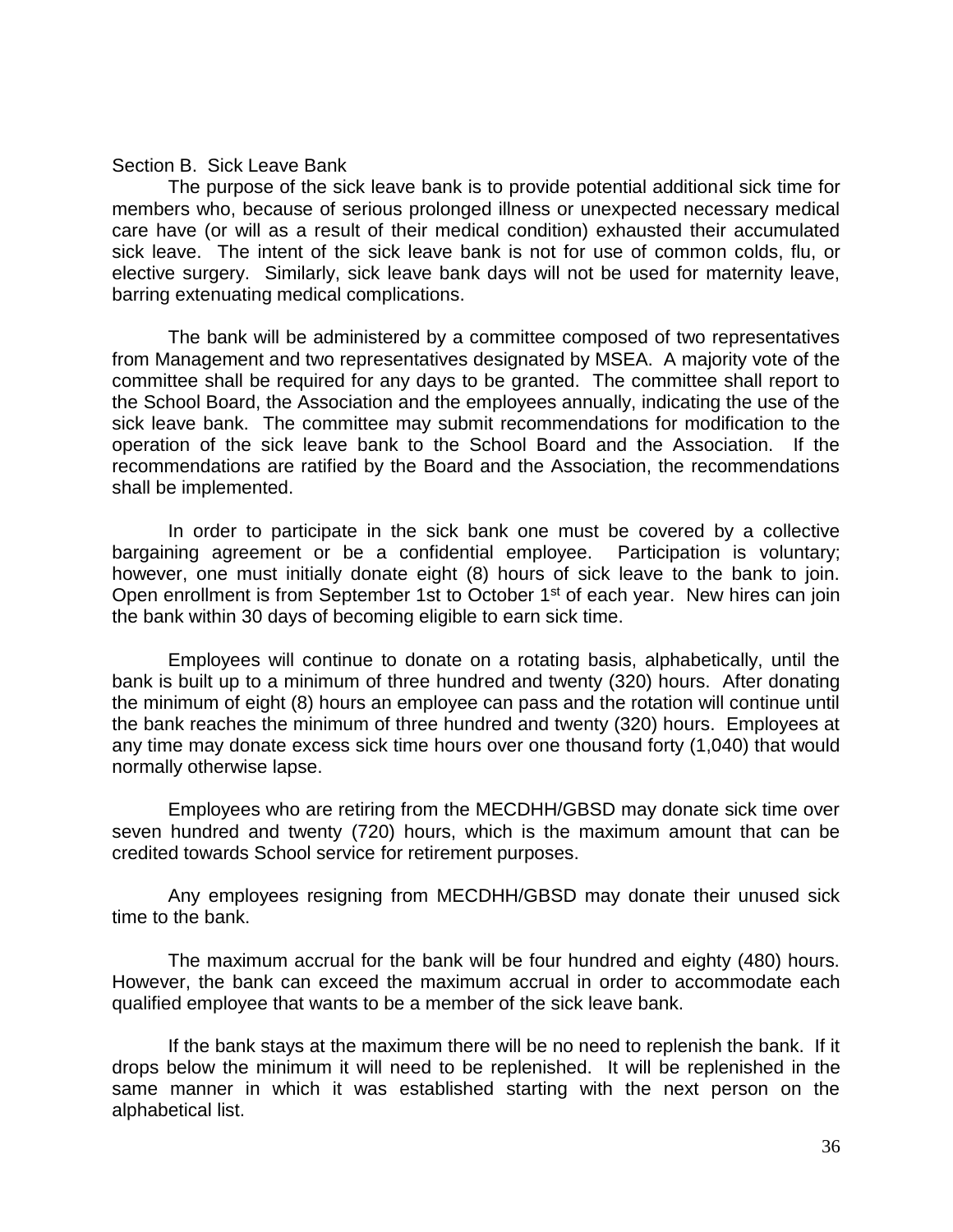Minimum withdrawal per participant from the bank is twenty-four (24) hours annually. The maximum withdrawal per participant from the bank is one hundred and sixty (160) hours annually.

Sick leave bank hours may be used for the necessary medical care of a member of the employee's immediate family which requires the attention or presence of the employee. Immediate family for the purposes of the sick leave bank shall mean spouse, partner, child, parents, or other dependents living in the employee's home for whom he/she is the primary caregiver.

A part-time employee may participate in the bank and make a pro rata donation of sick leave hours to the bank and, if a request is granted, shall receive pro rata benefits.

If the sick leave bank does not reach the minimum hours required the bank will cease to exist for that school year.

A person withdrawing from membership from the bank will not be able to withdraw their contributions.

#### **ARTICLE 49. UNION MEMBERSHIP AND DUES DEDUCTION**

#### **A. Union Membership**

**1.** Membership in MSEA-SEIU is not a condition of employment with the Baxter School for the Deaf.

**2.** Employees in positions covered by this Agreement may become members in MSEA-SEIU or drop their membership at any time, including during their first six (6) months of employment, by providing a written request to MSEA-SEIU.

**3.** MSEA-SEIU is solely responsible for processing any change to membership status.

**4.** MSEA-SEIU shall promptly notify the Baxter School of any validly executed membership application or request to drop membership.

**5.** In the event that the Baxter School receives a membership application or a request to drop membership directly from an employee, it shall promptly forward such application or request to MSEA-SEIU for processing.

**6.** It may take up to four (4) weeks to process a validly executed membership application or request to drop membership.

#### **B. Payroll Deduction**

 **1.** MSEA-SEIU shall have exclusive rights to payroll deduction of membership dues, premiums for current MSEA-SEIU sponsored insurance programs,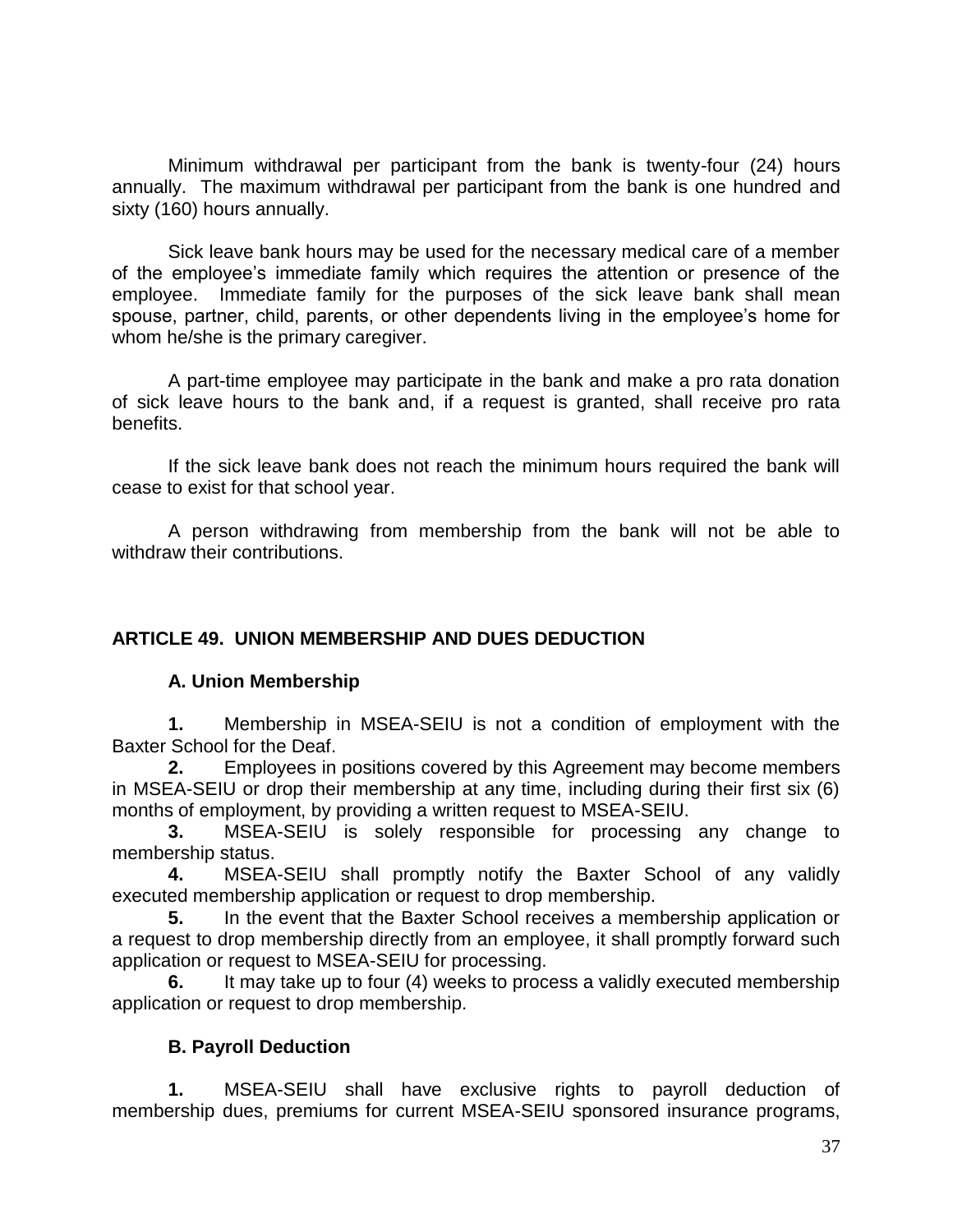and voluntary contributions to Political Action by Service Employees and Retirees ("PASER"). Deductions for other programs may be mutually agreed to by the parties.

 **2.** The Baxter School agrees to deduct MSEA-SEIU membership dues, insurance premiums, and contributions to PASER from the pay of those employees, including employees in their first six (6) months of employment, who execute a revocable written authorization for such payroll deductions, including electronic authorizations executed in accordance with Maine's Electronic Signature law, 10 M.R.S. §9407.

**3.** Employees who have already authorized such deductions shall not be required to submit new authorizations upon the execution of this Agreement.

**4.** A validly executed authorization for payroll deduction is an agreement between the employee and MSEA-SEIU. The Baxter School agrees that it shall rely solely upon MSEA-SEIU for notice of such authorizations or cancellations or changes thereto.

**5.** MSEA-SEIU shall notify the Baxter School, through the applicable agency payroll clerk, or any such authorizations, cancellations or changes thereto.

**6.** It may take up to four (4) weeks to process a validly executed authorization for payroll deduction or cancellations or changes thereto.

**7.** Any change in the amounts to be deducted shall be certified to the Director of Human Resources by the Treasurer of MSEA-SEIU at least thirty (30) days in advance of the change. The aggregate deductions of all employees shall be submitted to MSEA-SEIU together with an itemized statement as soon as practicable but no later than ten (10) workdays after such deductions are made.

# **C. Indemnification**

 MSEA-SEIU shall indemnify and hold the Baxter School harmless against any and all claims, suits, orders or judgments brought or issued against the Judicial Branch as the result of the action taken or not taken by the Judicial Branch under the provisions of this Article.

# <span id="page-37-0"></span>**ARTICLE 50. UNPAID PERSONAL LEAVES OF ABSENCE**

1. Any employee may apply for an unpaid personal leave of absence. Leave pursuant to this provision may be for a period not exceeding twelve (12) months. Such leave may be granted at the sole discretion of the Board when the Board determines the leave is profitable to the school or, essential to the well-being of the employee, and the Board is able to secure a replacement for the employee for the leave period. Employees must consult with Human Resources to determine if they are eligible for benefits available under the state or federal family medical leave statutes if the request for leave is related to personal or family illness. Any personal leave of absence that also qualifies for federal or state family and medical leave must be taken concurrent with FMLA leave and will be paid to the extent that the employee has accrued paid leave. The balance of the personal leave of absence will be unpaid. Except during any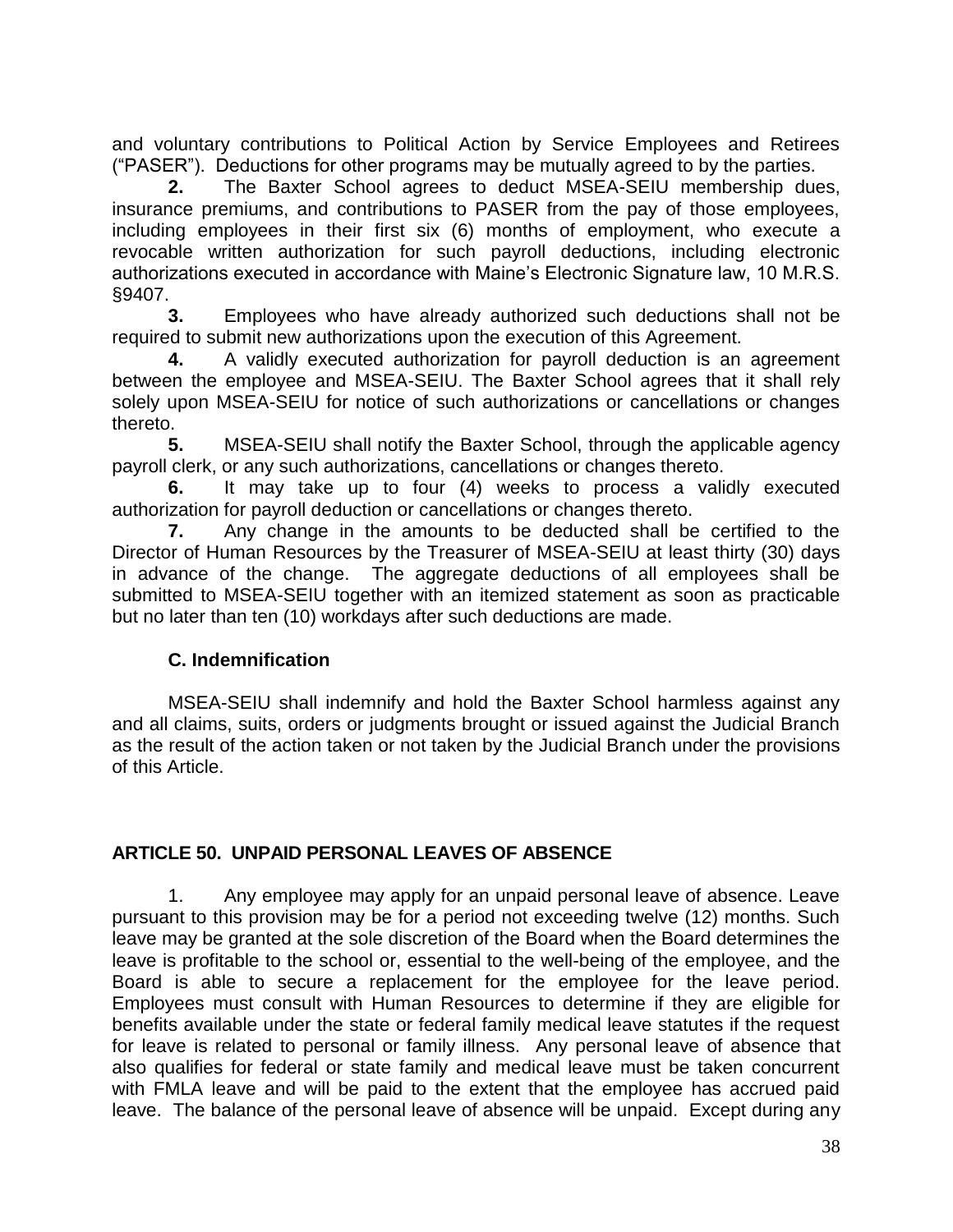period covered by the use of applicable paid leave and/or federal FMLA, retention of insurance benefits shall be at the employee's expense.

2. All requests for such leave and responses shall be in writing. The application for leave must specifically state the reasons for such application and the length of time requested. The employee is required to notify the Executive Director by a pre-determined date whether or not he/she will return to work. If the employee does not provide the required notification, he/she will be deemed to have resigned his/her position.

3*.* After completion of a period of personal leave of absence, the employee shall be entitled to return to his/her previous position or a comparable position. If the employee's position is abolished during any such leave, he/she shall be notified and allowed to exercise his/her rights under Article 44 of this Agreement.

4. Any leave of absence granted pursuant to this Article may be canceled by the Board at any time for good reason upon written notice to the employee by certified mail to the last address supplied by the employee, specifying a reasonable date of termination of the leave and the reason for cancellation.

5. If the leave of absence is for medical reasons, the Executive Director may, from time to time, require the employee to submit a certificate from the attending physician or a designated physician. If a certificate from a physician other than the attending physician is required, the School shall pay the difference between the cost of obtaining such certificate and the amount covered by insurance.

# <span id="page-38-0"></span>**ARTICLE 51. USE OF SCHOOL FACILITIES**

Where there is available appropriate meeting space in buildings used by the School, MSEA shall be allowed reasonable use of such space at reasonable times for specific meetings, including space suitable for meetings in private between MSEA staff representatives or stewards and employees in the investigation and processing of grievances. Advance arrangements for the use of School facilities shall be made with the Executive Director or his/her designee, consistent with applicable Board policies and rules concerning use of facilities. MSEA shall reimburse the School for any additional expense incurred in allowing use of such space. No other employee organization, except such as have been certified or recognized as the bargaining agent for other School employees, shall have the right to meeting space in School facilities for purposes pertaining to terms and conditions of employment of employees.

The use of School facilities for meetings shall be in non-work areas or where work is not in progress. Other than meetings in private between MSEA staff representatives or stewards and employees in the investigation and processing of grievances, all meetings in School facilities shall be during the off-duty time of employees attending and, in all instances, attendance shall be voluntary. Arrangements for any meetings in School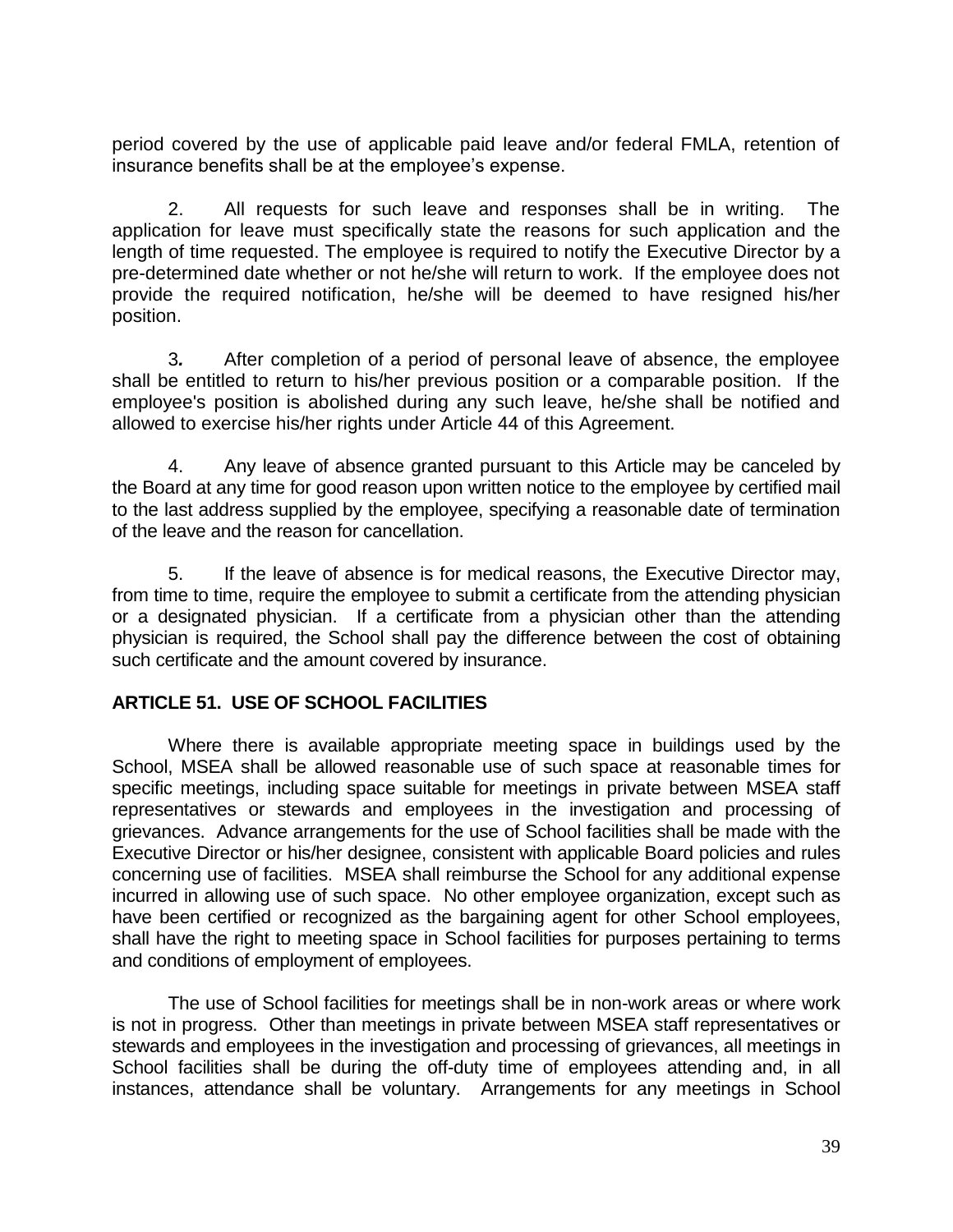facilities will be made so as to avoid interference with the School's operations and/or educational program, or violation of the School's security program.

#### <span id="page-39-0"></span>**ARTICLE 52. VACATION**

- 1. Employees working 48 weeks per year or more are eligible for vacation. Eight (8) hours shall be earned for each completed full month of service during the first five (5) years of service with the School. Thereafter, provided the last three (3) years of service have been continuous, vacation shall be earned on the following basis: for each completed full month of service with the School, ten (10) hours shall be earned until ten (10) years have been completed; and twelve (12) hours shall be earned until fifteen (15) years have been completed; fourteen (14) hours shall be earned until twenty (20) years have been completed; thereafter, sixteen (16) hours shall be earned. Part-time employees shall earn vacation credits at the higher rates after having worked for the School for the required number of calendar years specified above, such credit to be earned in the same proportion as their part-time service bears to full-time service.
	- a. Employees shall be entitled to use vacation leave credits at times that do not conflict with the operational or educational needs of the School. Requests for use of vacation leave credits shall not be unreasonably denied. In the event of conflict among employees in scheduling such vacation leave, seniority shall govern.
	- b. Except in cases of emergency, no employee shall be required to work during vacation.
	- c. Employees shall be paid a vacation advance for scheduled periods of vacation of one (1) week or more provided they submit written requests for such advance three (3) weeks prior to the pay day on which they want to receive payment.
	- d. Time during which an employee is excused from work because of holidays or other leave with pay shall be considered as time worked for the purpose of computing vacation leave credit.
	- *e.* Employees with fewer than six (6) years of continuous School service shall be entitled to accumulate one hundred sixty (160) hours of unused vacation; employees with six (6) to fewer than eleven (11) years of continuous service shall be entitled to accumulate two hundred (200) hours of unused vacation; employees with eleven (11) to fewer than sixteen (16) years of continuous service shall be entitled to accumulate two hundred forty (240) hours of unused vacation; employees with sixteen (16) to fewer than twenty (20) years of continuous service shall be entitled to accumulate two hundred eighty (280) hours of unused vacation; and employees with twenty (20) or more years of continuous service shall be entitled to accumulate three hundred twenty (320) hours of unused vacation. Employees will be paid for any accrued vacation leave upon separation of employment.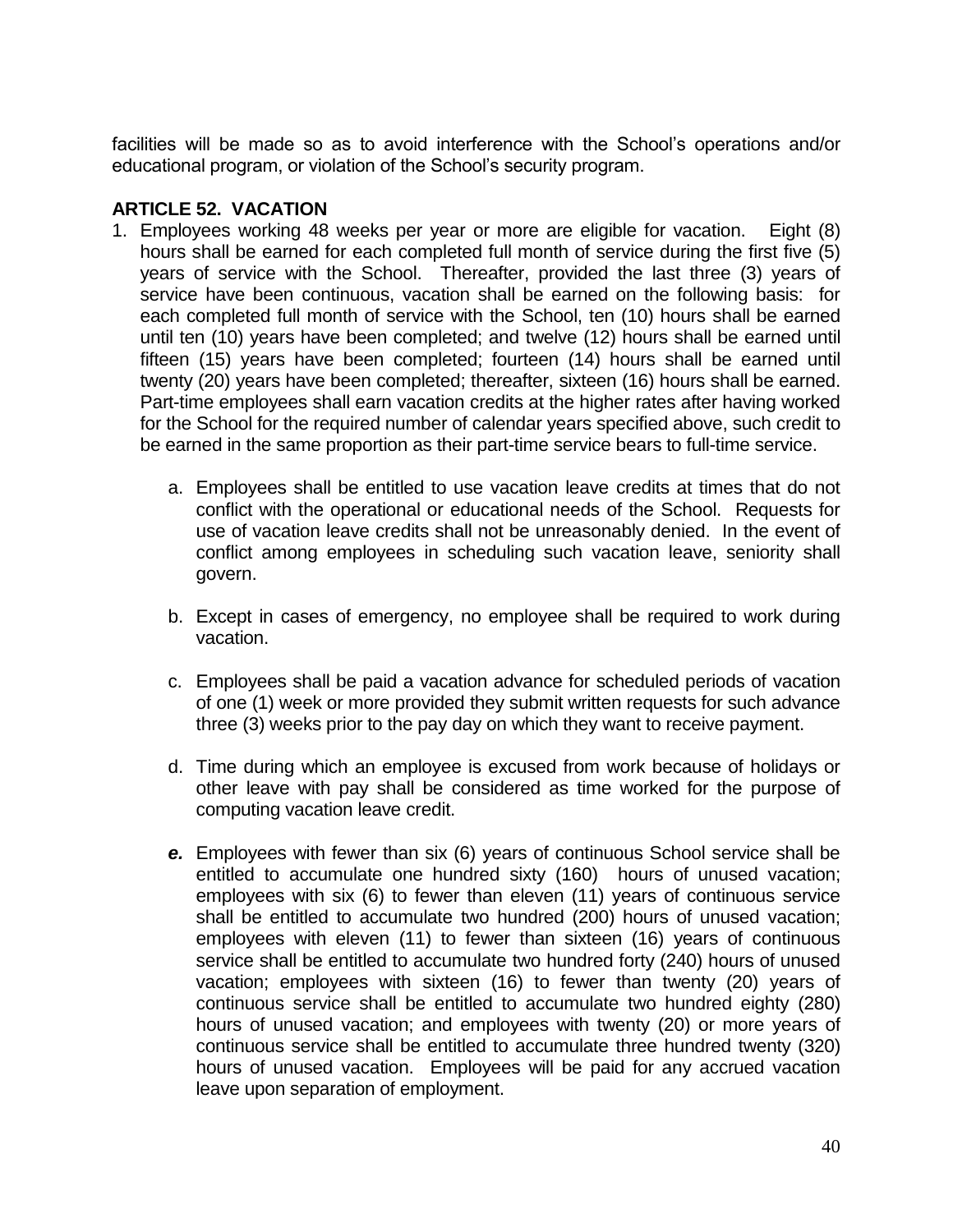#### 2. **School Year Employees**

A. Full-time school year employees will be granted three (3) vacation days per year effective September 1 of each year. These days shall be prorated for those who are hired or leave employment during the school year. After five (5) years of consecutive service, the employee will be granted one (1) additional day every five (5) years over five (5), not to exceed a total of ten (10) days.

B. Any employee who uses four (4) or fewer sick leave days during a school year shall be entitled to one (1) additional vacation day to be awarded in September in the following school year. New employees must be hired before February 1 to be eligible for the additional vacation day.

C. Employees may choose to use vacation days during school vacations for pay or be paid in a lump sum in the final pay period of June. No vacation days may be taken during a school day or a workshop day that the employee is scheduled to work and not otherwise excused from attendance.

#### <span id="page-40-0"></span>**ARTICLE 53. WORK RULES**

The Executive Director may change or adopt work rules during the term of this Agreement but such changed or adopted work rules shall not be inconsistent with the terms and provisions of this Agreement. Whenever such work rules are to be changed or adopted, they shall be posted on bulletin boards for seven (7) days before they are to become effective, except in an emergency. Simultaneously with such posting a copy of same shall be forwarded to MSEA. Upon request by MSEA, the Executive Director or his/her designee will meet and consult with MSEA on the proposed changed or new rules.

#### <span id="page-40-1"></span>**ARTICLE 54. WORK STOPPAGE AND SLOWDOWN**

Employees within the bargaining unit, MSEA and its officers at all levels, agree that they will not instigate, promote, sponsor, condone or engage in any work stoppage, sympathy work stoppage or slowdown.

"Work stoppage" means a concerted failure by employees to report for duty, a concerted absence of employees from work, a concerted stoppage of work, or a concerted slowdown in the full and faithful performance of duties by a group of employees.

The officers of MSEA, at all levels individually and collectively, agree that it is their continuing obligation and responsibility to maintain compliance with this Article, including the remaining at work during any interruption or slowdown of work which may take place.

### <span id="page-40-2"></span>**ARTICLE 55. WORKERS' COMPENSATION**

The School shall make every possible effort to promptly pay all compensation awards in accordance with the decisions of the Workers' Compensation Commission.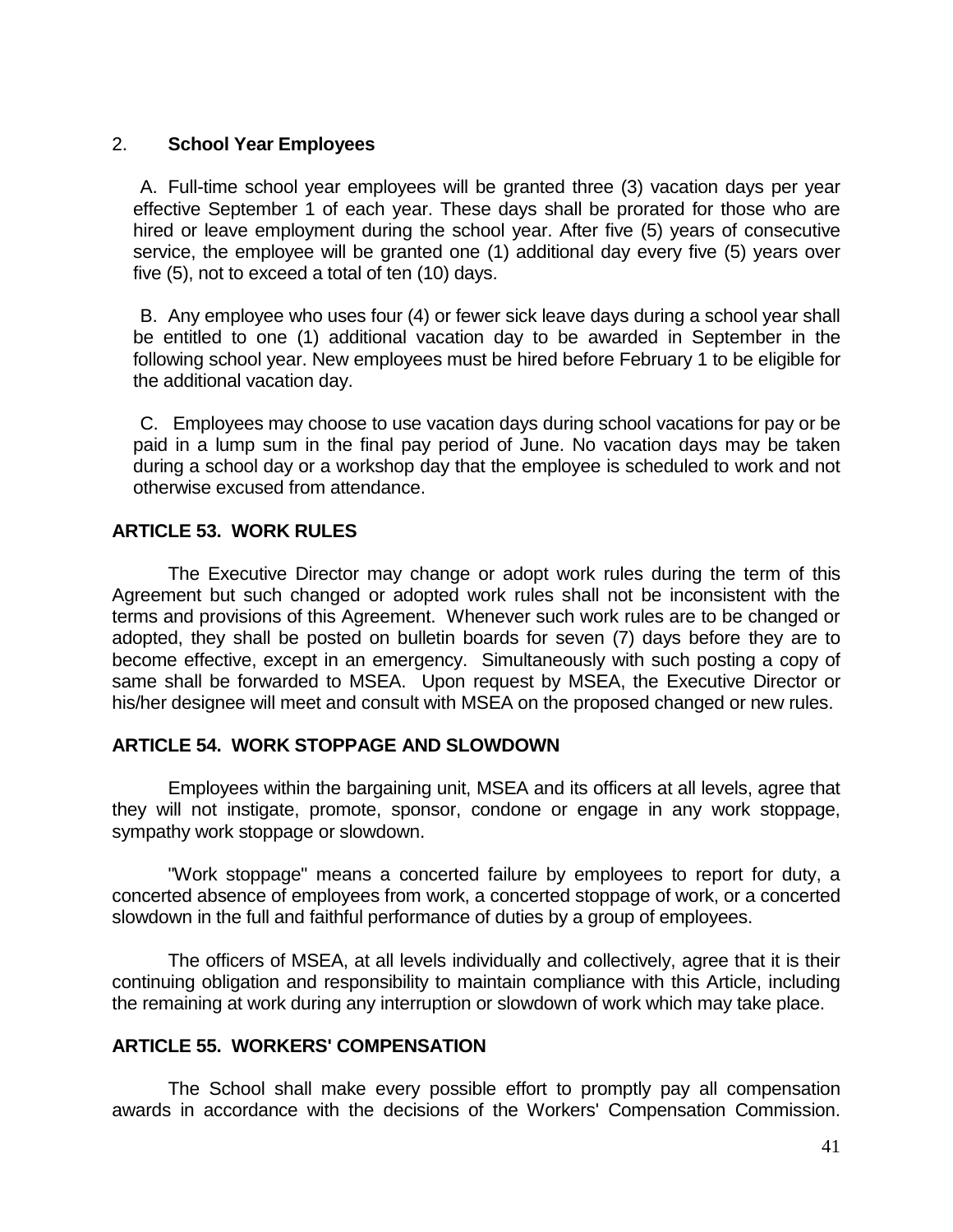Upon each award of the Workers' Compensation Commission, interest shall be assessed from the date on which the petition is filed at a rate of six percent (6%) per year, provided that if the prevailing party at any time requests and obtains a continuance for a period in excess of thirty (30) days interest will be suspended for the duration of the continuance. From and after the date of the decree, interest shall be allowed at the rate of ten percent (10%) per year.

Where an employee has been unable to work for one year, the employee may be terminated from his or her position. Such termination shall not be considered disciplinary in any way. If the employee later becomes capable of performing the job duties of the position from which he/she was terminated, the employee may return to that position if it is vacant. If that position is filled, unfunded, or no longer exists, then the employee shall be entitled to be placed in a vacant position or the next available position if no such vacancy exists in the same classification for which the employee is qualified, and shall be treated as if on layoff status.

Prior to possible termination after one year on compensation, an employee will receive at least a ninety (90) day notification of the termination process and, at the same time, will be requested to provide an updated, current medical report which assesses his/her ability or tolerance to return to his/her last position. Should the medical report indicate potential fitness to return to work in the position formerly held within six (6) months of the employee's one (1) year date on workers' compensation, the termination date will be projected ahead to the specified date in the medical report, but in no case, for a period of more than six (6) months on a "one time only basis". The termination date will then become the date established beyond the one (1) year anniversary and will become the automatic date of termination unless the employee returns to work able to perform the duties of the job. However, reasonable accommodations will be made for employees who are disabled.

If an employee who is terminated pursuant to this Article is eligible for and makes application for disability retirement, the School shall continue to provide group health insurance in accordance with the terms of this contract until the employee receives his/her first disability retirement check or until six (6) months after the termination, whichever occurs first.

In the event that any employee who has been terminated pursuant to this Article regains a work capacity and returns to work, the employee shall not lose the benefit of any prior years of School service immediately preceding his/her termination, for purposes of seniority, vacation accrual rate (if applicable) and restoration of sick leave credits.

#### <span id="page-41-0"></span>**ARTICLE 56. ACTING CAPACITY**

1. Temporary Transfer

When an employee is assigned temporarily by his/her supervisor to a job for which he/she is qualified in a higher pay grade for a period of five (5) days or his/her regular workweek, whichever is less, the employee shall be paid retroactively from the initial date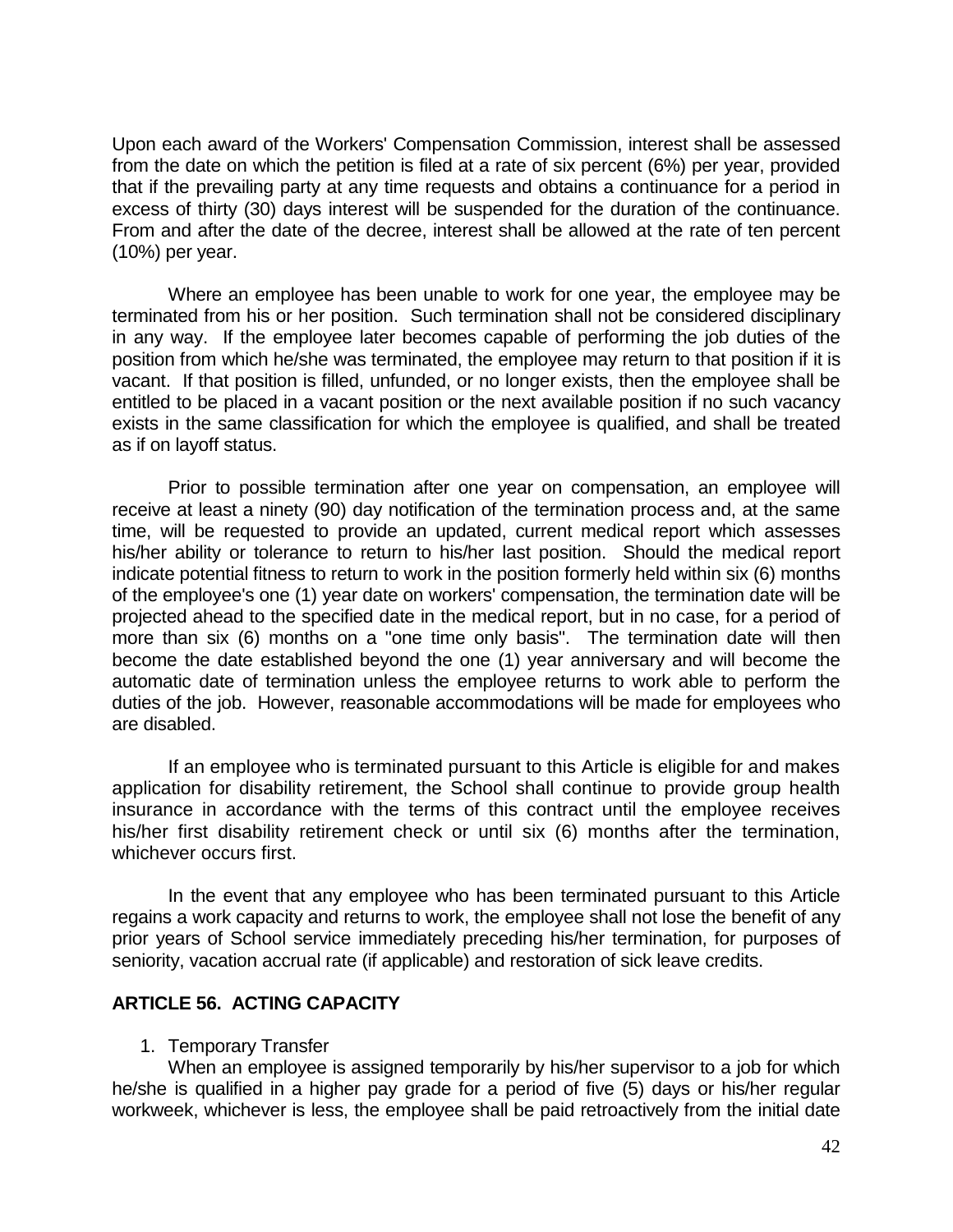of the temporary transfer for the duration of the temporary transfer. The employee shall be paid as if he/she had been promoted during such transfer. In no event may an employee acquire any status in a higher classification as a result of his/her temporary transfer. Temporary Transfers shall not be made on an arbitrary or capricious basis. Employees shall not be rotated in temporary transfer in an arbitrary or capricious manner in order to avoid payment of acting capacity pay.

These transfers cannot extend beyond the length of the School year, unless agreed to in advance by MSEA. In any event, these transfers shall not extend beyond one (1) year.

2. Temporary Assignment

A Temporary Assignment is a temporary position approved by the Board on a short term basis. An employee who accepts a temporary assignment shall be eligible for medical/dental/vision insurance the first of the month following thirty (30) days of employment and accrue vacation (when applicable), sick and holiday leave upon 90 days after the temporary assignment begins.

### <span id="page-42-0"></span>**ARTICLE 57. COMPENSATING TIME**

Compensating time earned by an overtime eligible employee may be accumulated up to two hundred forty (240) hours. Except where operational or educational needs require otherwise, employees shall be entitled to use compensating time at times of their choice.

#### <span id="page-42-1"></span>**ARTICLE 58. HOURS AND WORK SCHEDULES**

1. The basic work schedules and practices in effect on the effective date of this Agreement shall not be changed without the employer informing MSEA in advance and negotiating the impact of such changes, if requested, on the affected employees. Negotiations shall occur no longer than a thirty (30) day period prior to the implementation of the change. If the parties have not reached agreement within the thirty (30) day period, the obligation to bargain shall continue.

2. To the extent practicable, employees shall be scheduled in a manner that will not result in split shifts, split days off or frequent changes in work schedules. Every practical effort will be made to equitably treat employees whose jobs require that they work irregular or frequently changed hours, shifts or workweeks.

3. It is recognized that involuntary work schedule changes may have an adverse impact on employees, and the employer recognizes its obligation to avoid or minimize such adverse impact to the extent practicable. An employee will be given at least fourteen (14) calendar days' notice prior to the effective date of the change in his/her individual schedule unless emergency developments preclude the possibility of such notice.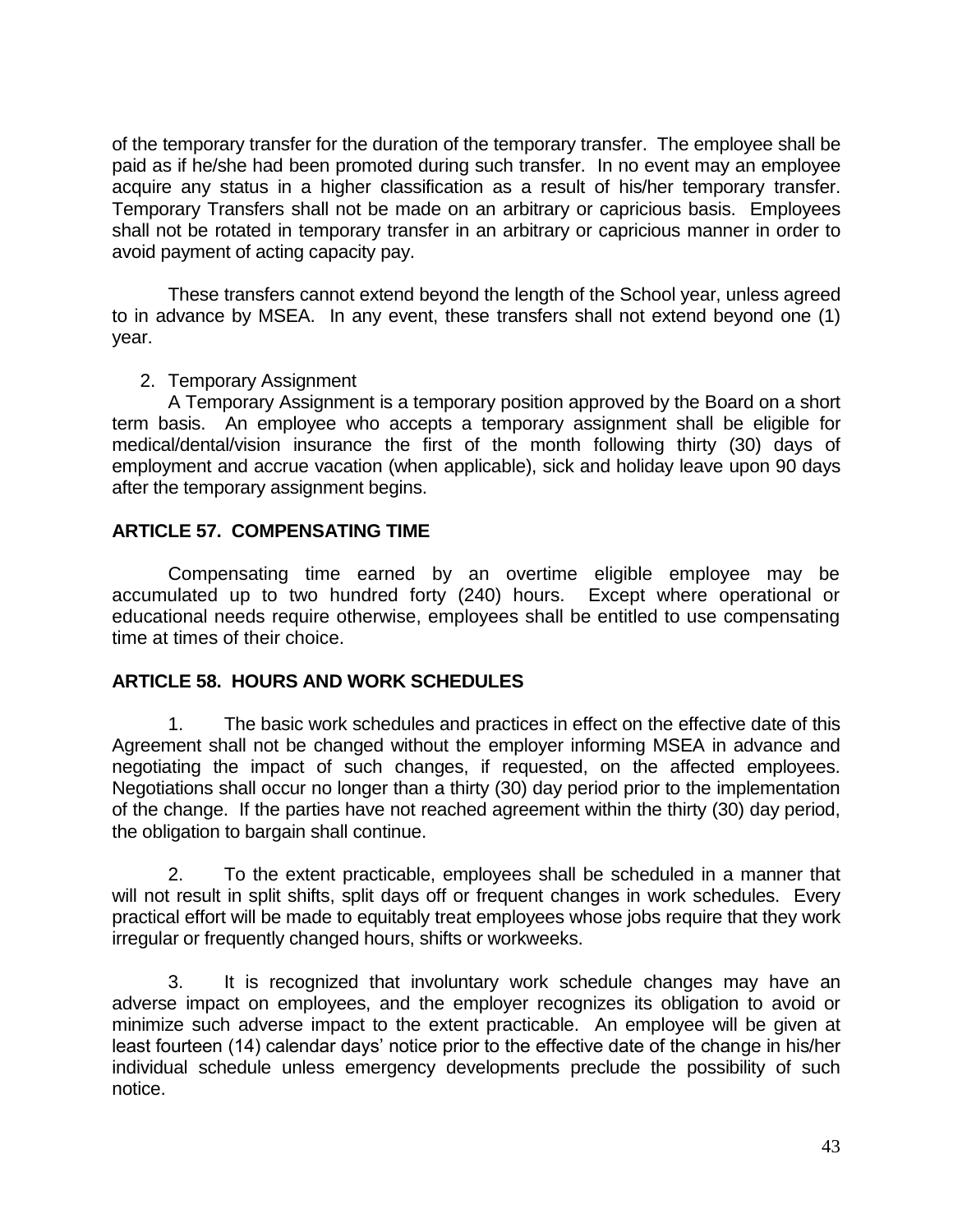4. All time during which an employee is required to be on active duty shall be considered hours worked.

5. Employees who perform excessively dirty work or who work with toxic or noxious material shall be allowed five (5) minutes personal wash-up time before regularly assigned meal periods and at the end of their workday.

6. Job sharing by qualified employees may be permitted at the discretion of the Executive Director.

### <span id="page-43-0"></span>**ARTICLE 59. OVERTIME ASSIGNMENTS**

1. When employees are eligible for overtime pay, overtime work shall be offered to employees within the work location involved from the appropriate work group in continuing rotation on the basis of seniority. Each employee shall be selected in turn according to his/her place on the seniority list by rotation provided, however, the employee whose turn it is to work possesses the qualifications, training and ability to perform the specific work required.

2. An employee requesting to be skipped when it becomes his/her turn to work overtime shall not be rescheduled for overtime work until his/her name is reached again in orderly sequence and an appropriate notation shall be made on the overtime roster.

3. In the event no employee accepts required overtime work, the School shall assign employees within the work location involved from the appropriate work group to perform the overtime work by continuing rotation in inverse order of seniority. Employees who are unavailable, including employees who are on vacation, sick leave or other approved leaves of absence, and employees for whom the requirement of overtime work would cause undue hardship, shall be excused from a required overtime assignment. Employees so excused shall not lose their eligibility for overtime work within the then current rotation.

4. Work in progress, when appropriate, shall be completed by the employee performing the work at the time the determination is made that overtime is required except that an employee for whom the requirement of overtime work would cause undue hardship shall be excused from the overtime assignment.

5. Snow Removal Crew (Essential Personnel) – At the beginning of the season, maintenance, custodial and laborer staff will be allowed to add their name to the Snow Removal Crew list, which will be rotated based on seniority. By putting your name on this list, you are expected to work as needed for snow removal, including overtime. If you elect not to be on the list, it is understood that overtime rotation will not apply to this group and that you will not be contacted for overtime hours for snow removal.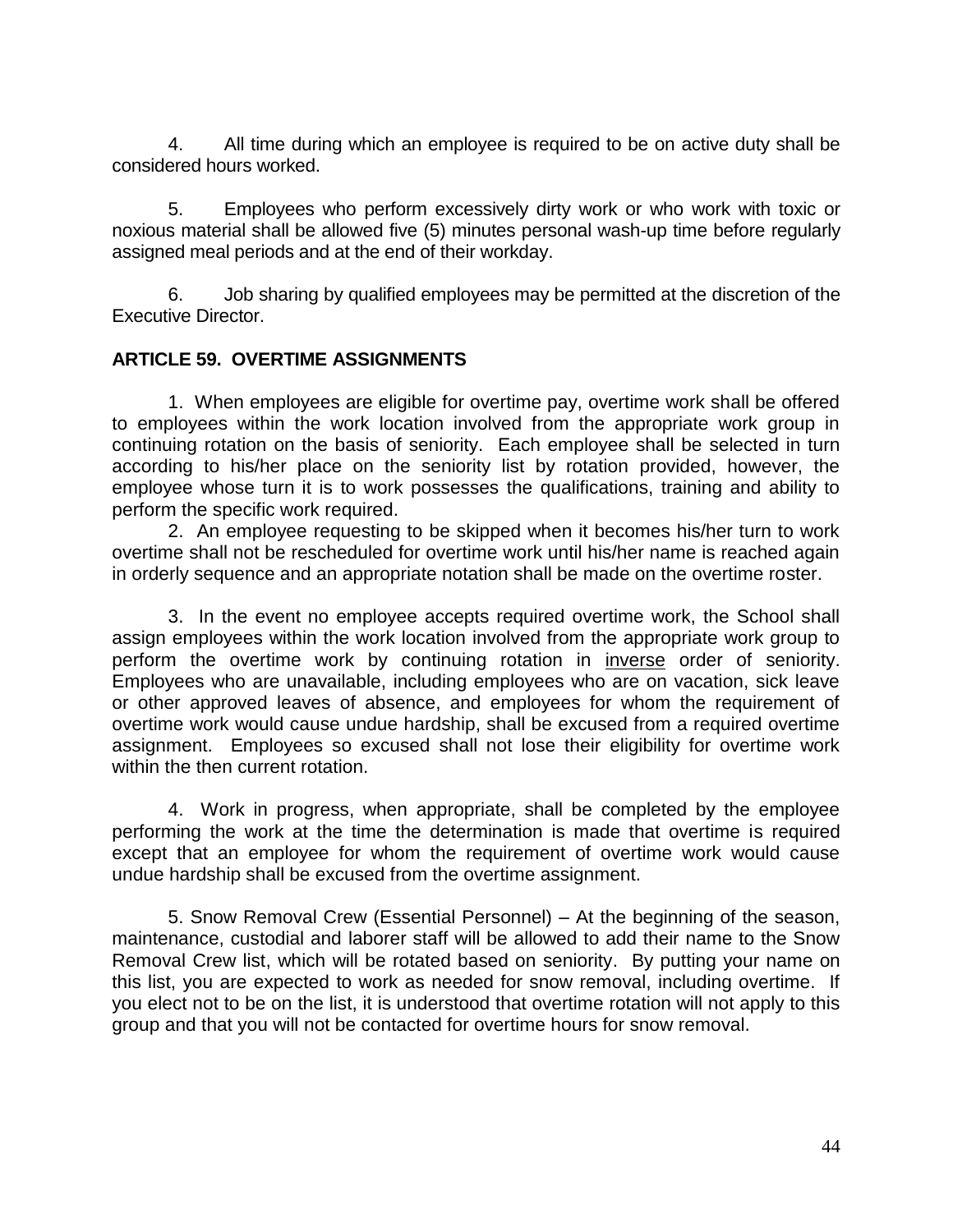#### <span id="page-44-0"></span>**ARTICLE 60. RECLASSIFICATIONS**

Reclassifications shall be subject to the regular grievance procedure. No employee shall be reduced in salary as a result of a reclassification. All employees shall be provided with a copy of their current job description at their annual evaluation.

Reclassifications shall be effective retroactive to the date of their filing, and a 1% per month interest rate shall be charged on all monies due, after six (6) months if the reclassification has not been finalized.

Reclassifications in connection with reorganization shall be effective on the date they are approved and implemented.

If qualifications for a classification change, all affected employees currently working in that class shall be grandfathered, unless special licensing or certification is required by State or federal law or to maintain federal or state funds.

### <span id="page-44-1"></span>**ARTICLE 61. REST AND LUNCH PERIODS**

1. Each employee shall be allowed two (2) rest periods with pay of fifteen (15) minutes during each 8-hour workday. Employees whose duties involve continuous operations where breaks cannot be scheduled shall take personal rest periods as schedules permit. Part-time employees working four hours per workday shall be allowed one (1) fifteen (15) minute break.

2. Each employee shall be allowed at least one-half (1/2) hour for lunch without pay during each 8-hour day or have his/her lunch period considered as time worked if he/she eats while performing his/her regular duties, at the request of his/her supervisor. This provision does not apply to part-time employees.

3. When it is reasonably anticipated that overtime will extend for at least one (1) hour, an employee shall be allowed a rest period with pay of fifteen (15) minutes between the end of a regular work schedule and the beginning of the overtime work. If overtime is to continue beyond a regular meal time, an employee shall be allowed a meal period with pay of at least one-half (1/2) hour. After completing four (4) hours of overtime, the employee shall be allowed a rest period with pay of fifteen (15) minutes during each additional four (4) hours of overtime. It is not the intent of this paragraph to combine the rest and meal periods provided.

# <span id="page-44-2"></span>**ARTICLE 62. UNIT WORK**

If the School contracts out work normally performed by employees within this unit, and if the contracting out results in the elimination of jobs within the unit, the School will negotiate the impact of the contracting on the affected employees. Negotiations, if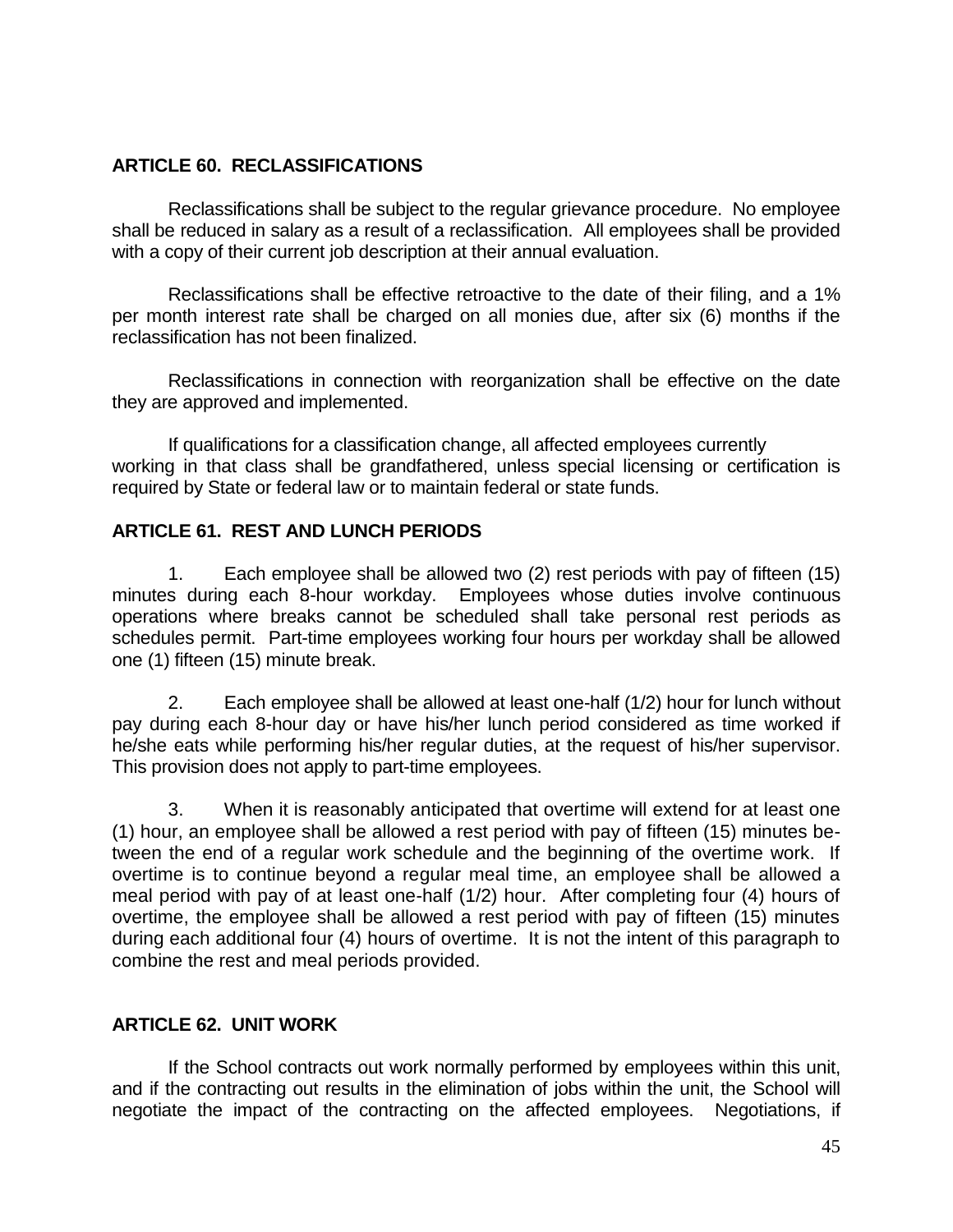demanded, will occur no later than a thirty (30) day period prior to implementation of the layoff. If the parties have not reached agreement within the thirty (30) day period, the obligation to bargain shall continue.

# <span id="page-45-0"></span>**ARTICLE 63. TERM OF AGREEMENT**

This Agreement shall be effective from July 1, 2019 through and including June 30, 2021. Either party shall give 120 days written notice of a desire to negotiate a new collective bargaining agreement or to modify this Agreement.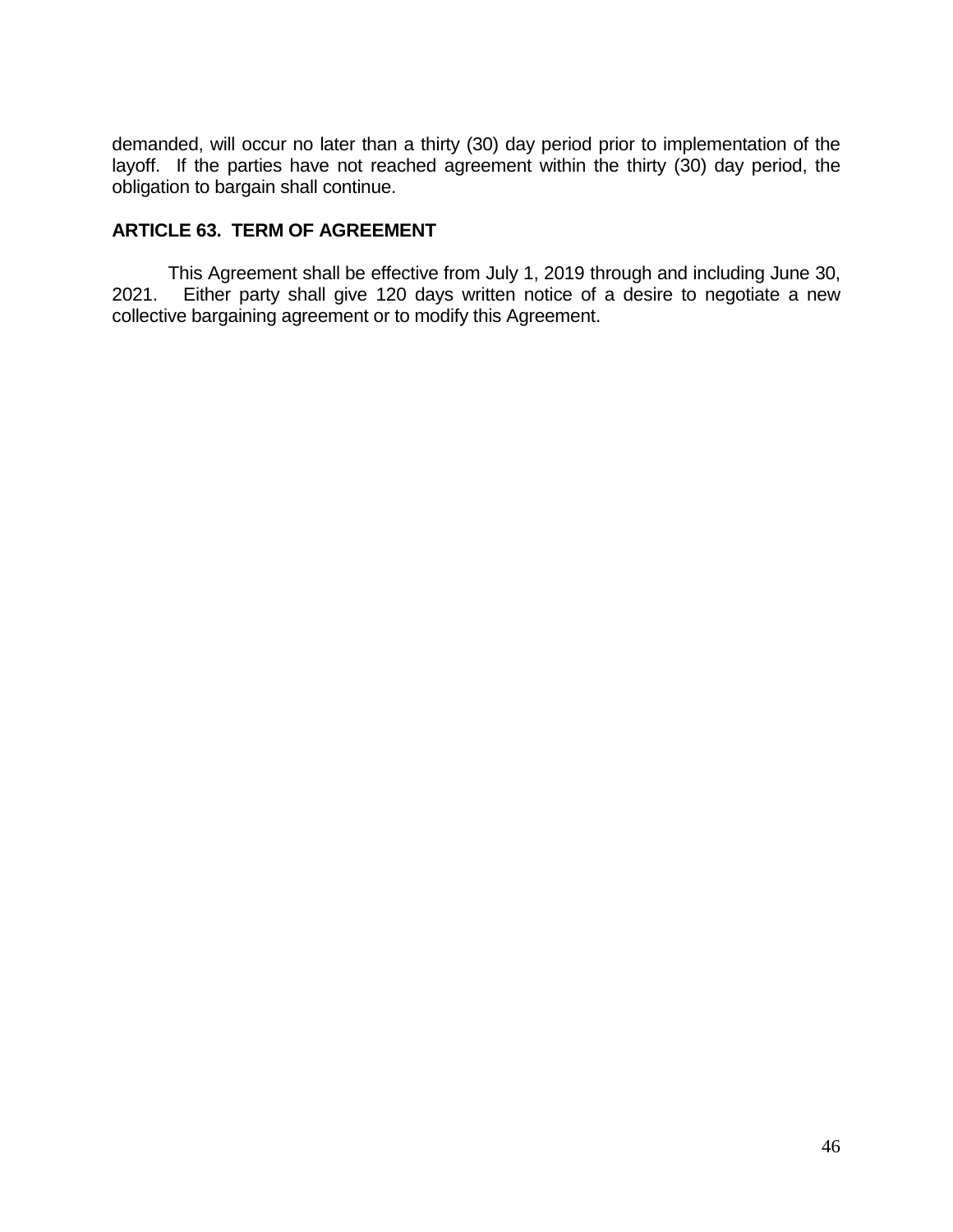IN WITNESS WHEREOF, the parties hereto have caused this Agreement to be signed by their respective representatives.

MAINE STATE EMPLOYEES ASSOCIATION, SEIU, SUPPORT SERVICES UNIT

**Stephen Kimball**, Union Steward Sung GNY

Date: 12/22/21

Date: 01/04/2022

Tim Mcguire, Chief Negotiator

#### MAINE EDUCATIONAL CENTER FOR THE DEAF AND HARD OF HEARING! **GOVERNOR BAXTER SCHOOL FOR THE DEAF**

aren Hopking

Date:  $10\sqrt{23}/20$ 

 $MVMN22$ <br>Michael Pulsifer, Board Negotiator Date: 1/7/22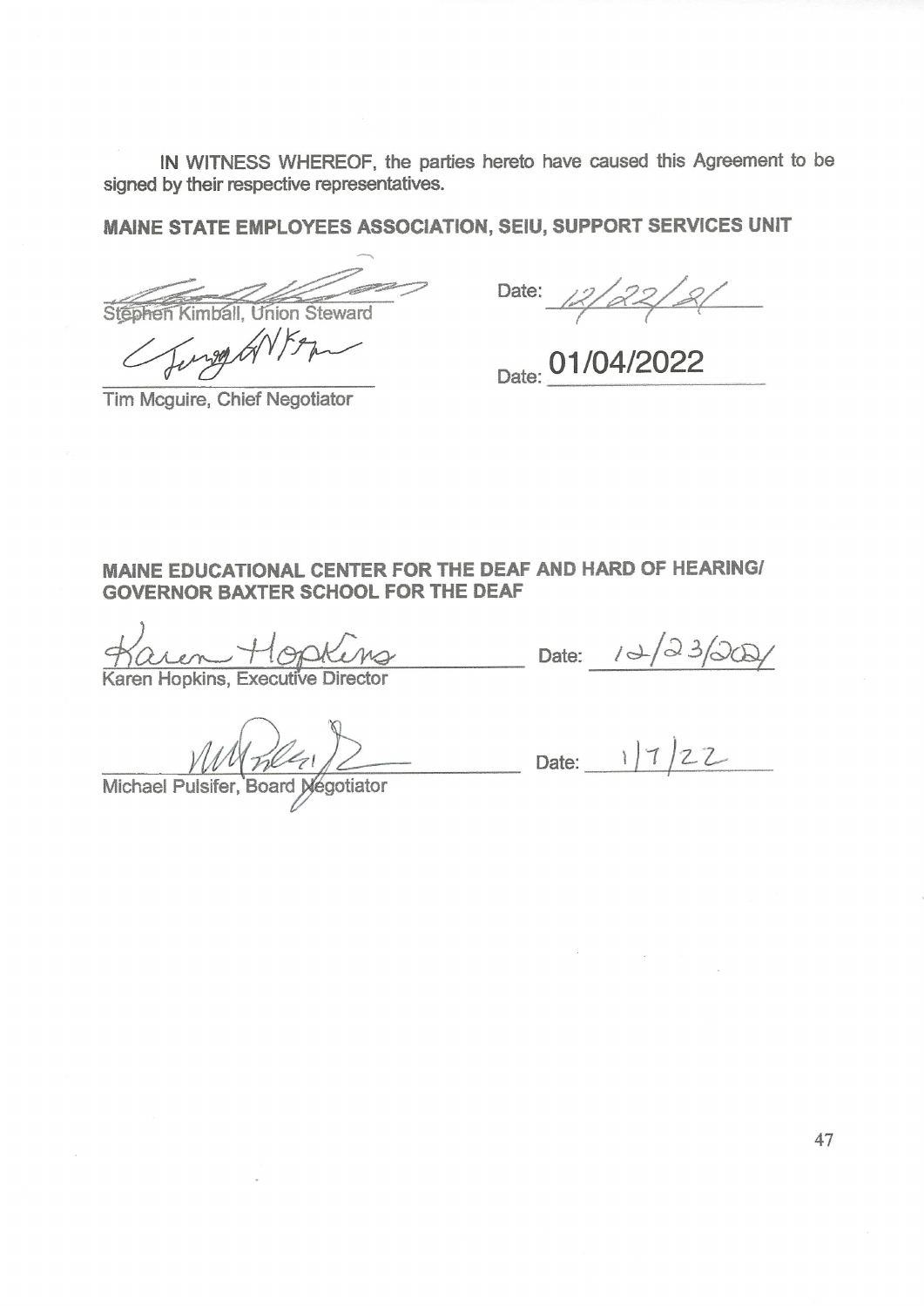#### MECDHH Appendix A

| MSEA Support Services Unit Wage Scale |                 |                  |           |               | Increase  | 1.0165         |               |                |           |            |             |           |                    |                      |           |           |                     |           |           |           |           |           |           |           |           |
|---------------------------------------|-----------------|------------------|-----------|---------------|-----------|----------------|---------------|----------------|-----------|------------|-------------|-----------|--------------------|----------------------|-----------|-----------|---------------------|-----------|-----------|-----------|-----------|-----------|-----------|-----------|-----------|
|                                       |                 |                  |           |               | Period:   | 7/1/21-6/30/22 |               |                |           |            |             |           |                    |                      |           |           |                     |           |           |           |           |           |           |           |           |
|                                       |                 | Assigned         |           |               | Step      |                |               |                |           |            |             |           |                    |                      |           |           |                     |           |           |           |           |           |           |           |           |
|                                       | Grade           | <b>Work Days</b> |           | Base          |           |                | 3             |                | -5        | 6          |             |           | <b>q</b>           | 10 <sup>1</sup>      | 11        | 12        | 13                  | 14        | 15        | 16        | 17        | 18        | 19        | 20        | 21        |
| Accountant II                         | 21              | 260              | Hourly    | 17.64         | 17.64     | 18.36          | 19.28         | 20.04          | 21.05     | 21.98      | 22.85       | 23.76     | 24.70              | 25.73                | 26.75     | 26.75     | 27.82               | 27.82     | 28.93     | 28.93     | 30.08     | 30.08     | 31.30     | 31.30     | 32.24     |
| Accountant II                         | 21              | 260              | Biweekly  | 1,411.20      | 1,411.20  | 1,468.80       | 1,542.40      | 1,603.20       | 1,684.00  | 1,758.40   | 1,828.00    | 1,900.80  | 1,976.00           | 2,058.40             | 2,140.00  | 2,140.00  | 2,225.60            | 2.225.60  | 2.314.40  | 2.314.40  | 2.406.40  | 2.406.40  | 2,504.00  | 2.504.00  | 2.579.12  |
| Accountant II                         | 21              | 260              | Annual    | 36,691.20     | 36,691.20 | 38,188.80      | 40,102.40     | 41,683.20      | 43,784.00 | 45,718.40  | 47,528.00   | 49,420.80 | 51,376.00          | 53,518.40            | 55,640.00 | 55,640.00 | 57,865.60           | 57,865.60 | 60,174.40 | 60,174.40 | 62,566.40 | 62.566.40 | 65,104.00 | 65,104.00 | 67,057.12 |
| <b>Accounting Support Technician</b>  | 16              | 260              | Hourly    | 14.52         | 14.52     | 15.07          | 15.66         | 16.35          | 17.02     | 17.72      | 18.40       | 19.13     | 19.94              | 20.82                | 21.63     | 21.63     | 22.50               | 22.50     | 23.39     | 23.39     | 24.34     | 24.34     | 25.31     | 25.3      | 26.07     |
| <b>Accounting Support Technician</b>  | 16              | 260              | Biweekly  | 1,161.60      | 1,161.60  | 1,205.60       | 1,252.80      | 1,308.00       | 1,361.60  | 1,417.60   | 1,472.00    | 1,530.40  | 1,595.20           | 1,665.60             | 1,730.40  | 1,730.40  | 1,800.00            | 1,800.00  | 1,871.20  | 1,871.20  | 1.947.20  | 1,947.20  | 2,024.80  | 2,024.80  | 2,085.54  |
| <b>Accounting Support Technician</b>  | 16              | 260              | Annual    | 30,201.60     | 30,201.60 | 31,345.60      | 32,572.80     | 34,008.00      | 35,401.60 | 36,857.60  | 38,272.00   | 39,790.40 | 41,475.20          | 43,305.60            | 44,990.40 | 44,990.40 | 46,800.00           | 46,800.00 | 48,651.20 | 48,651.20 | 50,627.20 | 50,627.20 | 52,644.80 | 52,644.80 | 54,224.14 |
|                                       |                 |                  |           |               |           |                |               |                |           |            |             |           |                    |                      |           |           |                     |           |           |           |           |           |           |           |           |
| Administrative Assistant              | 16              | 260              | Hourly    | 15.45         | 15.45     | 16.02          | 16.71         | 17.37          | 18.0      | 18.77      | 19.51       | 20.28     | 21.08              | 21.94                | 22.80     | 22.80     | 23.71               | 23.7      | 24.67     | 24.67     | 25.66     | 25.66     | 26.66     | 26.66     | 27.46     |
| Administrative Assistant              | 16              | 260              | BiW (Pro) | 1,236.00      | 1,236.00  | 1,281.60       | 1,336.80      | 1,389.60       | 1.445.60  | 1,501.60   | 1,560.80    | 1,622.40  | 1,686.40           | 1,755.20             | 1.824.00  | 1,824.00  | 1,896.80            | 1.896.80  | 1,973.60  | 1,973.60  | 2,052.80  | 2,052.80  | 2,132.80  | 2,132.80  | 2,196.78  |
| Administrative Assistant              | 16              | 260              | Annual    | 32,136.00     | 32,136.00 | 33,321.60      | 34,756.80     | 36,129.60      | 37,585.60 | 39,041.60  | 40,580.80   | 42,182.40 | 43,846.40          | 45,635.20            | 47,424.00 | 47,424.00 | 49,316.80           | 49.316.80 | 51,313.60 | 51,313.60 | 53,372.80 | 53,372.80 | 55,452.80 | 55,452.80 | 57,116.38 |
| Ed Tech II                            | 14              | 183              | Hourly    | 14.51         | 14.51     | 14.99          | 15.59         | 16.20          | 16.85     | 17.5'      | 18.20       | 18.93     | 19.69              | 20.47                | 21.29     | 21.29     | 22.14               | 22.1      | 23.03     | 23.03     | 23.95     | 23.95     | 24.90     | 24.90     | 25.65     |
| Ed Tech II                            | 14              | 183              | BiW (Pro) | 765.96        | 765.96    | 791.30         | 822.97        | 855.17         | 889.49    | 924.33     | 960.75      | 999.29    | 1,039.40           | 1,080.58             | 1,123.87  | 1,123.87  | 1.168.74            | 1.168.74  | 1,215.72  | 1,215.72  | 1.264.28  | 1.264.28  | 1.314.43  | 1,314.43  | 1.353.87  |
| Ed Tech II                            | 14              | 183              | Annual    | 19.914.98     | 19.914.98 | 20,573.78      | 21,397.28     | 22,234.50      | 23,126.63 | 24,032.48  | 24,979.50   | 25,981.43 | 27,024.53          | 28,095.08            | 29,220.53 | 29,220.53 | 30,387.15 30,387.15 |           | 31,608.68 | 31,608.68 | 32,871.38 | 32,871.38 | 34,175.25 | 34,175.25 | 35,200.51 |
| Ed Tech III 20-21                     |                 |                  |           |               |           | 15.76          | 16.40         | 17.08          | 17.96     | 18.67      |             |           |                    |                      |           |           |                     |           |           |           |           |           |           |           |           |
| Ed Tech III                           | 17              | 183              | Hourly    | 16.02         |           | 16.02          | 16.6          | 17.36          | 18.26     | 18.98      | 19.74       | 20.48     | 21.31              | 22.15                | 23.04     | 23.04     | 23.96               | 23.96     | 24.91     | 24.9      | 25.91     | 25.9      | 26.94     | 26.9      | 27.75     |
| Ed Tech III                           | 17              | 183              | BiW (Pro) | 845.67        |           | 845.67         | 880.02        | 916.50         | 963.72    | 1,001.82   | 1,042.04    | 1,081.11  | 1,124.92           | 1,169.26             | 1,216.25  | 1,216.25  | 1,264.81            | 1,264.8   | 1,314.96  | 1,314.96  | 1,367.75  | 1,367.75  | 1,422.12  | 1,422.12  | 1,562.44  |
| Ed Tech III                           | 17              | 183              | Annual    | 21.987.45     |           | 21.987.50      | 22,880.40     | 23,829.10      | 25.056.83 | 26,047.38  | 27,093.15   | 28,108.80 | 29.247.98          | 30,400.88            | 31.622.40 | 31,622.40 | 32.885.10           | 32.885.10 | 34.188.98 | 34.188.98 | 35.561.48 | 35,561.48 | 36.975.15 | 36.975.15 | 40.623.36 |
|                                       |                 |                  |           |               |           |                | 0.04          | $0.04^{\circ}$ | 0.05      | 0.040      | 0.040       | 0.037     | 0.04               | 0.039                | 0.040     | 0.000     | 0.040               | 0.000     | 0.040     | 0.000     | 0.040     |           |           |           |           |
| Human Resources Generalist            |                 | 260              | Hourly    | 16.41         | 16.41     | 17.1           | 17.79         | 18.54          | 19.29     | 20.12      | 20.9'       | 21.75     | 22.60              | 23.5'                | 24.45     | 24.45     | 25.43               | 25.43     | 26.45     | 26.45     | 27.51     | 27.5'     | 28.60     | 28.60     | 29.46     |
| Human Resources Generalist            | 17              | 260              | Biweekly  | 1,312.80      | 1,312.80  | 1,368.80       | 1,423.20      | 1,483.20       | 1,543.20  | 1,609.60   | 1,672.80    | 1,740.00  | 1,808.00           | 1,880.80             | 1,956.00  | 1,956.00  | 2,034.40            | 2.034.40  | 2,116.00  | 2,116.00  | 2,200.80  | 2,200.80  | 2,288.00  | 2,288.00  | 2,356.64  |
| Human Resources Generalist            | 17              | 260              | Annual    | 34,132.80     | 34,132.80 | 35,588.80      | 37,003.20     | 38,563.20      | 40,123.20 | 41,849.60  | 43.492.80   | 45,240.00 | 47,008.00          | 48.900.80            | 50,856.00 | 50,856.00 | 52.894.40           | 52.894.40 | 55,016.00 | 55,016.00 | 57,220.80 | 57,220.80 | 59,488.00 | 59,488.00 | 61,272.64 |
|                                       |                 |                  |           |               |           |                |               |                |           |            |             |           |                    |                      |           |           |                     |           |           |           |           |           |           |           |           |
| Maintenance Mechanic                  | 12 <sup>2</sup> | 260              | Hourly    | 14.23         | 14.23     | 14.88          | 15.36         | 15.94          | 16.54     | 17.18      | 17.85       | 18.53     | 19.27              | 20.04                | 20.85     | 20.85     | 21.66               | 21.66     | 22.54     | 22.54     | 23.43     | 23.43     | 24.38     | 24.38     | 25.1      |
| Maintenance Mechanic                  | 12 <sup>2</sup> | 260              | Biweekly  | 1.138.40      | 1,138.40  | 1.190.40       | 1,228.80      | 1,275.20       | 1,323.20  | 1,374.40   | 1,428.00    | 1.482.40  | 1,541.60           | 1,603.20             | 1.668.00  | 1,668.00  | 1,732.80            | 1,732.80  | 1,803.20  | 1,803.20  | 1.874.40  | 1.874.40  | 1,950.40  | 1,950.40  | 2,008.91  |
| Maintenance Mechanic                  | 12              | 260              | Annual    | 29.598.40     | 29.598.40 | 30.950.40      | 31,948.80     | 33,155.20      | 34.403.20 | 35,734.40  | 37,128.00   | 38,542.40 | 40.081.60          | 41,683.20            | 43.368.00 | 43.368.00 | 45.052.80           | 45.052.80 | 46.883.20 | 46.883.20 | 48.734.40 | 48.734.40 | 50.710.40 | 50.710.40 | 52,231.71 |
| Maintenance Supervisor                | 19              | 260              | Hourly    | 18.77         | 18.77     | 19.5'          | 20.29         | 21.15          | 22.03     | 22.91      | 23.87       | 25.06     | 26.01              | 27.04                | 28.13     | 28.13     | 29.24               | 29.24     | 30.40     | 30.40     | 31.63     | 31.63     | 32.88     | 32.88     | 33.87     |
| Maintenance Supervisor                | 19              | 260              | Biweekly  | 1.501.60      | 1.501.60  | 1.560.80       | 1,623.20      | 1,692.00       | 1,762.40  | 1,832.80   | 1,909.60    | 2,004.80  | 2,080.80           | 2,163.20             | 2.250.40  | 2.250.40  | 2.339.20            | 2.339.20  | 2.432.00  | 2.432.00  | 2.530.40  | 2.530.40  | 2.630.40  | 2,630.40  | 2.709.31  |
| Maintenance Supervisor                | 19              | 260              | Annual    | 39.041.60     | 39.041.60 | 40.580.80      | 42.203.20     | 43.992.00      | 45.822.40 | 47.652.80  | 49.649.60   | 52,124.80 | 54.100.80          | 56.243.20            | 58.510.40 | 58.510.40 | 60.819.20           | 60.819.20 | 63.232.00 | 63.232.00 | 65.790.40 | 65.790.40 | 68.390.40 | 68.390.40 | 70.442.11 |
|                                       |                 |                  |           |               |           |                |               |                |           |            |             |           |                    |                      |           |           |                     |           |           |           |           |           |           |           |           |
| Human Resource Specialist             | 19              | 260              | Hourly    | 26.59         | 26.59     | 27.92          | 29.32         | 30.78          | 32.18     | 33.72      | 35.33       | 36.92     | 38.60              | 40.53                |           |           |                     |           |           |           |           |           |           |           |           |
| Human Resource Specialist             | 19              | 260              | Biweekly  | 2,127.20      | 2,127.20  | 2,233.60       | 2,345.60      | 2,462.40       | 2,574.40  | 2,697.60   | 2,826.40    | 2,953.60  | 3,088.00           | 3,242.40             |           |           |                     |           |           |           |           |           |           |           |           |
| Human Resource Specialist             | 19              | 260              | Annual    | 55,307.20     | 55.307.20 | 58.073.60      | 60.985.60     | 64.022.40      | 66.934.40 | 70.137.60  | 73.486.40   | 76.793.60 |                    | 80-288.00-184.302.40 |           |           |                     |           |           |           |           |           |           |           |           |
|                                       |                 |                  |           |               |           |                |               |                |           |            |             |           |                    |                      |           |           |                     |           |           |           |           |           |           |           |           |
|                                       |                 |                  |           |               |           |                | Karin Hopkins |                |           | 12/17/2021 |             |           | 01/06/22           |                      |           |           |                     |           |           |           |           |           |           |           |           |
|                                       |                 |                  |           |               |           | Karen Hopkins  |               |                |           |            | Date        |           | <b>Tim Mcguire</b> |                      |           |           |                     | Date      |           |           |           |           |           |           |           |
|                                       |                 |                  |           | <b>MECDHH</b> |           |                |               |                |           |            | <b>MSEA</b> |           |                    |                      |           |           |                     |           |           |           |           |           |           |           |           |

Note: Biweekly and annual amounts are based on an estimate of 8 hours per day, except for Ed Techs which are based on 7.5 hours per day The hours per day may vary based on the needs of MECDHH/GBSD